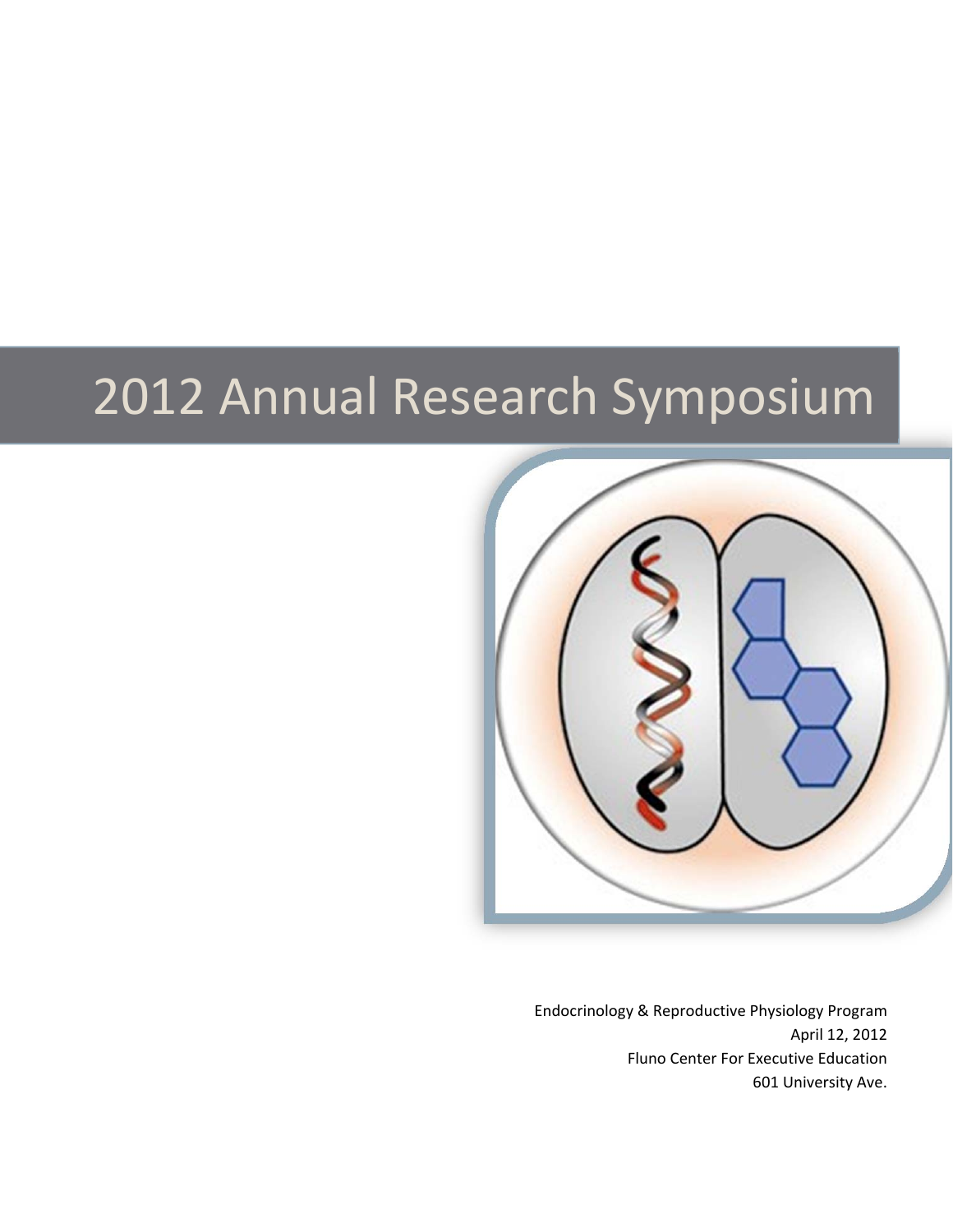# **Dedication to Dr. Paul Bertics, PhD**

The Endocrinology & Reproductive Physiology Program dedicates this 2012 symposium to Dr. Paul Bertics, PhD who was a member of the ERP Program from 1988 until 2011. Dr. Bertics' contributions to the scientific and graduate education communities will be deeply missed.

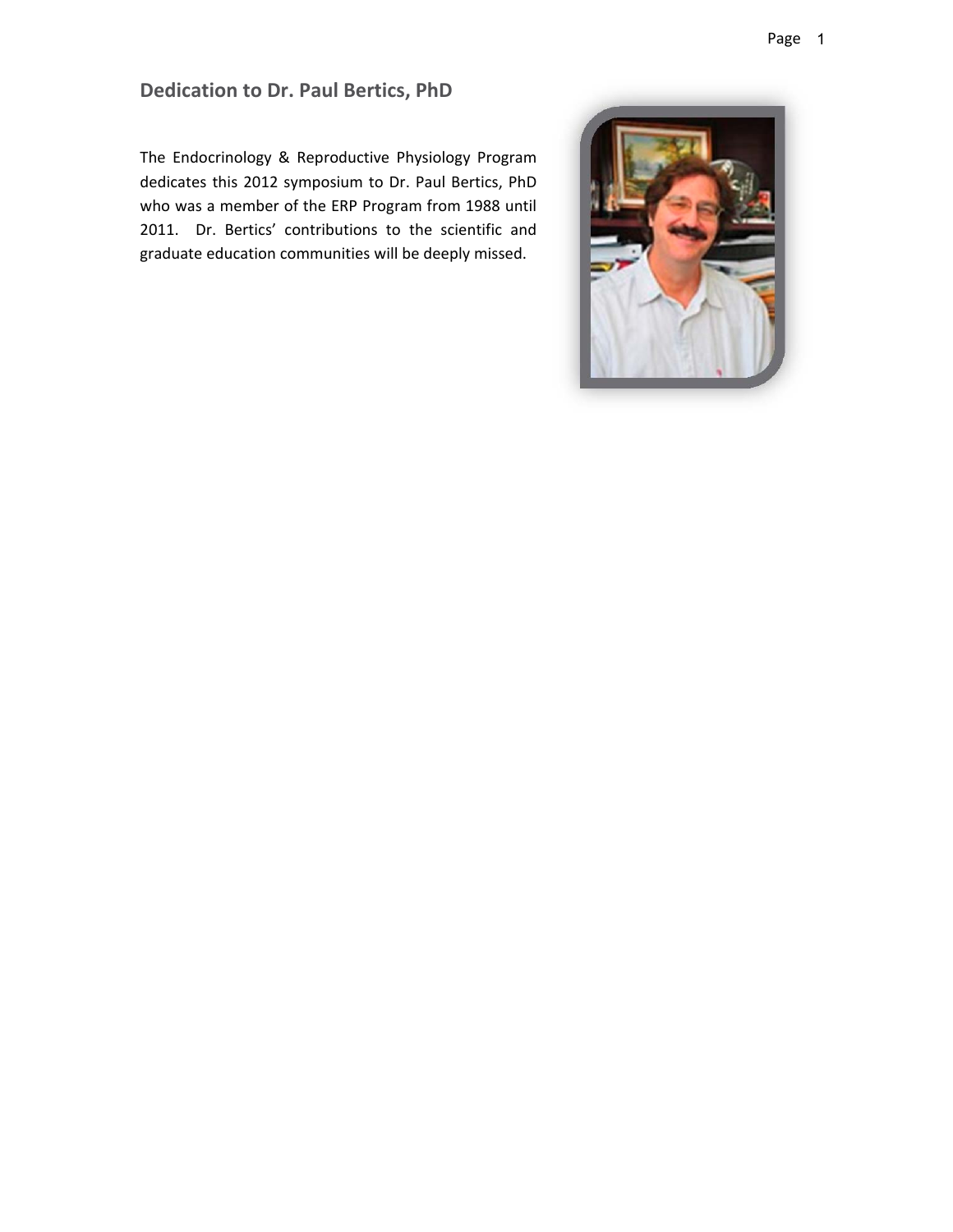### **Contents**

| Keynote Speaker: Daniel Hardy, PhD  4     |
|-------------------------------------------|
|                                           |
|                                           |
| Trainees Supported by NIH T32HD041921  36 |
|                                           |
|                                           |

#### **Acknowledgements**

#### **2011 – 2021 Symposium Committee Members**

Dr. Manish Patankar, PhD Dr. Ian Bird, PhD Roxanne Alvarez Soma Banerjee Kate Guerriero Katie Hackbart Patrick Halbach Jasmin Kristianto Ka Yi Ling Adriana Rodriguez

#### **Program Administration**

Dr. Ian M. Bird, PhD, Professor, Program Director Tiffany Bachmann, MA, Student Services Coordinator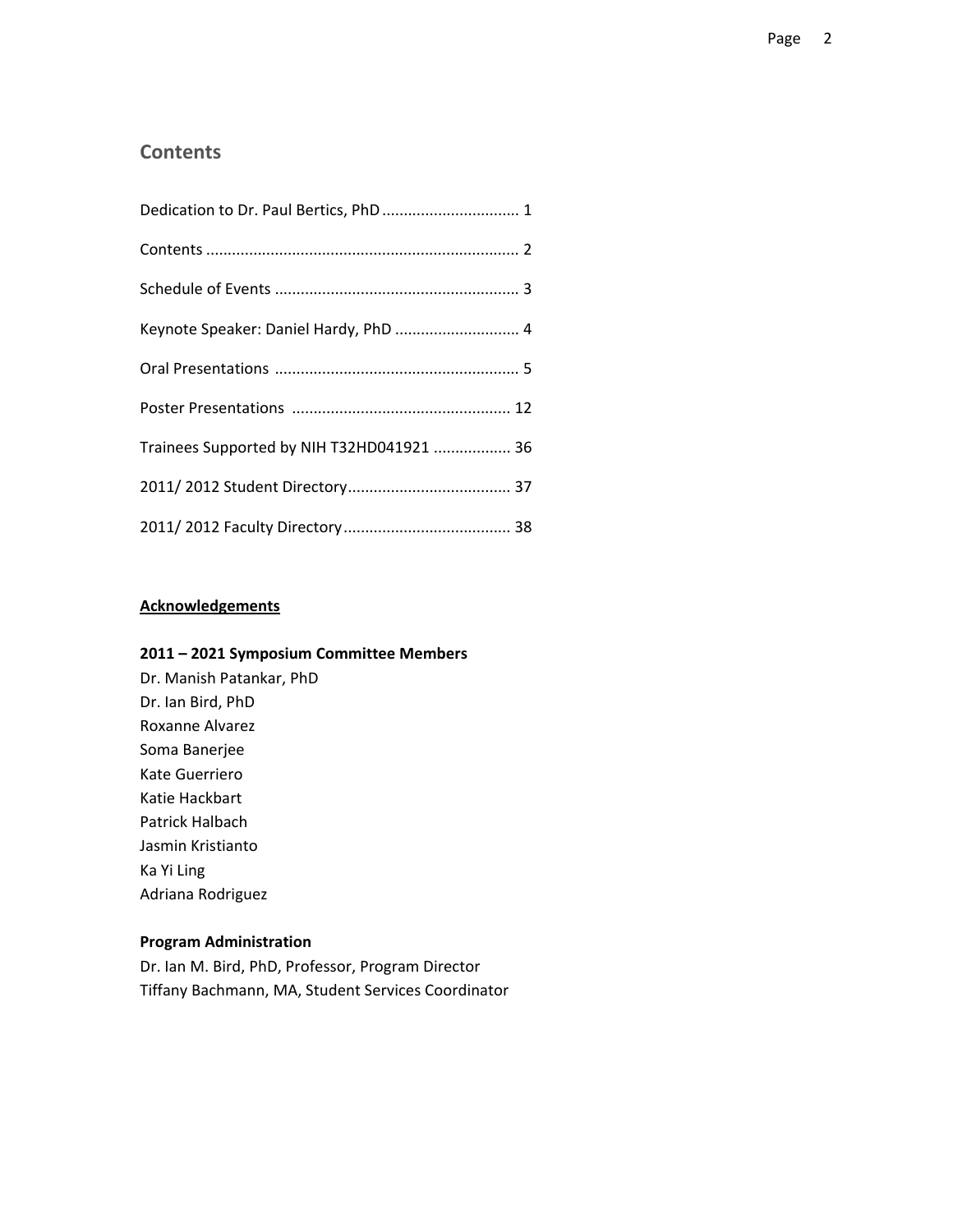| <b>Schedule of Events</b> |                                                                                                                                                                                                               |
|---------------------------|---------------------------------------------------------------------------------------------------------------------------------------------------------------------------------------------------------------|
| $9:00$ AM $-9:15$ AM      | Welcome Remarks by Dr. Richard Moss, Associate Dean, School of<br>Medicine and Public Health                                                                                                                  |
| $9:15$ AM $-$ 10:15 AM    | Invited Panel Presentation: Dr. Christopher Bradfield & Dr. Patricia<br>Keely                                                                                                                                 |
|                           | "Collaborative Nature of Graduate Education: ERP, METC and MCP"                                                                                                                                               |
| 10:15 AM - 10:30 AM       | <b>Break</b>                                                                                                                                                                                                  |
| 10:30 AM - 10:50 AM       | <b>Student Session 1: Meghan Maguire</b><br>"Early Gestational Vitamin A Deficiency Causes Aberrant Signaling in<br>Cyp1-b1-/-Mice"                                                                           |
| 10:50AM - 11:10 AM        | <b>Student Session 1: Brian Kenealy</b><br>"Multiple Mechanisms of Rapid E2 Action in Primate GnRH Neurons"                                                                                                   |
| 11:10 AM - 11:30 AM       | <b>Student Session 1: Dr. Jennifer Krupp</b><br>"Dysfunctional Vascular Adaptations in Human Umbilical Vein<br>Endothelial Cells (HUVEC) and Preeclamptic Pregnancies"                                        |
| 11:30 AM - 12:15 PM       | Lunch - Executive Dining Room                                                                                                                                                                                 |
| 12:30PM - 1:30 PM         | Keynote Presentation: Dr. Daniel Hardy, PhD<br>University of Western Ontario<br>"The role of LXR $\alpha$ in the Fetal Programming of the Liver"                                                              |
| 1:30 PM - 2:30 PM         | <b>Poster Session - Foyer</b>                                                                                                                                                                                 |
| $2:30$ PM $-3:00$ PM      | <b>Break</b>                                                                                                                                                                                                  |
| 3:00 PM - 3:20 PM         | Student Session 2: Jason (Jun) Ren<br>"The Effect of Protein Kinase C delta on the Transcriptome of Vascular<br>Smooth Muscle Cells"                                                                          |
| 3:20 PM - 3:40 PM         | <b>Student Session 2: Bryan Ampey</b><br>"Shear Stress, cAMP, and cGMP Modulate the Pregnancy-Related<br>Phosphorylation State of Cx43-Gap Junction and eNOS Proteins in<br>Uterine Artery Endothelial Cells" |
| $3:40$ PM $-$ 4:00 PM     | <b>Student Session 2: Ashley Driver</b><br>"RNA-Sequence Analysis Uncovers Transcriptomic Variations Between<br>Morphologically Similar In-Vivo and In-Vitro- Derived Bovine<br>Blastocytes"                  |
| 4:10 PM - 4:30 PM         | <b>Closing Remarks</b>                                                                                                                                                                                        |
| 4:30 PM $-$ 5:00 PM       | Poster Take Down                                                                                                                                                                                              |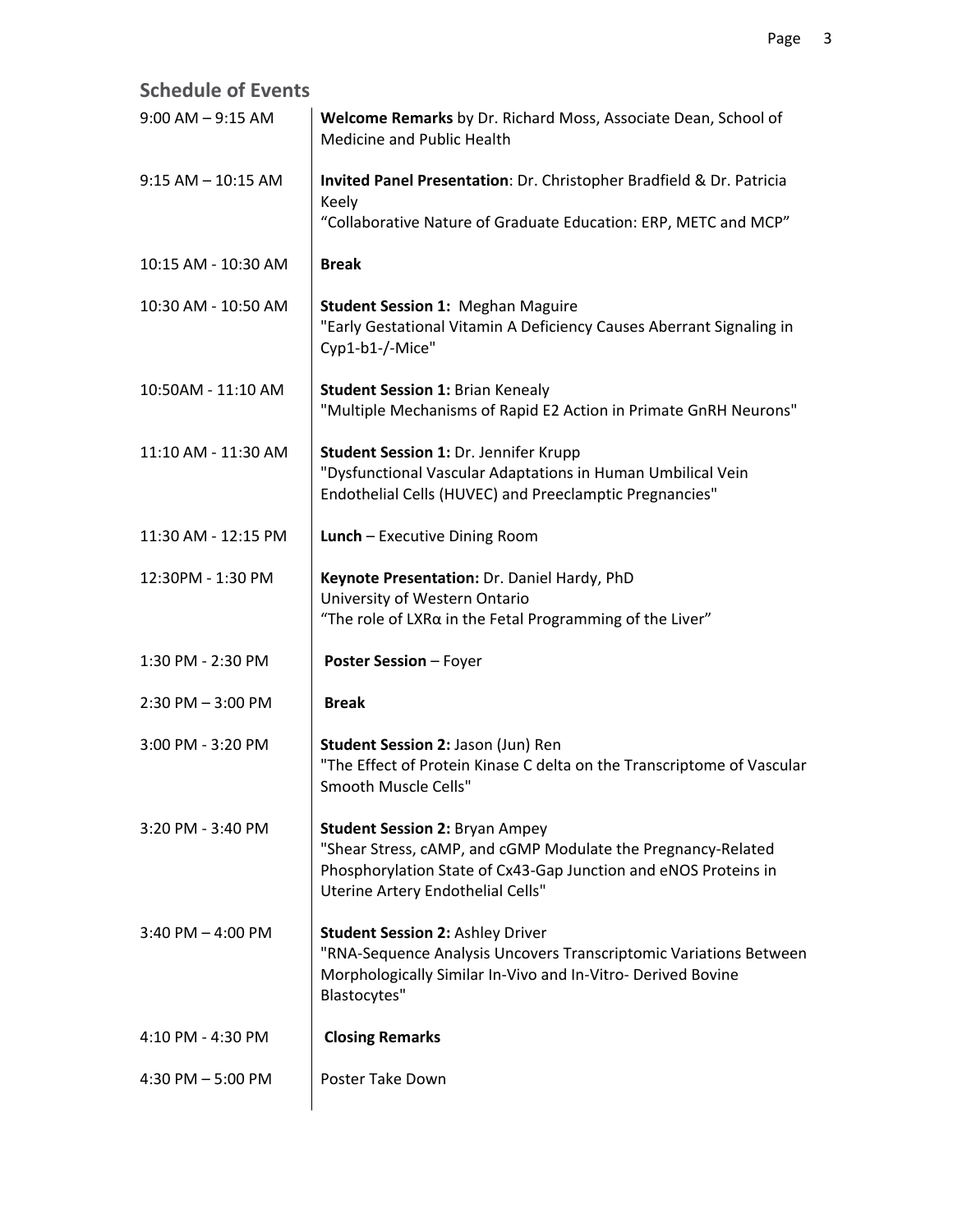#### **Keynote Speaker: Daniel Hardy, PhD**

**Dr. Daniel B. Hardy, PhD** completed his PhD in Physiology at the University of Western Ontario (UWO) under the supervision of Dr. Kaiping Yang. His thesis focused on placental glucocorticoid metabolism. His research interests in nuclear receptor biology then led him to pursue a postdoctoral fellowship in 2003 at the University of Texas Southwestern Medical Center (UTSW) at Dallas under the mentorship of Dr. Carole Mendelson, focusing on how the progesterone receptor (PR) plays a major anti‐inflammatory role in both parturition and in breast cancer. In 2008, Dr. Hardy was recruited back to UWO by Dr. Bryan Richardson as an Assistant Professor in the Departments of Obstetrics and Gynaecology and Physiology and Pharmacology to examine the role of nuclear receptors in the fetal origins of adult diseases. He is also a Scientist with the Children's Health Research Institute (CHRI) and the Lawson Health Research Institute. Using animal models of under nutrition (*e.g.* maternal protein restriction) and hypoxia, Dr. Hardy has begun to uncover some of the transcriptional and epigenetic mechanisms involved in the longterm programming of the liver. He currently focuses on the role of yet another nuclear receptor, the Liver X Receptor (LXR $\alpha$ ) in the *in utero* origins of hepatic cholesterol and glucose homeostasis. Since his transition to UWO, Dr. Hardy has been supported by the Canadian Institutes for Health Research (CHRI), the Molly Towell Perinatal Research Foundation, the National Science and Engineering Research Council of Canada (NSERC), and the Sick Kids Foundation. He has received several awards including the *Endocrine Scholar Award* from the Endocrine Society and most recently was honoured as the Perkin‐Elmer Early Career Award Speaker from the *Perinatal Research Society*. He continues to participate in Canadian running clubs and is a director with the Irish Benevolent Society of London and Middlesex County (*est.* 1877).

#### **Keynote Talk:**

#### TITLE: **The role of LXRα in the Fetal Programming of the Liver**

Given that the Liver X Receptor (LXR $\alpha$ ) plays an important role in both cholesterol, fatty acid, and glucose homeostasis, it is an attractive candidate to elucidate the molecular mechanisms underlying the etiology of the metabolic syndrome. Our laboratory has a great interest in understanding how perinatal insults such under nutrition, hypoxemia, and maternal nicotine exposure lead to long‐term disease due to altered LXRα activity. I will discuss how the perinatal environment permanently alters the expression of LXR-target genes via transcriptional and epigenetic mechanisms. I also plan to highlight preliminary work investigating whether neonatal administration of LXRα agonists may prevent the impairment of glucose and cholesterol homeostasis by adulthood.

Dr. Hardy's talk is generously supported by NIH 5‐T32 HD041921‐8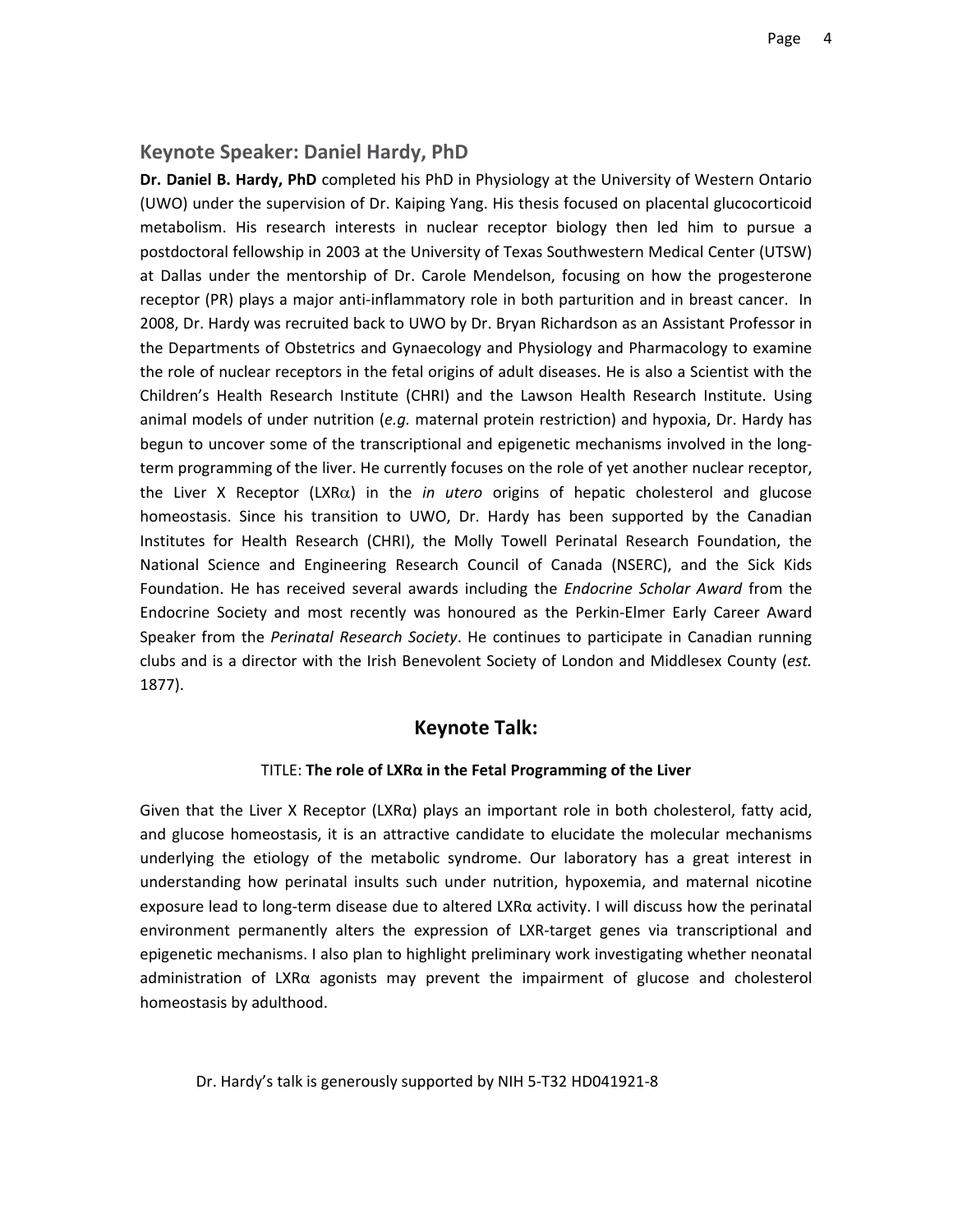#### **Oral ‐ Multiple Mechanisms of Rapid E2 Action in Primate GnRH Neurons**

*Kenealy BP, Keen KL, and Terasawa E*

Previously, we reported that 17 $\beta$ -estradiol (E<sub>2</sub>) causes rapid stimulatory action in primate GnRH neurons. E<sub>2</sub> increases the frequency of intracellular calcium ( $[Ca^{2+}]_i$ ) oscillations, their synchronization, and GnRH release within 10 minutes. This rapid  $E_2$  action is, in part, mediated by a G‐protein coupled receptor, GPR30, as the estrogen receptor (ER) inhibitor ICI182,780 failed to block E<sub>2</sub>-induced [Ca<sup>2+</sup>], while the GPR30 agonist mimicked E<sub>2</sub>-induced [Ca<sup>2+</sup>], changes and GPR30 specific siRNA significantly blocked these  $E_2$  effects (Noel et al., 2009). However, because ERs, including ERα, ERβ and receptors sensitive to the diphenylacrylamide compound STX (STX‐Rs) have been reported to initiate rapid effects on mouse GnRH neurons (Romano et al., 2008; Zhang et al., 2010; Sun et al., 2010), we 1) reinvestigated the role of ERα and ERβ using an siRNA transfection approach, 2) explored whether STX-Rs play a role in E<sub>2</sub>-induced  $[Ca<sup>2+</sup>]<sub>i</sub>$ changes and GnRH release, and 3) investigated the role of GPR30 in E<sub>2</sub>-induced GnRH release using G1 and the specific antagonist G15. The results are 1) ERα or ERβ siRNA specific transfection did not block  $E_2$ -induced  $[Ca^{2+}]\$  changes, 2) treatment with STX was able to mimic  $E_2$ -induced  $[Ca^{2+}$ ]<sub>i</sub> changes independently from GPR30 and STX significantly induced GnRH release although the duration was shorter than  $E_2$  effects, and 3) G1 treatment induced GnRH release although the duration was also shorter than  $E_2$  effects, while G15 was able to block  $E_2$ induced GnRH secretion. The findings of the present studies indicate that rapid  $E_2$  action on primate GnRH neurons are complex and are mediated by multiple ERs, specifically GPR30 and STX-Rs. The physiological role of rapid  $E_2$  action in primate GnRH neurons remains to be determined.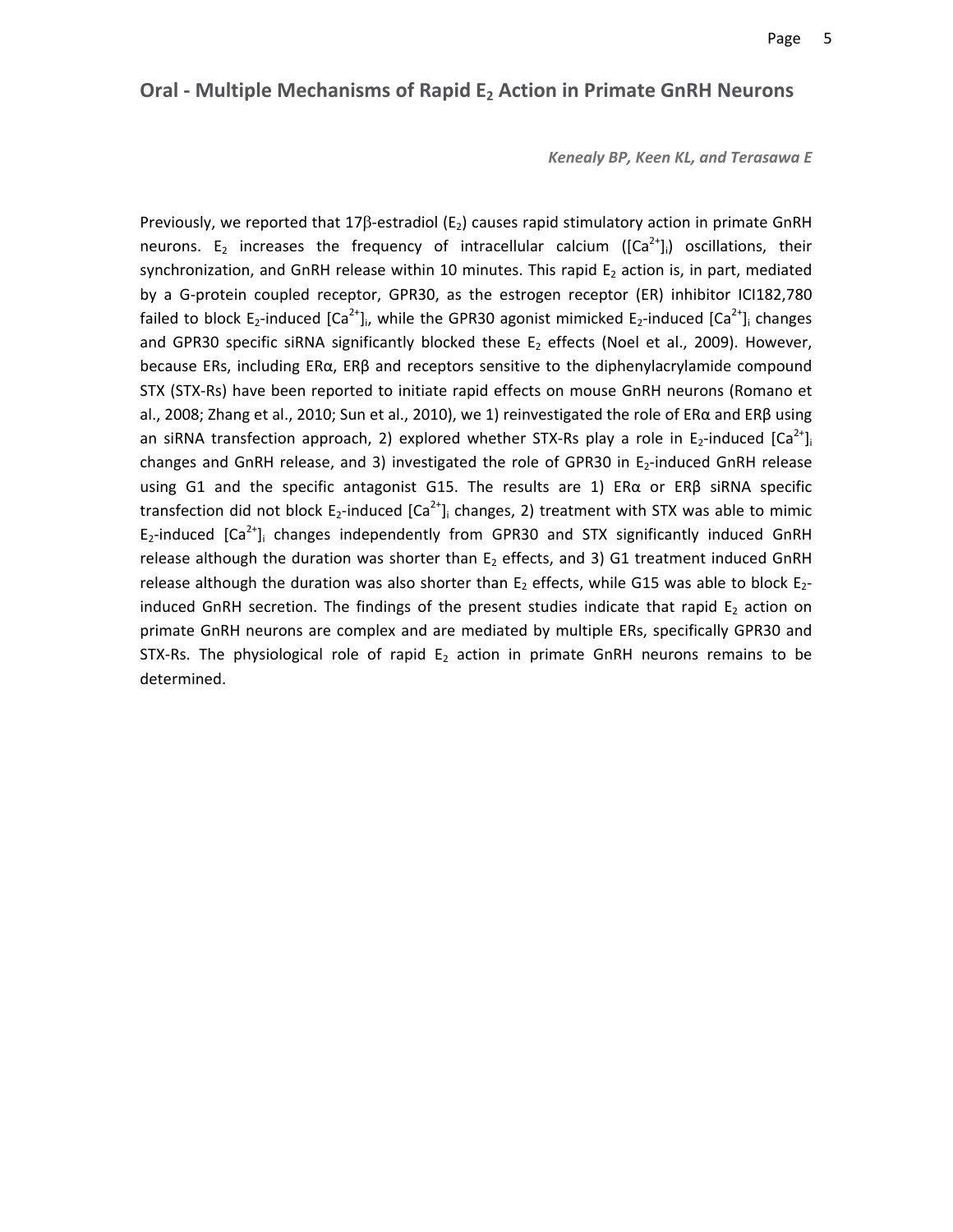# **Oral ‐ Early Gestational Vitamin A Deficiency Causes Aberrant Signaling in Cyp1b1‐/‐Mice**

*Maguire, M; Jefocate CR* 

Cytochrome P450 1b1 (Cyp1b1) is a heme containing mono‐oxygenase with a distinct spatio‐ temporal expression in embryonic development as well as expression in endothelial cells, macrophage, and numerous tissues including eye, liver, kidney, brain, and sex steroid responsive breast and prostate. Cyp1b1 has numerous substrates such as xenobiotics, estrogen, and retinol (Vitamin A). Cyp1b1 can participate in the conversion of retinol to retinaldehyde and the further metabolism to the bioactive retinoic acid (RA). However, it cannot inactivate retinoic acid, a process performed by the Cyp26 family. Cyp1b1 is retinoid responsive and is present in regions where traditional RA‐generating enzymes are not observed. We hypothesize that the impact of an early gestational dietary vitamin A deficiency (VAD) maintained through pregnancy and lactation will alter local RA generation and signaling in the offspring. The combined insult of gestational VAD and Cyp1b1-/- causes aberrant signaling such that pups show a decreased weaning weight, while the body length remains the same. Furthermore, we show by in situ hybridization that VAD causes changes in gene expression at embryonic day (E) 9.5. Cyp1b1 is present in embryonic development and is involved in vitamin A signaling such that growth and development of the offspring are affected.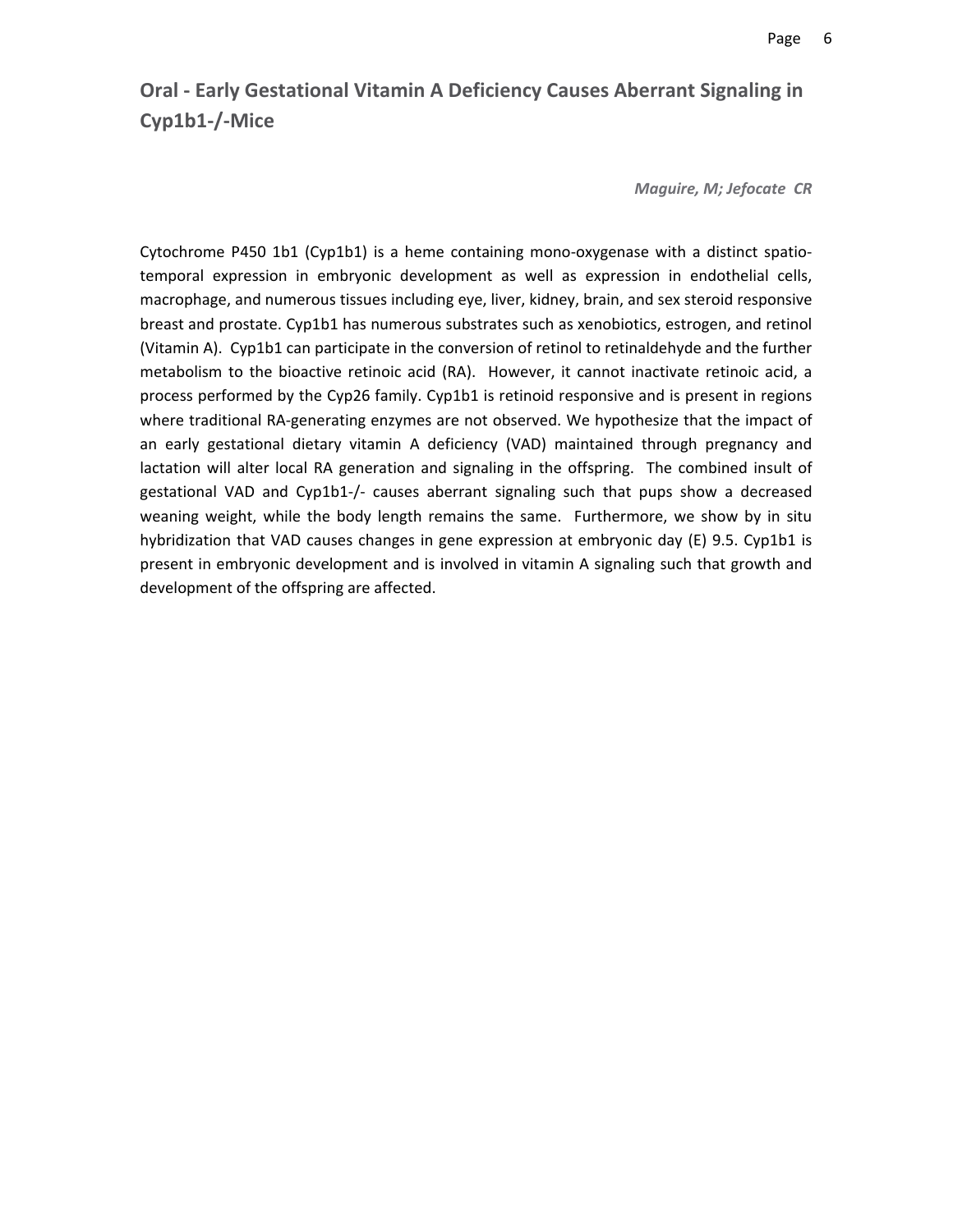# **Oral ‐ Dysfunctional Vascular Adaptations in Human Umbilical Vein Endothelial Cells (HUVEC) in Preeclamptic Pregancies**

#### *Jennifer Krupp, Derek Boeldt, Fu‐Xian Yi, Ian Bird, Dinesh Shah*

Objective: Preeclampsia (PE) occurs in 4‐8% of all pregnancies. Endothelial cell dysfunction due to PE seen on the maternal side is also found in the umbilical vein. Our previous studies on umbilical vein endothelium (UV endo) of fresh cord vessels showed the sustained nitric oxide production and initial and sustained Ca2+ burst responses of normal pregnancy are impaired in PE. The basis of this dysfunction is unclear. Our hypothesis is these losses in Ca2+ response may either be due to failed programming of cell function or active suppression of such programming by local factors or inflammatory mediators. Removal of UV endo from the vessels and maintenance in vitro could indicate if recovery of function of HUVECs is possible, so suggesting that endothelial recovery on the maternal side at least may be possible given suitable therapy.

Study Design: HUVEC isolated from normal (N=7) and PE (N=6) subjects maintained in culture in vitro to passage 3 were imaged using Fura‐2 to detect Ca2+ responses to stimulation with ATP (100um). Area under the curve (AUC), total number of bursts and mean Ca2+ response for the sustained phase were quantified.

Results: HUVEC from PE subjects do recover function (Figure) but with an increased frequency of Ca2+ bursts ( $* = p$  <0.05) relative to control. There is no significant difference in the AUC between the normal and PE HUVEC. Despite the increased Ca2+ burst frequency in PE HUVEC, peak height is reduced and the overall AUC is not increased.

Conclusion: While intact PE UV endo lack sustained Ca2+ bursts in vivo, PE derived HUVEC maintained in vitro do show both restored Ca2+ bursting and increased frequency relative to control. Any such recovery of function in vitro suggests there was indeed a suppression of function by local factors in vivo. Further, since PE derived HUVEC manifest sustained Ca2+ burst responses which are both more rapid and of reduced size relative to control HUVEC, this suggests cell signaling programming is also altered relative to control. Funded by NIH Grant R21HD069181.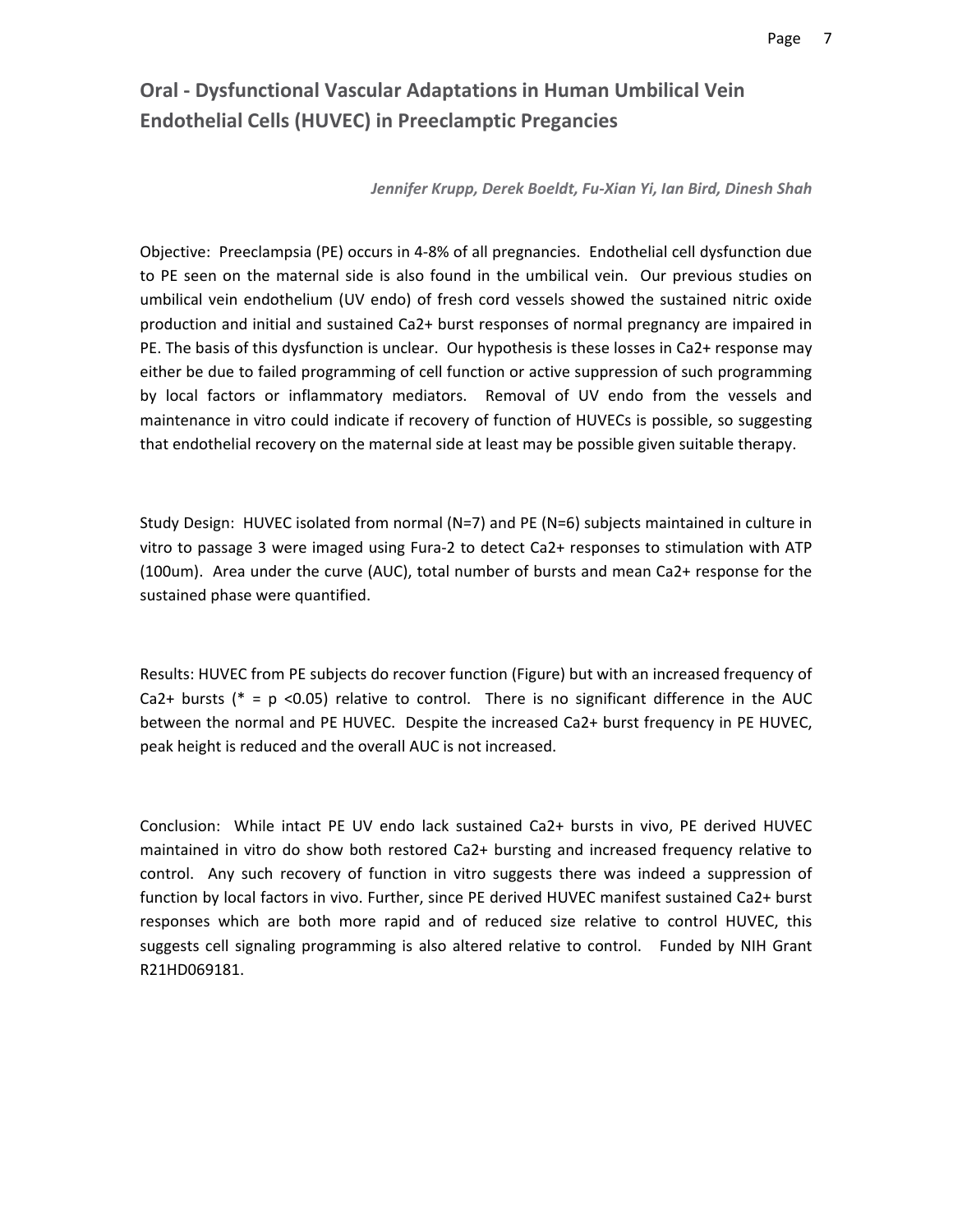# **Oral ‐ The Effect of Protein Kinase C delta (PKCδ) on the Transctiptome of Vascular Smooth Muscle Cells**

*Jun Ren, Yi Si, Bo Liu*

Previous studies indicated that overexpression of PKCδ prevented neointima formation by causing apoptosis of smooth muscle cells (SMCs), while the reduction of intimal hyperplasia was attenuated by PKCδ overexpressing SMCs mediated adventitia cell migration. To elucidate the mechanism involved in the dual roles of PKCδ on smooth muscle cells (SMCs), we examined the effect of PKCδ on the transcriptome of vascular smooth muscle cells in vitro. Primary vascular smooth muscle cells were infected by AdPKCδ or AdNull and followed by incubating with PMA (1nM), and their gene expression was analysed by microarray. Pathway analysis and gene ontology analysis of differentially expressed genes in each comparison were performed. Identification of significantly overrepresented transcriptional regulatory elements (TREs) was performed using the Promoter Analysis and Interaction Network Toolset (PAINT) program. Differential gene expression of 15 genes was confirmed using quantitative real‐time PCR. Overexpression of PKCδ caused a profound change in transcriptome of vascular smooth muscle cells in vitro. Pathway and gene ontology analysis identified multiple cellular pathways affected by PKCδ overexpression. Furthermore, both pathway and PAINT analyses indicated that the transcription factor NFkB played an important role in the transcriptome changes induced by PKCδ overexpression. Multiple genes involved in the cell migration were significantly increased by PKCδ overexpression in SMCs. These results indicate that apoptosis and chemokines expression induced by PKCδ overexpression may serve as the mechanism underline dual of PKCδ in neointima formation and specifically block chemoines induction without disturbing apoptosis effect of PKCδ may represent a novel therapeutic approach to prevent neointima formation.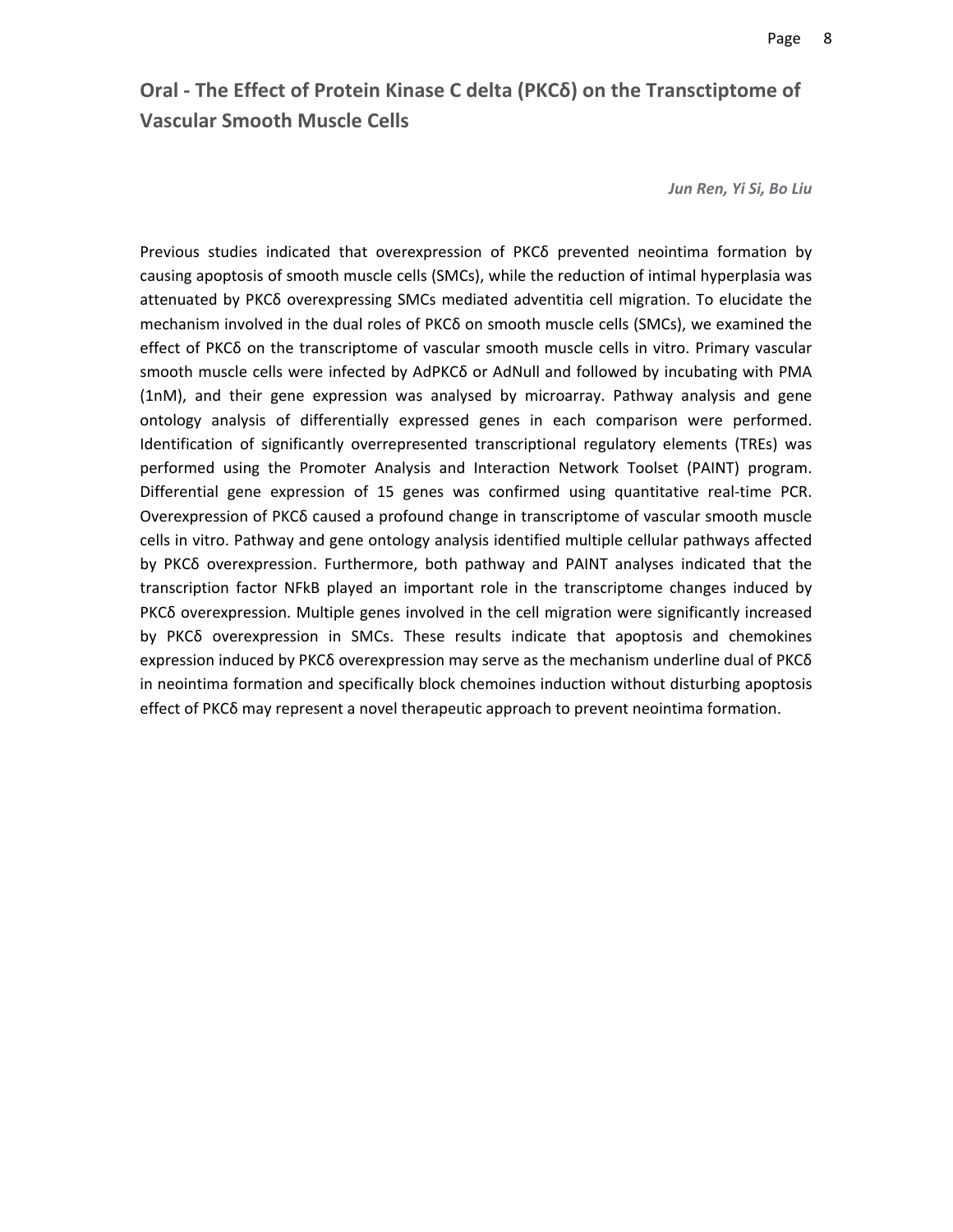# **Oral ‐ Shear Stress, cAMP, and cGMP Modulate the Pregnancy‐Related Phosphorylation State of Cx43‐Gap Junction and eNOS Proteins in Uterine Artery Endothelial Cells**

**Bryan C Ampey, Ethan J. Schuler, Sheikh O Jobe, Daniel T.Thoresen, Gladys E. Lopez,** 

**Ian M. Bird, Ronald R Magness**

**Introduction:** During normal pregnancy uterine artery endothelial cells (UAECs) are exposed to substantial elevations in shear stress, a very potent mechanical hemodynamic force which is a vital regulator of endothelial Nitric Oxide Synthase (eNOS) that mediates rapid and substantial rises in the vasodilator nitric oxide (NO). Enhanced vasodilatation during gestation is dependent upon UAEC cell-cell communication via Gap junctions to increase uterine blood flow (UBF). Although cyclic nucleotides (e.g. cAMP and/or cGMP) are known to increase Gap junction assembly, the effects of shear stress or these cyclic nucleotides on the associated phosphorylation state of the primary gap junction protein Cx43 and eNOS are unknown. **Hypothesis:** We hypothesized that shear stress and the cyclic nucleotides cAMP and/or cGMP will modify the "stimulatory" phosphorylation state of Cx43 and eNOS. **Methods:** Acute (0‐ 60min) and prolonged (12‐24hr) time course studies were performed exposing UAECs (n=4) from pregnant ewes (120‐130 days; term=147) to either physiologic levels of pulsatile laminar shear stress (15 dynes/cm2) or exogenous treatment (1uM and 1mM) with either 8-BromocAMP or 8‐Bromo‐cGMP. Western blotting was performed to determine phosphorylation states of Ser P365Cx43 compared to SerP368Cx43, and Ser P635 eNOS. The loading control ‐Actin was unaltered by either shear stress or cyclic nucleotide treatment. **Results:** We observed that exposing P‐UAECs to physiologic levels of shear stress stimulated acute (10‐60min) and prolonged (24h) increases (P<0.05) in the phosphorylation patterns of 'cAMP dependent' Ser P365Cx43 (8‐11 fold) and to a lesser extent the PKC dependent Ser P368Cx43 (2.3‐2.5 fold), as well as NO stimulatory site Ser P635 eNOS (2.2‐2.5 fold). Following treatment of P‐UAECs with exogenous cAMP, we observed both time (30 min) and dose dependent maximum increases in phosphorylation patterns of the cAMP dependent Ser P365Cx43 (4.5‐5.5 fold) and the Ser P635 eNOS (1.3‐1.6 fold) stimulatory site, with no effect seen on the PKC dependent Ser P368Cx43 site. Compared to these observed cAMP responses, treatment with exogenous cGMP showed similar elevations of Ser P365Cx43 (4‐6 fold) and Ser P635 eNOS (1.6‐2.0 fold), but substantially greater rises in the PKC dependent Ser P368Cx43 (3.5‐5.0 fold) phosphorylation sites. **Conclusion:** We demonstrate that shear stress and exogenous cAMP and cGMP all stimulate the cAMP‐PKA dependent; but only shear stress and cGMP stimulate the PKC dependent modifications of Cx43 phosphorylation state in association with eNOS stimulatory activity state. Therefore, the rapid responses of Cx43 phosphorylation states to cAMP/PKA, cGMP/PKG, PKC pathways and also shear stress suggest a direct mechanistic signaling link between posttranslational modifications of Cx43 and Gap junction assembly and function in UAECs as part of the adaptation mechanism(s) needed to maintain NO production, UBF, and fetal growth during gestation. NIH GM083252, HL49210, HD38843, HL87144, HL079020.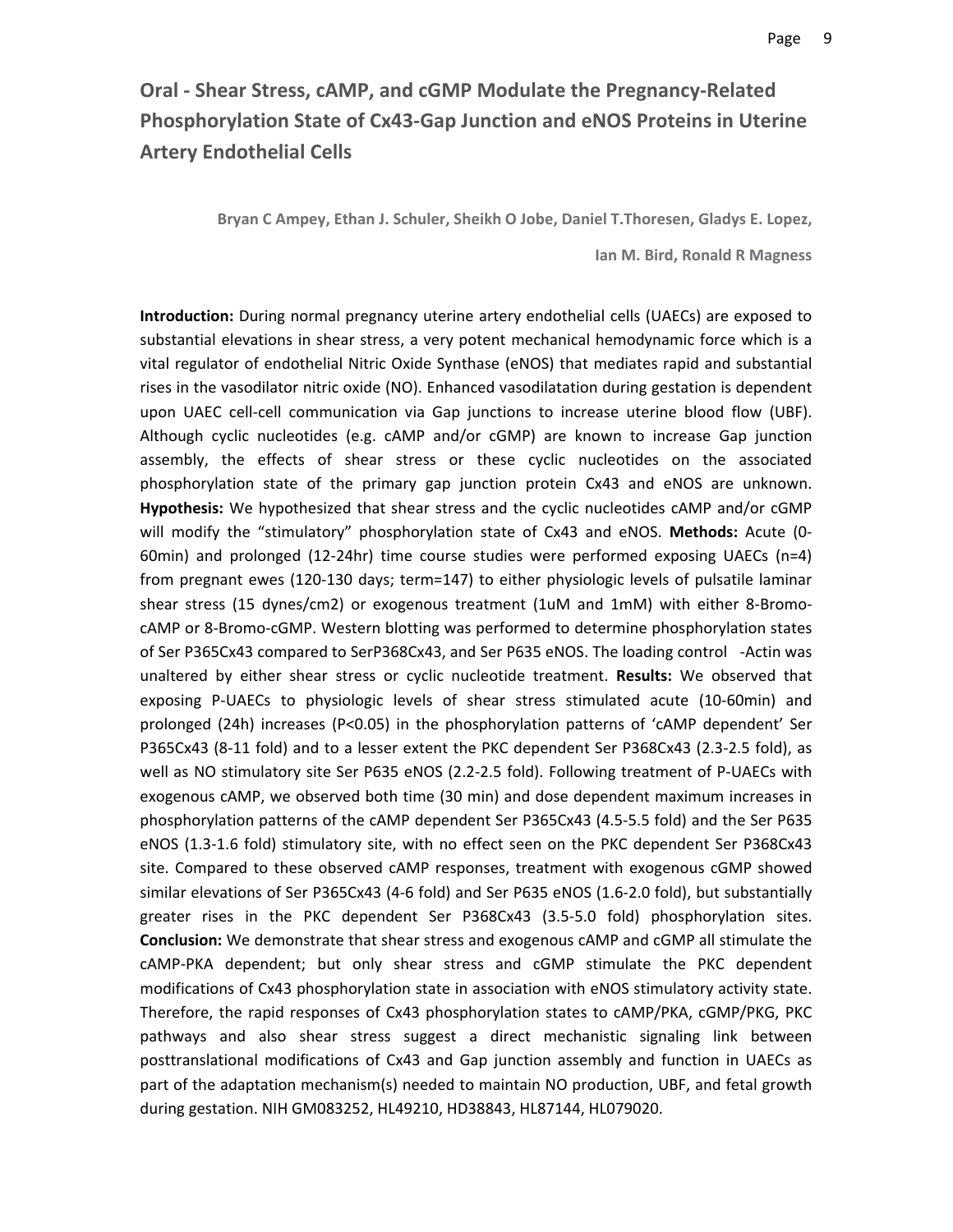# **Oral ‐ RNA‐Seq analysis uncovers transcriptomic variations between morphologically similar in vivo‐ and in vitro‐derived bovine blastocysts**

*Driver AM\*, Peñagaricano F†, Huang W\*, Ahmad KR‡, Hackbart KS\*, Wiltbank MC\*, and Khatib H†*

\*Department of Dairy Science, University of Wisconsin, Madison, WI 53706 USA †Department of Animal Sciences, University of Wisconsin, Madison, WI 53706 USA ‡Department of Biological Sciences, University of Sargodha, Sargodha, Pakistan The first two authors have equal contribution.

**Background:** A valuable tool for both research and industry, in vitro fertilization (IVF) has applications ranging from gamete selection and preservation of traits to cloning. Although IVF has achieved worldwide use, with approximately 339,685 bovine embryos transferred in 2010 alone, there are still continuing difficulties with efficiency. It is rare to have more than 40% of fertilized in vitro cattle oocytes reach blastocyst stage by day 8 of culture, and pregnancy rates are reported as less than 45% for in vitro produced embryos. Although numerous studies have been done to improve the IVF system itself, development rates remain seemingly low. As such, there has been a shift to better understand how the IVF process could influence the biological framework of the developing embryo. To investigate potential influences of IVF, this study compares in vivo‐ and in vitro‐derived bovine blastocysts at a similar stage and quality grade (expanded, excellent quality) to determine the degree of transcriptomic variation beyond morphology using RNA‐Sequencing. We will be able to go beyond total expression counts and characterize factors such as alternative splicing and novel transcribed units (NTU). Overall, we hypothesize that IVF will alter the transcriptomic landscape of the bovine pre-implantation embryo. **Results:** A total of 26,906,451 and 38,184,547 fragments were sequenced for in vitro and in vivo embryo pools, respectively. We detected expression for a total of 17,634 genes, with 793 genes showing differential expression between the two embryo populations with false discovery rate (FDR) < 0.05. There were also 395 novel transcribed units found, of which 45 were differentially expressed (FDR<0.05). In addition, 4,800 genes showed evidence of alternative splicing, with 873 genes displaying differential alternative splicing between the two pools (FDR<0.05). Interestingly we also detected 782 genes with differential alternative splicing without showing differential gene expression. Using GO enrichment analysis, multiple biological pathways were found to be significantly enriched for differentially expressed genes (FDR<0.01), including cholesterol and sterol synthesis, system development, and cell differentiation. **Conclusions:** Our results support that IVF influences at the transcriptomic level and that morphology is limited in full characterization of bovine pre-implantation embryos.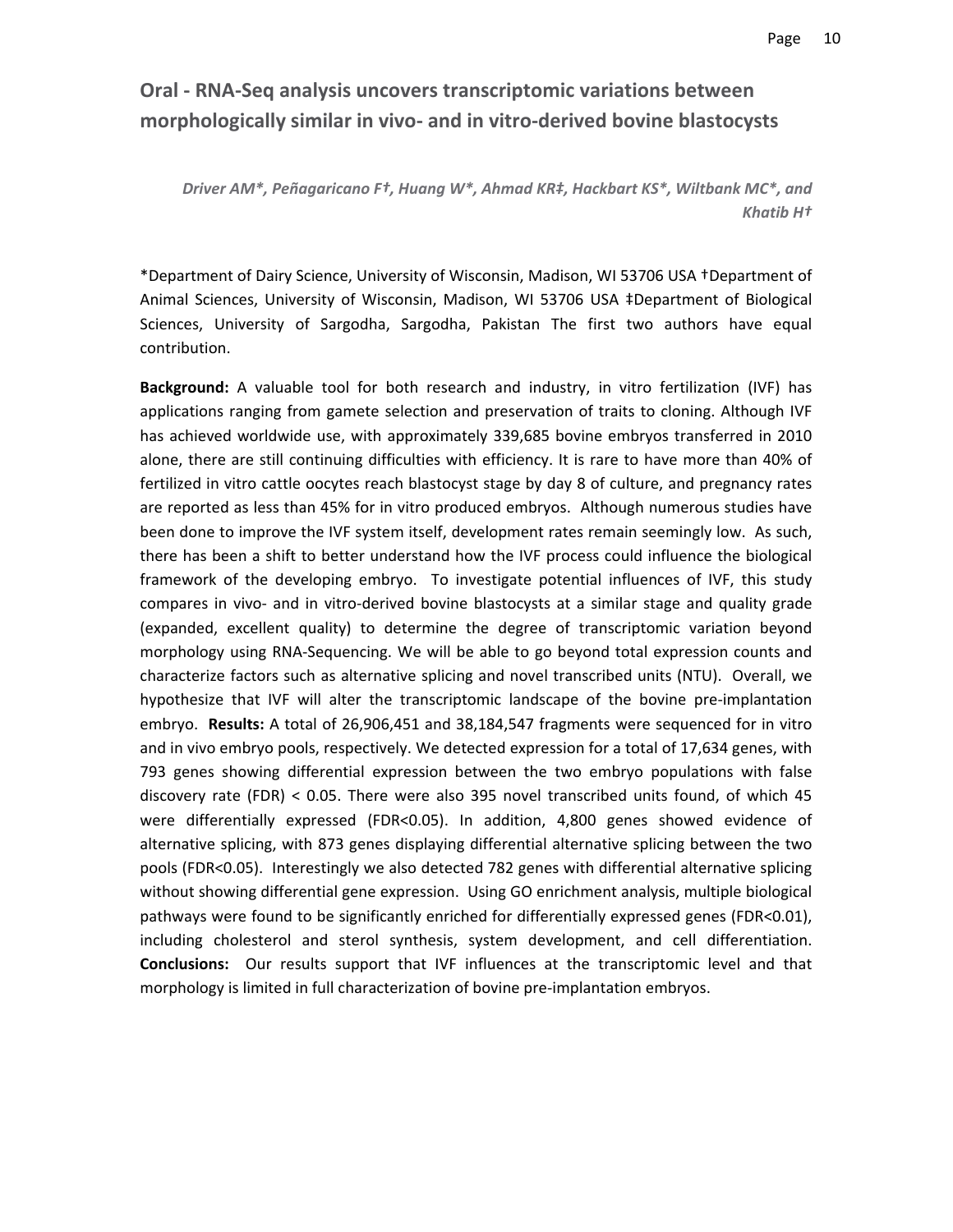# **Poster ‐ Increased Right Hand 2d:4d Ratio Accompanies Polycystic Ovary Syndrome‐Like Traits in Female Monkeys Exposed to Testosterone During Early‐to‐Mid Gestation**

#### *AD Abbott, RJ Colman, R Tiefenthaler, DA Dumesic and DH Abbott*

The length ratio for the second finger relative to the fourth finger (2D:4D ratio) in men is diminished compared to women. The 2D:4D ratio is repeatedly associated with male‐typical fetal testosterone (T) exposure, and, therefore, is implicated as a biomarker for a variety of traits, including enhanced physical and cognitive abilities, diminished reproductive function, and susceptibility to several diseases. No human studies, however, have examined whether male-typical fetal T levels are responsible for altering the 2D:4D ratio. The present study utilizes the rhesus monkey, as a close relative of humans, to employ discrete gestational exposure of fetal female monkeys to male‐typical T levels for 15‐35 days in early (40‐75 days) or late (94‐ 139 days) gestation (term: 165 days) by daily subcutaneous injection of their dams with 5‐10 mg T propionate. Such gestational exposures are known to enhance male‐typical behavior and polycystic ovary syndrome‐like traits. In this study, compared to control females, early gestation exposure alone virilized external genitalia, while concomitantly increasing the 2D:4D ratio of the right hand (RH), apparently from male-like elongation of RH2D, without elongation of RH4D. Increased RH2D length and 2D:4D ratio positively correlated with anogenital distance (AG); moreover RH2D and AG positively correlated with duration of early gestational T exposure. Male monkeys exhibited a diminished 2D:4D ratio in the right foot compared to control females, but this male trait was not emulated by either androgen‐exposed female group. X‐ray determined phalanx measurements indicated increased phalanx length in males and no differences between female groups. There were no differences in phalanx length ratios between any groups. Thus, discrete T exposure during early gestation in female rhesus monkeys appears to increase RH2D length through right‐side biased, non‐skeletal tissue growth. As variation in timing and duration of gestational T exposure alter male‐like dimensions of RH2D independently of RH4D, postnatal RH2D:4D ratio provides a complex biomarker for fetal T exposure.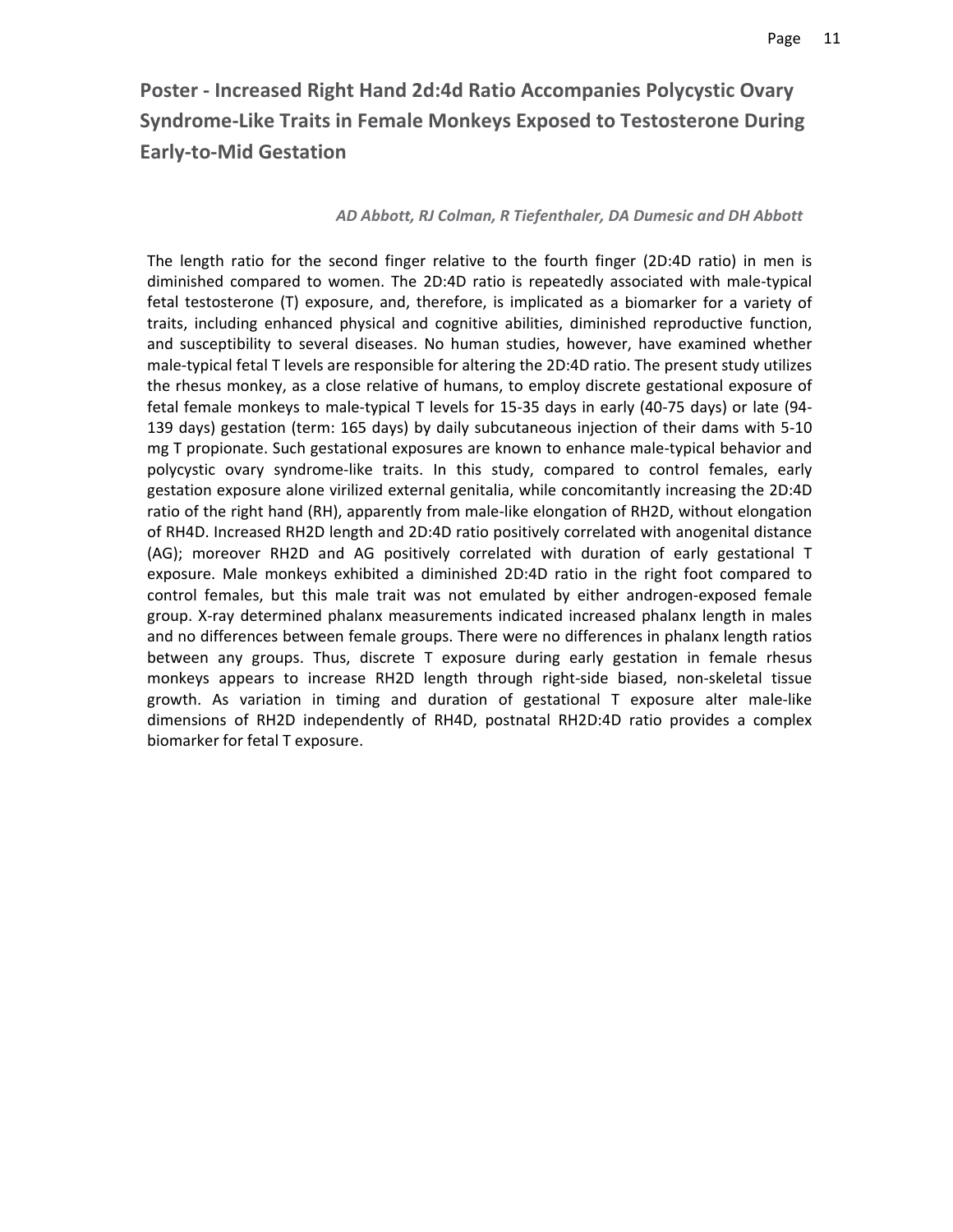# **Poster‐ Electrical Properties of P‐UAEC and the Role of Agonist Induced Hyperpolarization in Sustained Ca2+ Signaling**

*Roxanne Alvarez, Fu‐Xian Yi, Bikash Pattnaik, Ian Bird*

Uterine artery endothelial cells from pregnant ewes (P‐UAEC) typically show sustained Ca2+ bursting in response to ATP stimulation due to periodic activation of TRPC channels. This in turn depends upon gap junction function, and the resulting bursts facilitate production of the vasodilator nitric oxide. Cells from nonpregnant ewes (NP‐UAEC) fail to show prolonged burst responses and also show poor gap junction coupling. TRPC3 function is known to be sensitive to cell membrane potential, and may be enhanced as the result of cell‐cell communication. We propose improved gap junction communication during pregnancy allows electrical coupling that shifts cells towards a membrane potential range supportive of TRPC3 activity necessary for sustained Ca2+ bursting. **Objective:** Our goal was to establish basic UAEC electrical properties and specifically the cell's resting membrane potential. Also, to then further determine possible changes in membrane potential in response to ATP stimulation, and to establish if a direct coupling relationship exists between Ca2+ bursting and the cell's membrane potential. **Methods:** Ovine P‐UAEC (passage 4) were grown in 35 mm glass bottom dishes to <20% density for electrophysiology or 100% for use in dye imaging. Whole‐cell patch clamping was performed on isolated, voltage clamped cells. Cells were loaded with Fura‐2 (Ca2+ dye) followed by DIBAC4 (membrane potential dye). Simultaneous imaging of [Ca2+]i and membrane potential was acquired for 35 minutes under basal or ATP (100uM) stimulation. Data from stimulated cells were then compared to vehicle control cells. Results: Resting membrane potential of P-UAEC is negative 20mV ±2.0, capacitance is 14pF ±1.7, and resistance is 4.0GΩ ±0.54. ATP (100uM) stimulation of P‐UAEC results in an agonist specific and progressive membrane hyperpolarization that continues for as long as sustained Ca2+ bursts occur. The approximate drop in membrane potential over 30 minutes is a further 20 mV. **Conclusion:** We have established the basic electrical properties in P‐UAEC and that ATP stimulation does indeed result in further membrane potential hyperpolarization during Ca2+ bursting. We are currently extending these studies in NP‐UAEC. Further studies are needed to determine the cause and effect relationship between changes in membrane potential and Ca2+ bursting in P‐ and NP‐ UAEC and the dependence of these responses on gap junctions. Funded by NIH R01 HL079020.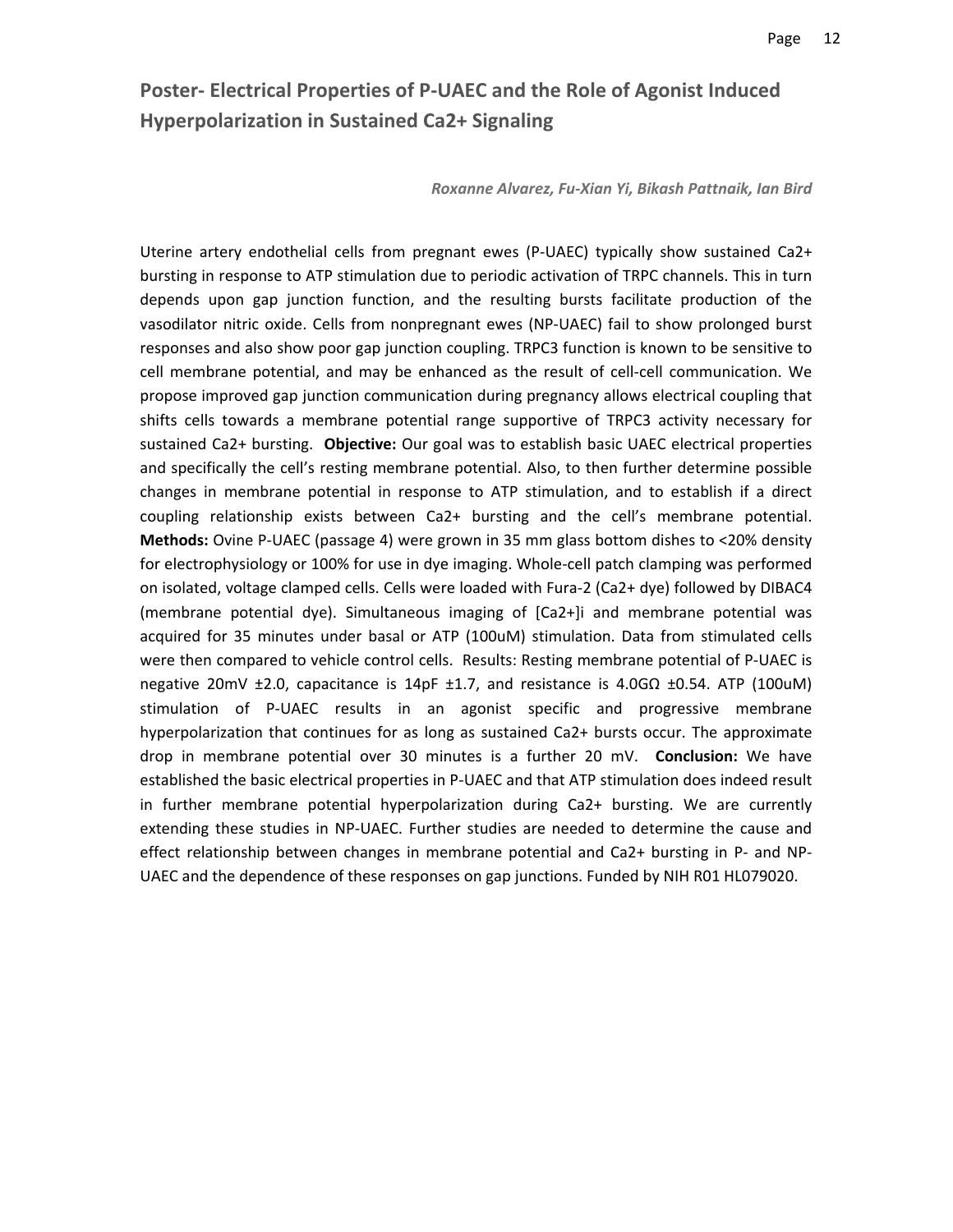#### **Poster – Glucose Metabolism in Immune Cells**

*Soma Banerjee, Arvinder Kapur, Kai Ludwig, Mildred Felder and Manish S. Patankar*

Cancer cells have high metabolism and have specific molecular alterations that allow them to metabolize glucose and other nutrients at high levels. Tumor cells, by expressing high levels of glucose transporters and by developing specific mechanisms to sustain their proliferation by fermenting glucose to lactic acid, consume the available glucose and other carbohydrate nutrients at a very high rate. Immune cells likely do not have this ability. We are interested in the consequences of the interaction between immune cells and tumor cells in the tumor microenvironment. Here, we investigate the dynamics of glucose transport in naïve and stimulated immune cells isolated from the peripheral blood of healthy individuals. Uptake of glucose in T cell, B cell, NK cell, and monocytes was measured by multi-color flow cytometry where the individual immune cell subsets were identified by cell surface markers (CD3, CD19, NKp46, and CD14, respectively) and the fluorescent analogue of D‐glucose [2‐{N‐(7‐nitrobenz‐2‐oxa‐1,3‐ diazol‐4‐yl)amino)‐2‐deoxyglucose}, 2‐NBDG] was used as a surrogate to determine sugar uptake. Naïve and IL‐2 stimulated immune cells from three healthy donors were used in our assays. The naïve as well as IL‐2 stimulated monocytes exhibited a 3‐4‐fold higher uptake of NBDG as compared the remaining immune cell subsets. The high uptake of glucose by the monocytes could be explained by the signifciantly higher level of expression of the glucose transporters, GLUT‐1 and GLUT‐3 in the monocytes as compared to the T, B, and NK cells. Our data also shows a higher level of the glucose‐sodium cotransporters SGLT‐1 and SGLT‐2, on the human monocytes. We have also tested the effects of glucose deprivation on the immune cells especially as it relates to the stimulation of the autophagy pathway. Our on‐going studies are focused on determining the effects of glucose deprivation or exposure to high levels of glucose that are observed in diabetic patients on immune cell function.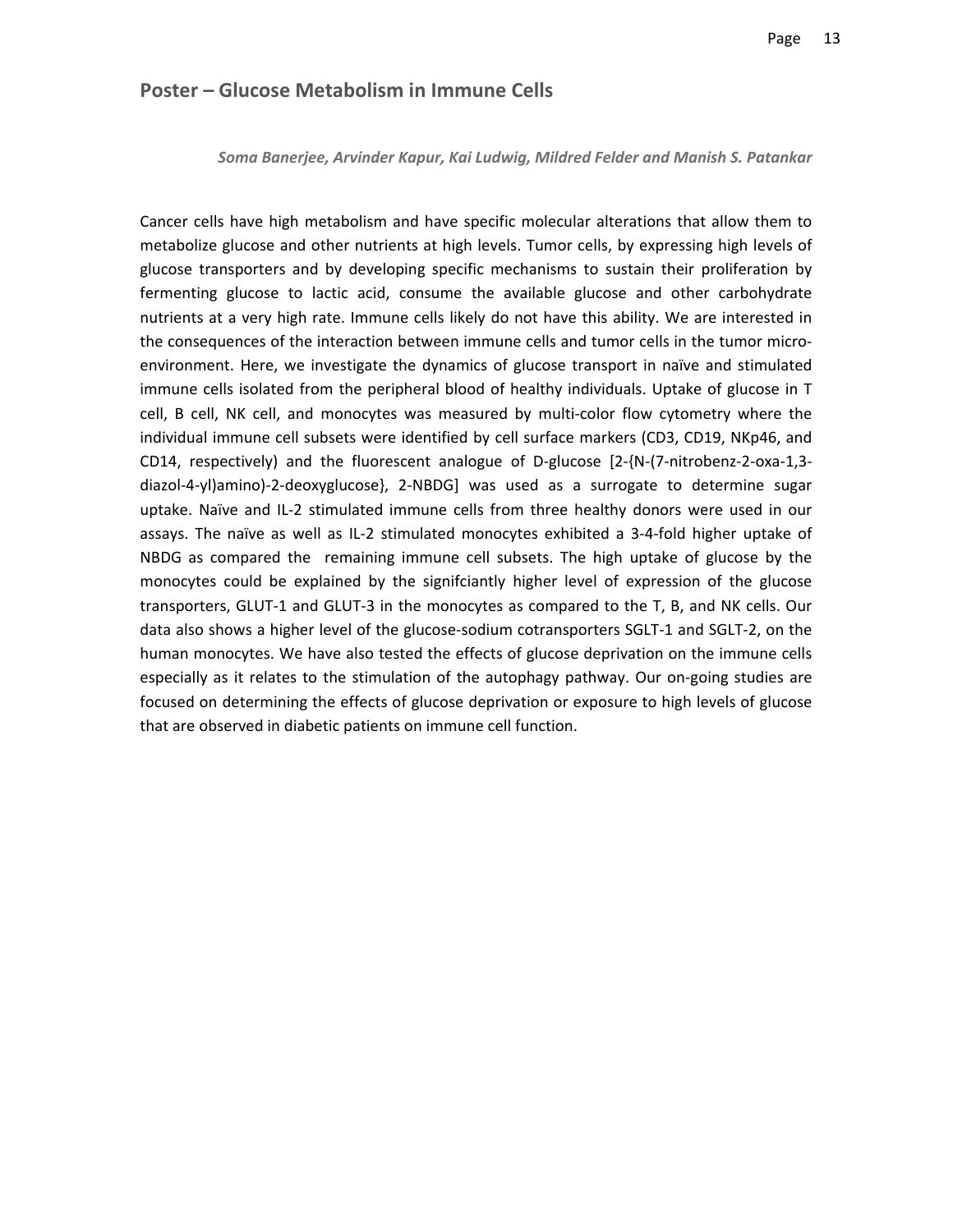# **Poster ‐ Pregnancy Enhancement of Endothelial Cell Function is Blocked by VEGF‐165 Pretreatment in a Manner Reversible by the MEK/ERK Inhibitor U0126 in Uterine Artery (UA) Endothelial Cells.**

#### *Derek S. Boeldt, Mary A. Grummer, Ronald R. Magness, Fu‐Xian Yi, Ian M. Bird*

**Introduction:** Pregnancy-related increases in endothelial nitric oxide (NO) production are necessary for enhanced vasodilation and so increased blood perfusion of the uterus. Failure of this adaptation can result in preeclampsia and associated fetal growth restriction. Increases in sustained phase Ca2+ signaling are critically linked to increased endothelial nitric oxide synthase (eNOS) activity in response to agonists such as ATP, which stimulates repeated Ca2+ bursts in UA endothelial cells (UAEC) in a manner dependent on Cx43 gap junction function. Vascular endothelial growth factor (VEGF), which is elevated in preeclamptic pregnancies, is a known inhibitor of Cx43 function and we have recently reported VEGF inhibits Ca2+ burst and NO production on subsequent ATP challenge in intact UA endothelium. Herein we examine if VEGF inhibition of subsequent ATP stimulated sustained phase Ca2+ signaling in UAEC is associated with Cx43 phosphorylation and whether it is through VEGFR1 or VEGFR2. **Methods:** Primary UAEC (passage 4) from nonpregnant (NP) and pregnant (P) ewes were grown to 100% confluence on 35 mm glass bottom dishes. Cells were then loaded with Fura-2 and imaged under stimulation with ATP for 30 minutes (control). After washing, the same cells were pretreated as below, followed by a second ATP stimulation. Cx43 data phosphorylation data was acquired by western blot. **Results:** Pretreatment of P‐UAEC with VEGF‐165, VEGF‐E (VEGFR2‐specific), or a combination of VEGF‐E and PlGF significantly inhibited ATP stimulated sustained phase Ca2+ bursts (79.6±3.5, 80.7±3.3, 80.3±2.9 respectively, expressed as % control), while PIGF (VEGFR1-specific) alone did not differ from vehicle (91.7±3.8, 90.3±3.2). Incubation with the MEK/ERK inhibitor U0126 completely reversed VEGF-165 inhibition (89.8±3.3). Western blot analysis for Cx43 phosphorylation revealed phosphorylation at s279/282 in response to VEGF‐165 and full reversal by U0126. **Conclusion:** We have previously shown that ATP stimulated sustained phase Ca2+ bursts are dependent upon Cx43 function. Herein we propose that VEGF‐165 mediates inhibition of sustained phase Ca2+ bursts through VEGFR2, mediated via MEK/ERK signaling, likely via direct phosphorylation of Cx43, with s279/282 being the key phosphorylation site. Funded by NIH HL079020, T32HD41921, HD38843.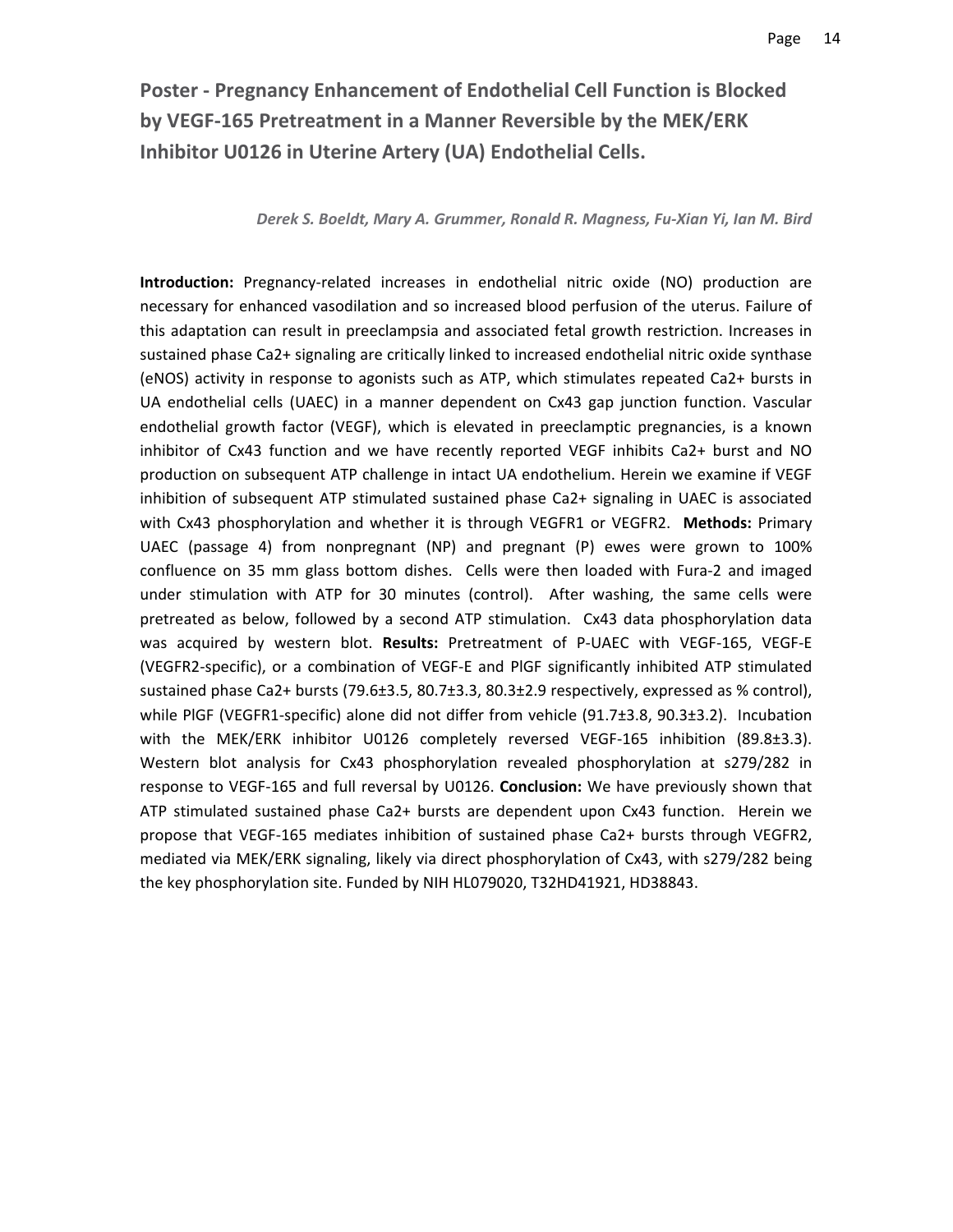# **Poster ‐ Diet coordinately affects expression of multiple hepatocyte P450 Cytochromes by processes that are highly sensitive to external Cyp1b1**

*Justin Bushkofsky, Michelle Larsen, Colin Jefcoate*

A change from a high carbohydrate diet to a high fat diet stimulates obesity and glucose intolerance in C57Bl/6j mice at maturity. Cyp1b1 exhibits many developmental functions in mice and humans. Deletion of Cyp1b1 in mice prevents this obesity response. Mouse liver expresses 48 Cyps at significant levels (total 82). Cyp1b1 is not expressed in mouse hepatocytes, but deletion dramatically redirects liver gene expression (>700 genes FC>2.0), even more than the dietary change. The same Cyp genes are affected in a coordinate manner, often as clusters within sub-families (2a, 2b, 2c, 3a and 4a). Cyp2c genes are stimulated by dietary fat and Cyp1b1 deletion, whereas fat‐responsive genes in each of the 2a, 2b, 3a and 4a sub‐families are highly suppressed. Cyp1b1 deletion appears to effect a general suppression of endogenous PPAR, CAR and PXR activities that extends to non-Cyp genes. This does not extend to external ligands, as PPAR induction is effectively stimulated by WY14623 in Cyp1b1-/- mice. One possibility is that endogenous ligands are either not formed or are sequestered by binding proteins. An extensive set of such proteins are expressed by chromosomally adjacent lipocalin and Mup families. Six such genes are highly induced by Cyp1b1 deletion. The diet change and Cyp1b1 deletion also suppress genes in the liver that are associated with oxidative stress and inflammation. Paradoxically, Cyp1b1 deletion in endothelia causes NF‐kB activation. The external source of the Cyp1b1 regulation remains elusive.

These studies show that diet change and Cyp1b1 deletion exhibit similar selectivity for effects on several families of genes. Dietary flavonoids can inhibit Cyp1b1 and may affect metabolism of endogenous or dietary substrates thus altering hepatic glucose and fatty acid metabolism. This impact on hepatic Cyp expression could affect xenobiotic metabolism.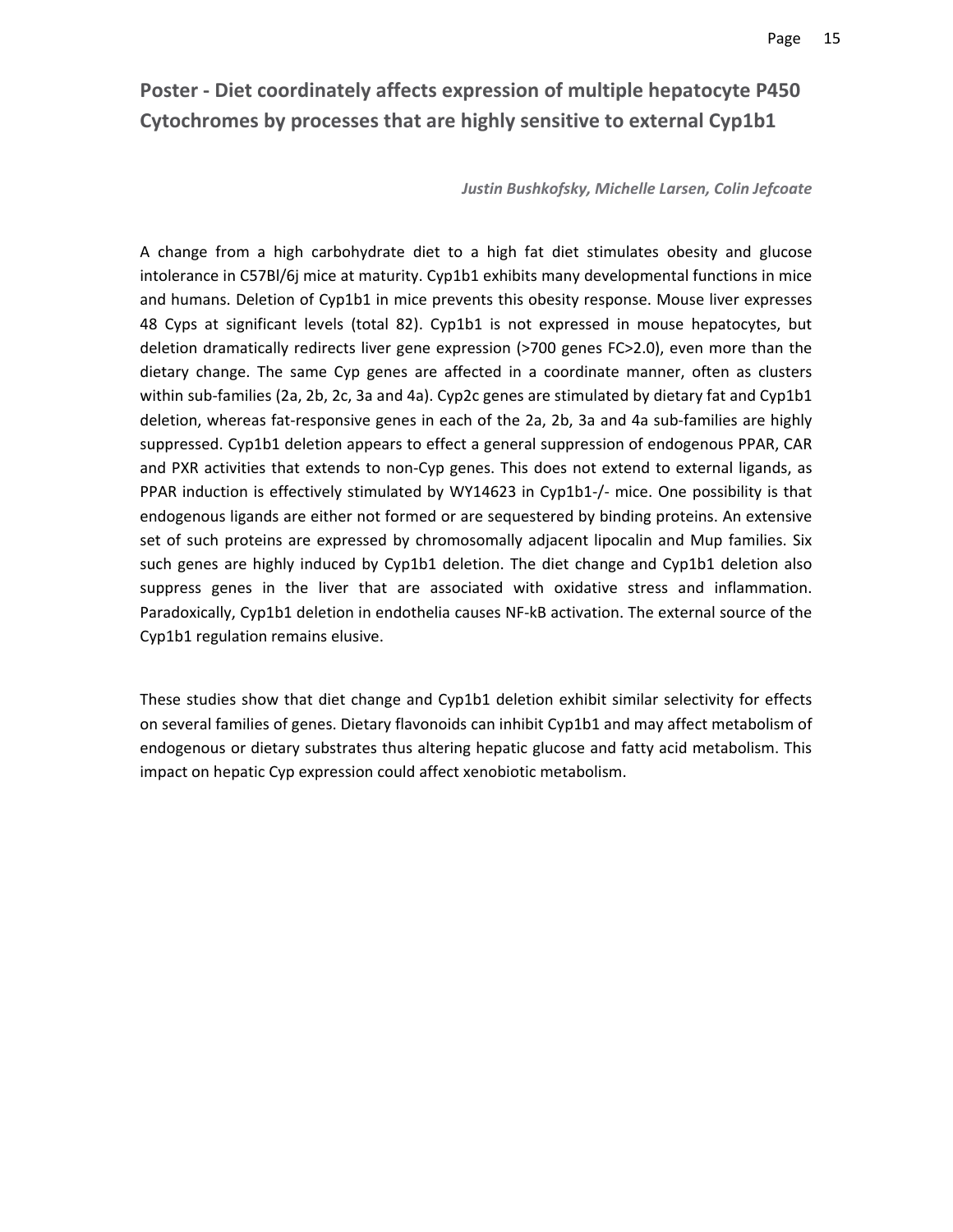### **Poster ‐ Stillbirth and Pregnancy Resorption in Female Mice Transgenic for Angiotensinogen or Renin**

*J. Morgan Denney, MD, Cynthia Bird, Annette Gendron, DVM, PhD, and Dinesh M. Shah, MD*

**Objective:** Crossing a female mouse transgenic for human angiotensinogen (hAng) with a male mouse transgenic for human renin (hRen) has been reported as a model for preeclampsia. Previous in vitro studies have indicated no interaction between human RAS transgenes and mouse RAS genes due to species‐specific biological actions. Because uterus has an independent RAS, especially in the gravid state, we compared wild type (WT) with transgenic (TG) gravid mice to determine the affect of transgene presence on fetal outcome. **Methods:** Mouse genotyping was performed for verification of lines. Colony lines of hAng, hRen, and WT were maintained separately during breeding protocol to avoid hAng x hRen interaction. Progeny from breeding were counted. Necropsy was performed on gestation day 19 of subjects designated for histologic analysis. Uteri and products of conception were resected en bloc, evaluated grossly, and weighed. Univariate analysis was used where appropriate. **Results:** 20 pregnancies were analyzed. TG females (hRen or hAng) delivered significantly less live born pups per gestation when compared to WT counterparts. TG females had a significantly higher stillbirth (SB) rate. Mean uterine-conceptus (U-C) weights of transgenic females were smaller compared to those achieved by their wild type counterparts (Table 1). Histologic examination of the uteroplacental interface revealed increased placental necrosis, fibrin deposits, inadequate vascular modeling, and inadequate development of the villous labyrinth in TG females. WT uterine‐conceptus blocks were unremarkable. Table 1: Mean WT TG p-value LB/gestation 6.62 1.5 0.038 SB/gestation 0 1.5 0.026 U‐C (gm) 2.3 0.8 NS **Conclusion:** Mice transgenic for either renin or angiotensinogen have lower live birth rates and higher still birth rates even when interactions of the hRen with hAng are avoided in breeding. Given significant effects on live birth rate and a trend toward low uterine‐conceptus weight, these data suggest abnormality that may be a consequence of human transgene RAS interactions with native mouse RAS genes. Our observations indicate increased pregnancy resorption and failure to establish viable pregnancy in the transgenic mouse. Our observations also suggest placental hypoxia due to inadequate vasculature modeling. These data suggest interspecies interactions of RAS genes in vivo.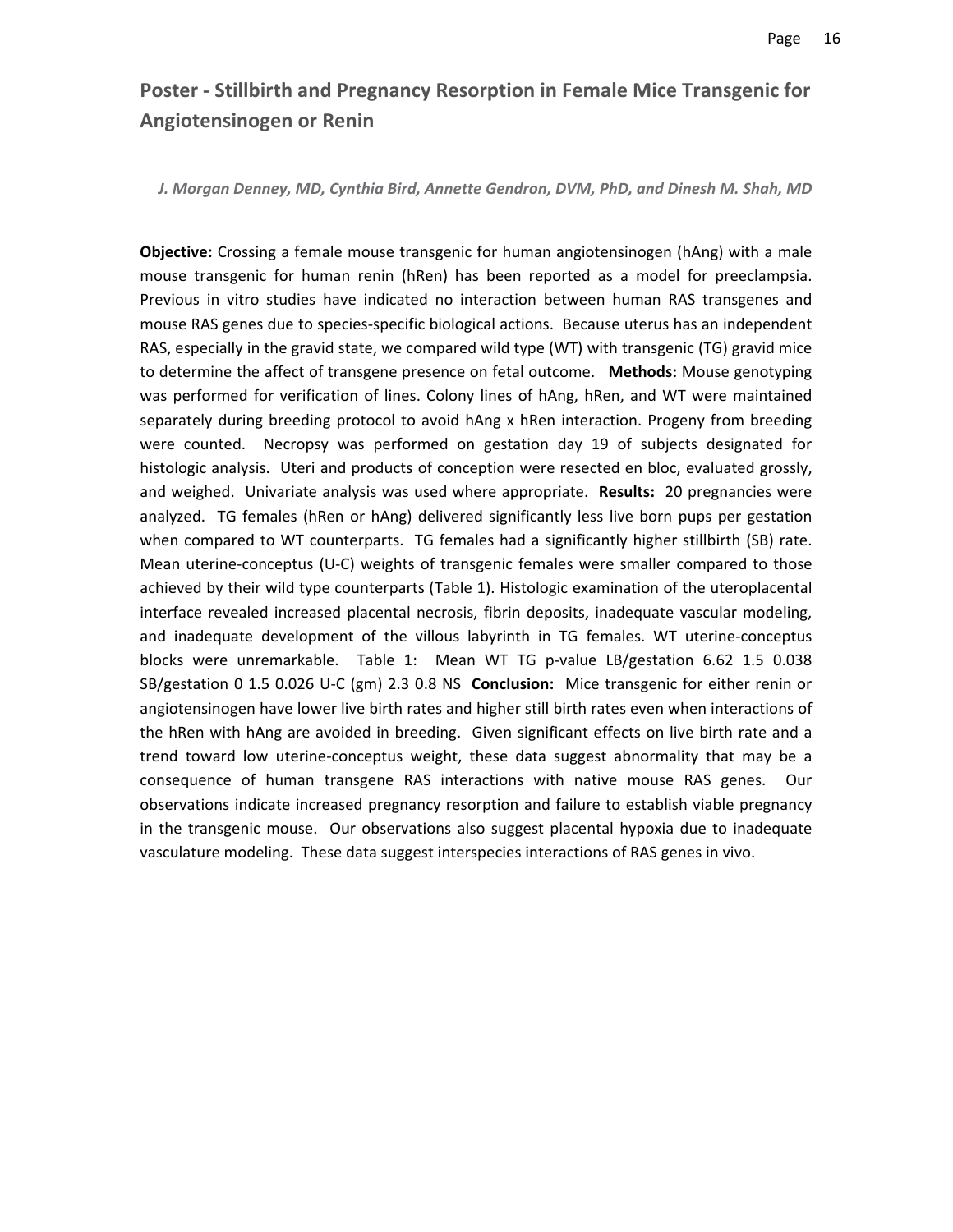#### **Poster ‐ Tcf19 and regulation of beta cell proliferation**

*Danielle Fontaine, BS; Dawn Davis, MD, PhD; Kimberly Krautkramer, BS;Louise Meske, MS*

Tcf19 is a largely uncharacterized transcription factor that is expressed during cell division, beginning at G1/S phase. In a mouse model of obesity-associated diabetes, we identified tcf19 within a group of cell cycle genes whose expression correlates with adaptive islet proliferation. In confirmation of these microarray data, we observed 3.3‐fold upregulation of tcf19 mRNA in islets from obese non-diabetic C57Bl/6J (B6) mice vs. lean (n=5, p=0.01). This obesity-driven upregulation was not observed in islets from the diabetic BTBR strain. Tcf19 is most highly expressed in islet, which is an unusual pattern of expression for a cell cycle regulator since numerous tissues have higher basal proliferation rates, and suggests that tcf19 may play a more specific role in cell cycle regulation in the islet. The role of tcf19 in beta cell growth was then examined. After siRNA‐mediated knockdown of tcf19 in INS‐1 cells, a significant reduction in the number of viable cells was found. Proliferation was directly measured by 3H‐thymidine incorporation and a 40% reduction was found with tcf19 knockdown (n=3, p=0.012). In summary, tcf19 is necessary for beta cell proliferation and may play a role in obesity‐driven proliferation in mouse islets.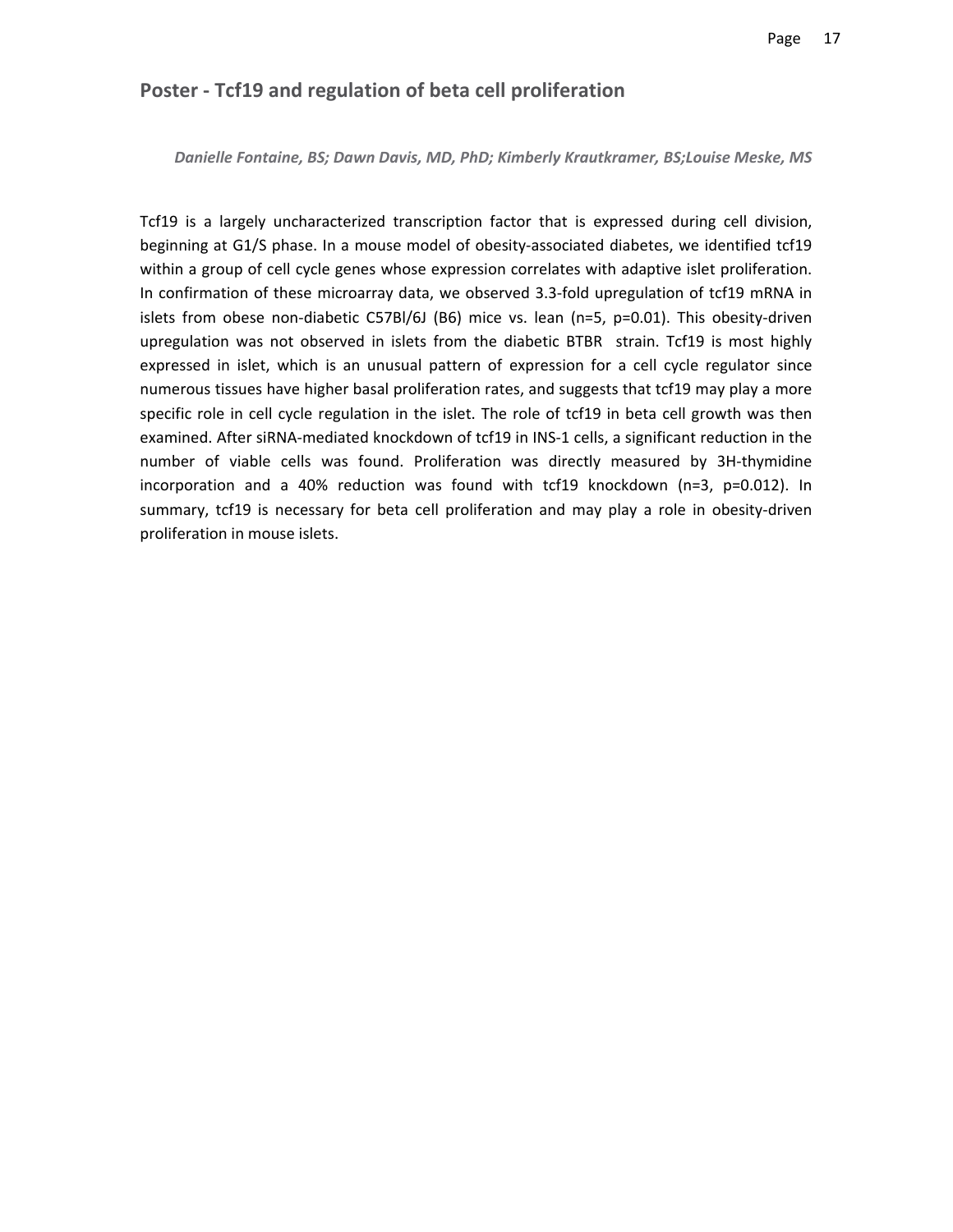**Poster ‐ Systemic application of the kisspeptin antagonist, peptide 271, suppresses in vivo GnRH release in ovarian intact pubertal Rhesus monkeys.**

#### *Guerriero KA, Keen KL, Millar RP, Terasawa E*

Kisspeptin (KP) and kisspeptin‐1 receptor (KISS1R) signaling has been implicated as an important regulator in GnRH release, especially at the time of puberty. Our previous findings that direct infusion of the KP antagonist, peptide 234, into the stalk‐median eminence (S‐ME) suppresses in vivo GnRH release in ovarian intact monkeys (1), supports peptide 234's capacity as a potential tool for clinical treatment. Recent evidence in rodents, however, suggests that peptide 234 is unable to cross the blood‐brain barrier (BBB), and therefore, systemic application is not practical (2). Accordingly, Millar and his colleagues developed a KP antagonist, peptide 271 (peptide 234 with penetratin attached to the N-terminus), which is capable of crossing the BBB, as intraperitoneal injection of peptide 271 in adult female rats inhibits the kisspeptin-induced stimulation of LH release (3). Currently, whether systemic administration of peptide 271 suppresses GnRH/LH release in primates is still unknown. Therefore, in this study we examined the effects of intravenously (iv) administered peptide 271 on in vivo GnRH release in ovarian intact pubertal monkeys using the microdialysis method. Results from a single bolus of 1 nmol/kg peptide 271 indicated that peptide 271 clearly suppressed GnRH release with a  $\sim$ 2-hour latency and this suppression continued for up to 6 hours post-injection. No significant adverse effects were observed from peptide 271 administration. These results further suggest that peptide 271 has a great potential for therapeutic application in the treatment of reproductive abnormality.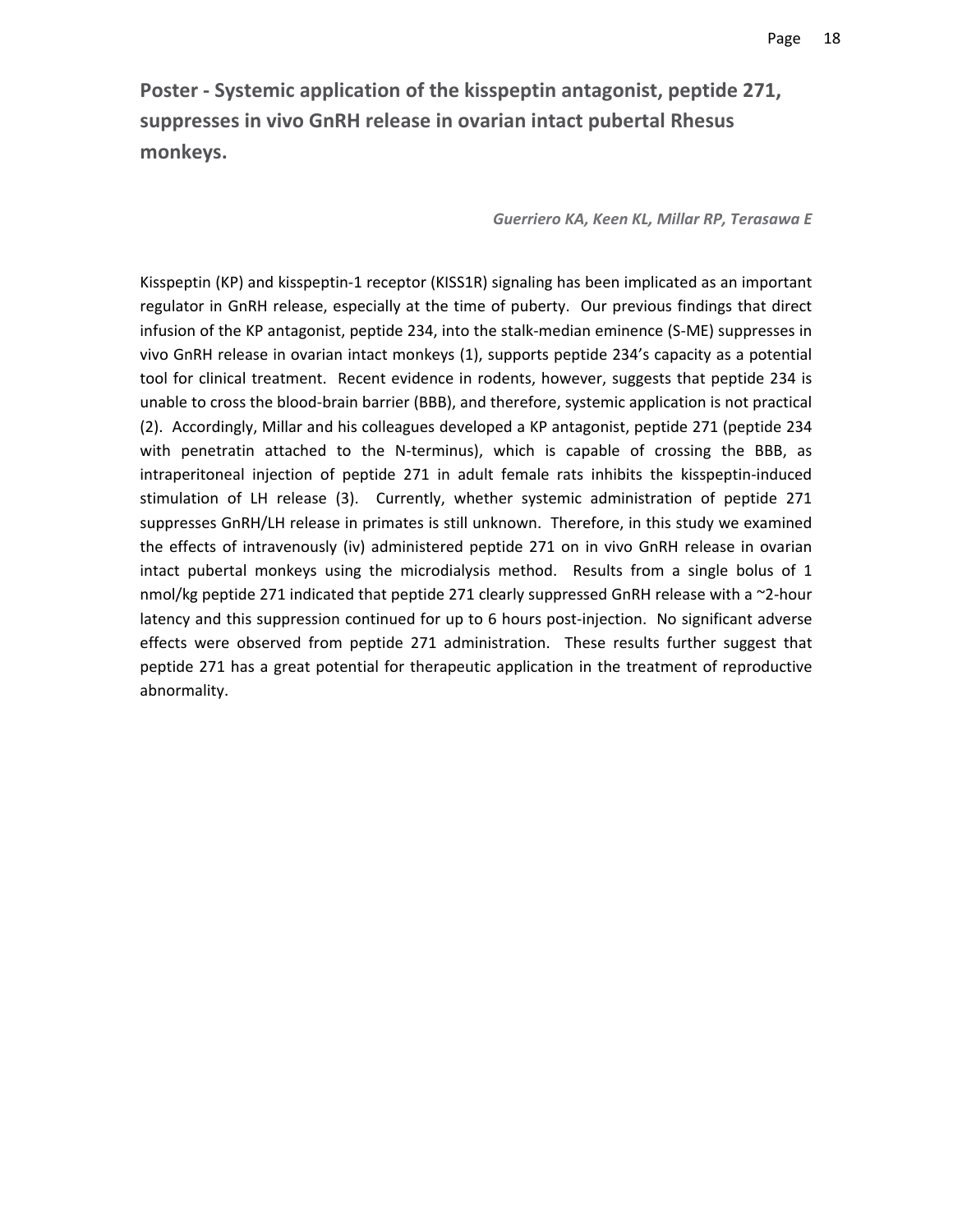### **Poster ‐ Effect of Insulin Resistance Induced by Excessive Growth Hormone on Ovarian Function**

*Katherine S. Hackbart, Milo C. Wiltbank*

Polycystic ovarian syndrome (PCOS) is characterized by polycystic ovaries, anovulation, and hyperandrogenemia. Insulin resistance has also been shown to be associated with PCOS. Our hypothesis was that induction of insulin resistance by administration of excessive levels of growth hormone in cows would result in an anovulatory phenotype similar to that observed in women with PCOS. Nine non-lactating, non-pregnant cows were randomized to three different treatments: control (C; n=3) cows received s.q. injections of saline twice weekly (M and Th), 1X cows (n=3) received s.q. injections of 500 mg of a long‐acting recombinant bovine somatotropin (rbST) on M and saline on Th, and 2X cows (n=3) received s.q. injections of 500 mg rbST on M and Th. Cows remained on their respective treatments for the course of the entire experiment. Blood was collected every M and Th for the duration of the trial to determine circulating insulin and glucose concentrations. Three intensive periods, lasting two weeks each and begun at weeks 5, 11, and 17 after treatment initiation, were separated by four weeks of continued treatments. The intensive periods consisted of follicular ablation to initiate a new follicular wave, followed by daily ovarian ultrasound until ovulation was observed. It was found that rbST treatment slightly but significantly increased circulating glucose in both 1X (61.3  $\pm$  0.6 mg/dL; P=0.0024) and 2X (61.5  $\pm$  0.6 mg/dL; P=0.0018) cows as compared to C (56.9  $\pm$  0.6 mg/dL) cows. However, circulating insulin concentrations were increased (P=0.007) more than 2-fold in 2X cows (48.5  $\pm$  4.6  $\mu$ U/mL) compared to C cows (22.0  $\pm$  4.6  $\mu$ U/mL), with intermediate values in 1X cows (33.1  $\pm$  4.6 µU/mL). A measure of insulin resistance, the HOMA-IR value, was elevated (P=0.006) in 2X cows (7.47  $\pm$  0.7) compared to C cows (3.10  $\pm$  0.7) with intermediate values in 1X cows (5.04  $\pm$  0.7). There were no differences (P≥0.1) between treatments for number of follicles in different size categories (≤5 mm; 5.5‐7.5 mm; 8‐9.5 mm; ≥10mm) during the four days immediately following ablation, days from ablation to ovulation, or number of ovulations. There were, however, significant differences in the size of the ovulatory follicle. 2X cows (16.0  $\pm$  0.5 mm) ovulated significantly larger follicles compared to C (13.7  $\pm$  0.4 mm; P=0.0052) and 1X (12.1 ± 0.4 mm; P<0.0001) cows; C cows also ovulated significantly (P=0.0157) larger follicles than 1X cows. In each of the three intensive periods, all cows were capable of either ovulating or luteinizing a follicle, with no differences (P≥0.1) between treatment groups for number of animals that ovulated versus luteinized a follicle. Thus, induction of more than a 2‐fold difference in circulating insulin for 4.5 months by treatment with excessive growth hormone had only minor effects on ovarian function of cows, inconsistent with our original idea that this model might be used to mimic the physiology associated with PCOS.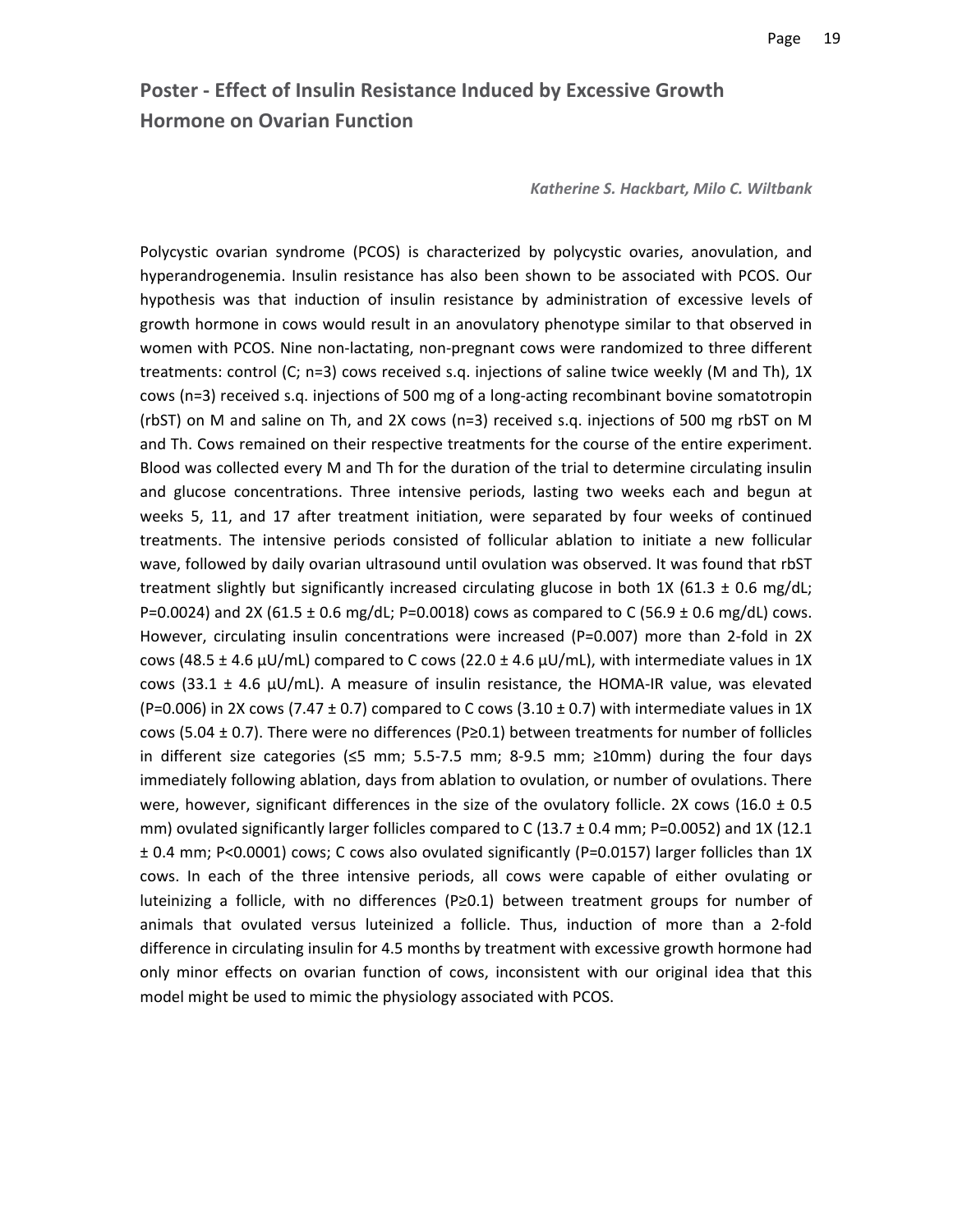#### **Poster ‐ Oxytocin Regulation of Retinal Pigment Epithelium Cell Function**

*P. Halbach, MP Asuma, W. Luo, D. M. Pillers, B. R. Pattnaik*

**Purpose:** Oxytocin (OT) is a neuropeptide that activates oxytocin receptor (OTR), a rhodopsin family G‐protein coupled receptor. OTR signals the cellular phosphatidylinositol‐calcium second messenger system. Within the retina, the cross talk between retinal pigment epithelium (RPE) and photoreceptor neurons is hypothesized to be mediated by one such phosphatidylinositolcalcium signaling mechanism. Several molecules, particularly ATP, are proposed to mediate RPE‐ retina communication. Since we have localized OTR transcripts to RPE, we were interested in knowing whether RPE cells also utilize oxitocinergic signaling for communication. **Methods:** Human fetal RPE (hRPE) cells were cultured as a tight monolayer using serum‐free medium containing MEM alpha base medium, N1 supplement, non-essential aminoacids, taurine, hydrocortisone and triiodo-thryonin. Cultures were maintained at 37°C and 5% CO2 with a media change every 2‐3 days. Cytoplasmic content of isolated cells were harvested and analyzed by single‐cell RT‐PCR. We used a two‐step nested PCR method to amplify the transcripts. Immomix PCR mix and appropriate primer pairs were utilized to amplify OTR and other RPE‐ specific transcripts in individual cells. Localization of OTR to the RPE layer of monkey frozen sections was determined by standard immunofluorescence methods. Intracellular Ca2+ ([Ca2+]i) mobilization in response to OT and ATP was conducted via live-cell imaging and FURA-2 ratiometric measurements. **Results:** In four individual hRPE cells, a 256 bp transcript corresponding to the OTR messenger was amplified. These cells also tested positive for RPE‐ specific markers RPE65, Kir7.1, hBest1, NaKATPase, and ezrin transcripts. OTR was localized to the posterior aspects of monkey RPE cells. hRPE cells in culture, when stimulated by OT or ATP, exhibited a 70‐120 nM increase of [Ca2+]i that was completely reversible. However, while ATP induced an instantaneous increase in Ca2+, OT induced a gradual rise, suggesting ATP and OT may be acting through independent signaling mechanisms. **Conclusions:** Localization of OTR in RPE is a novel finding that implicates an important regulatory role of OT in the RPE-retina communication. The increase of [Ca2+]i in response to OT stimulation, as well as previously established circadian regulation of the RPE, suggests that the RPE may utilize oxytocinergic signaling as one aspect of endocrine regulation of RPE function.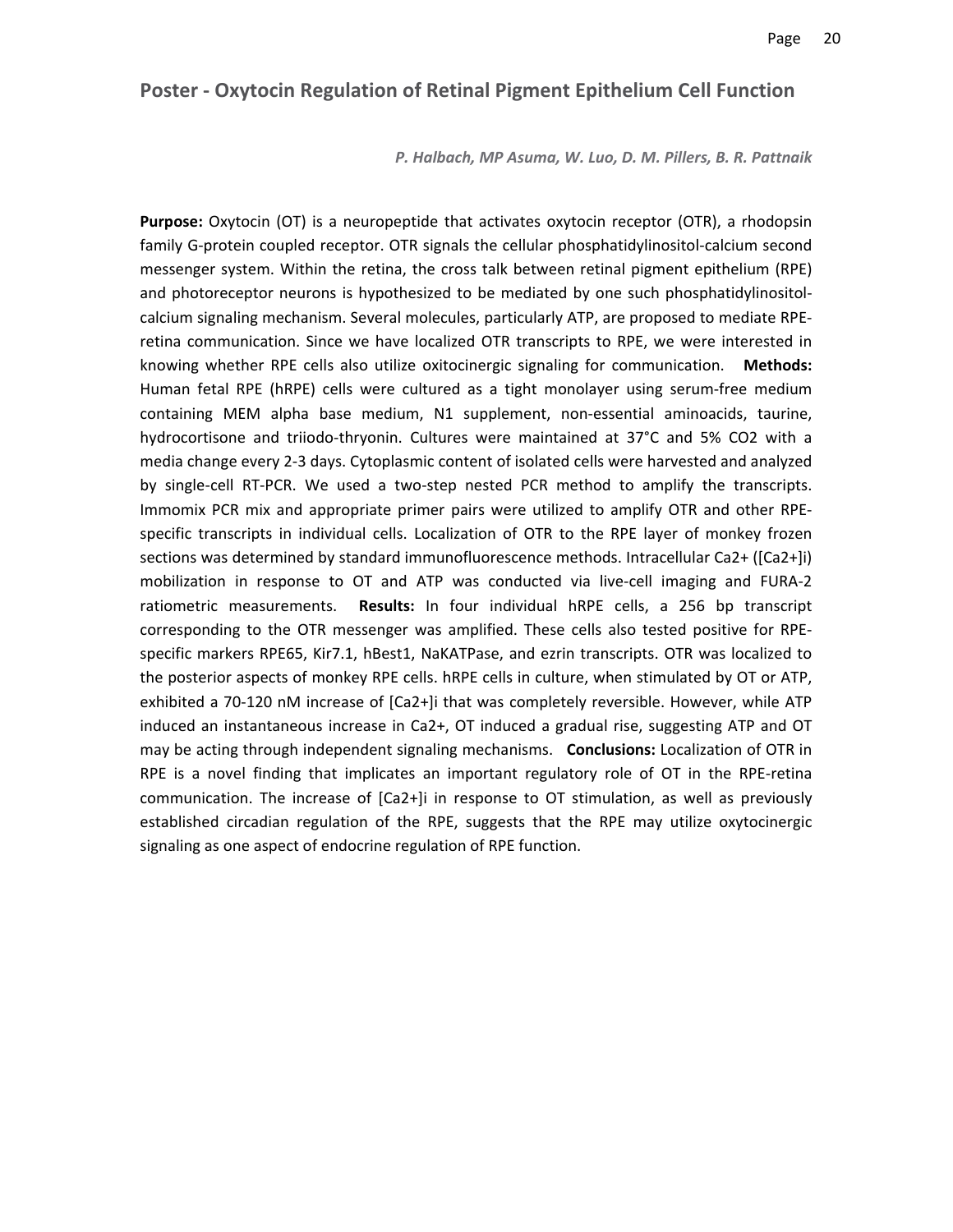# **Poster ‐ Steroidogeic Capacity as a Predictive Marker for Alzheimer's Disease**

*Kentaro Hayashi and Craig S. Atwood*

Post-reproductive concentrations of circulating sex steroids are negatively correlated with the incidence of age-related diseases, including coronary heart disease, stroke, Alzheimer's disease and osteoporosis. Since circulating concentrations of hormones post‐reproduction are derived from peripheral tissues, the synthetic capacity of peripheral tissues may be a useful marker for determining the likelihood of developing age-related diseases. Fibroblasts are peripheral tissue cell type that could be easily acquired to test this hypothesis. However, the capacity for steroidogenesis by fibroblasts has not previously been determined, although it is known that fibroblasts express p450scc protein (Slominski et al. 2004). Our initial experiments therefore measured whether fibroblasts secret progesterone (P4) following stimulation with luteinizing hormone (LH; 40 mIU/mL) or human chorionic gonadotropin (hCG; 50 mIU/mL). Both LH and hCG induced P4 secretion from fibroblasts; 3.26 ng/ul and 0.49 ng/ul, respectively. On the other hand, pregnenolone (P5) treatment did not increase P4 secretion compared to control. We next identified the expression of steroidogenic proteins in fibroblasts ‐ StAR, p450scc and GnRHR proteins. LH increased the expression of the active form of StAR (1.2‐fold) and GnRHR (1.4‐fold) compared to control, indicating that LH promotes cholesterol transport into the mitochondrion for sex steroid synthesis. Interestingly, P4 (10 nM) and P5 (10 nM) decreased the expression of the active form of StAR (0.65‐fold), and only P4 increased StAR inactive form (1.36‐fold), compared with control. Both P4 and P5 decreased p450scc (0.5‐fold) and GnRHR (0.2 to 0.4‐ fold) expression. These results suggest that P4 and P5 negatively feedback to decrease GnRH signaling, cholesterol transport into the mitochondria, and cholesterol utilization for P4 production. These results indicate both positive and negative feedback of gonadotropins and sex steroids in fibroblasts as has also been demonstrated in the brain, and suggest the potential for using skin fibroblasts as a marker of steroidogenic capacity.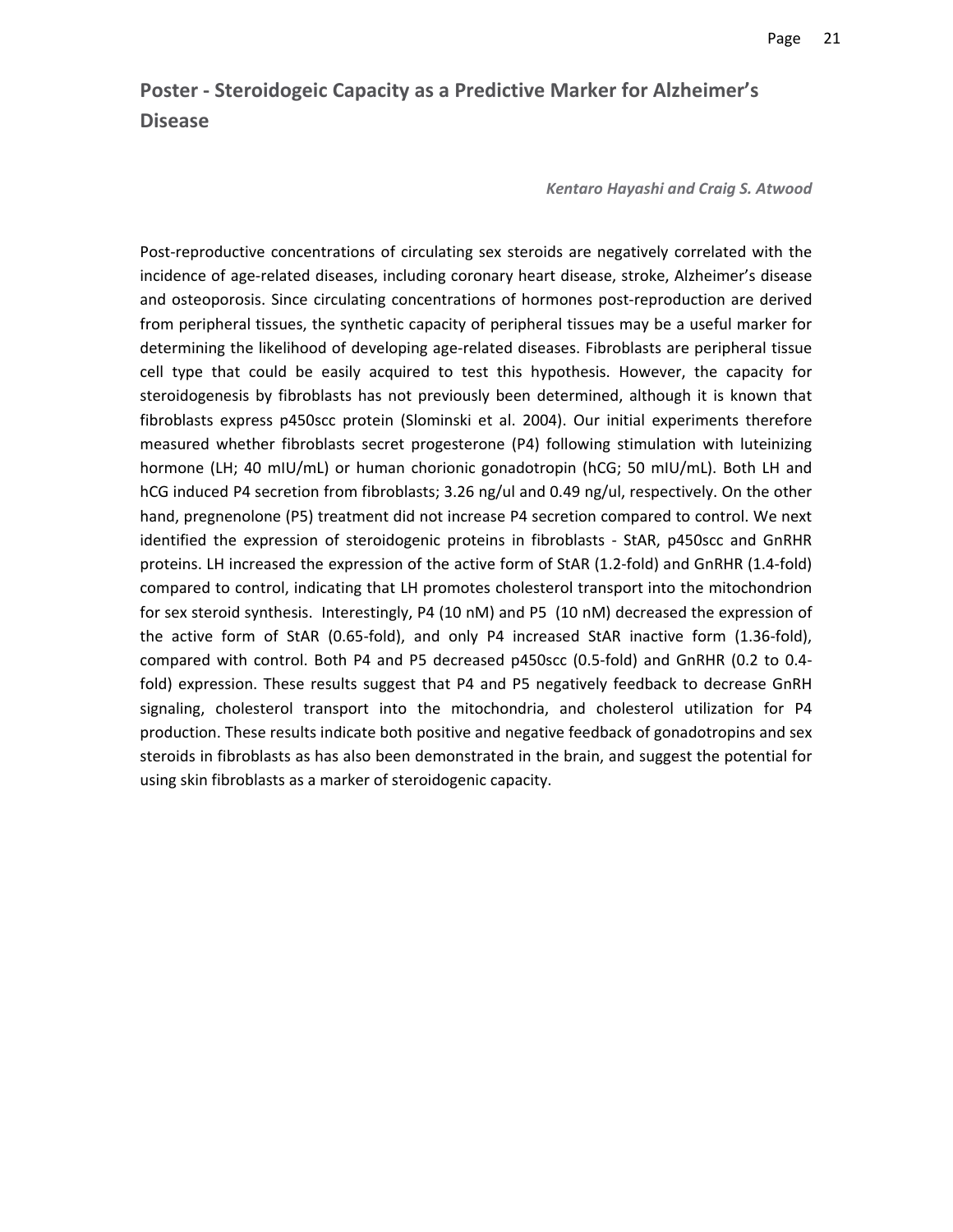**Poster ‐ Quantitative Study of Plasma Profiles of Estrogens and Estrogen Metabolites in Normotensive Pregnancy, Mild Preeclampsia and Severe Preeclampsia by Liquid Chromatography‐Tandem Mass Spectrometry**

#### *Sheikh O Jobe, Chanel T Tyler, Ronald R Magness*

**Introduction:** 2‐methoxyestradiol (2‐ME2), a metabolite of estradiol‐17β (E2) synthesized from catecholestrogens by catechol‐O‐methyltransferase may play a critical role in the pathophysiology of preeclampsia. However, plasma levels of specific estrogens and/or estrogen metabolites remain undetermined and patterns of estrogen metabolism during normal (NP) and preeclamptic (PE) pregnancies are unclear. **Objective:** To compare plasma concentrations of total estrone (E1), E2, estriol (E3), 2‐hydroxyestrone (2‐OHE1) and 4‐hydroxyestrone (4‐OHE1), 16‐hydroxyestrone (16‐OHE1), 2‐hydroxyestradiol (2‐OHE2), 2‐methoxyestrone (2‐ME1), 3‐ methoxyestrone (3‐ME1), 4‐methoxyestrone (4‐ME1), 2‐ME2, 4‐methoxyestradiol (4‐ME2), 16‐ Keto‐estradiol (16‐Keto‐E2), 16‐epi‐estriol (16‐E3) and 17‐epi‐estriol (17‐E3) in NP women to those of women with mild (mPE) and severe (sPE). **Methods:** Plasma samples were obtained from NP ( $n = 8$ ), mPE ( $n = 8$ ) and sPE ( $n = 8$ ). Quantitative levels of estrogens and estrogen metabolites were measured by liquid chromatography mass spectrometry. **Results:** Compared to plasma levels of E1 and E2 in NP (50558±102, 8891±89 pg/ml respectively), levels in sPE (2631±102, 2039±89 pg/ml respectively) but not in mPE were lower (P< 0.001). Compared to levels of 2‐OHE1 and 2‐OHE2 in NP (490±53, 487±39 pg/ml respectively), levels were lower (P<0.001) in mPE (201±53, 221±39 pg/ml respectively) and sPE (176±53, 206±39 pg/ml respectively). 4‐OHE1 and 16‐OHE1 were unchanged. Compared to levels of 2‐ME1, 4‐ME1, 2‐ ME2 and 4‐ME2 in NP (823±52, 698±78, 1967±47, 1151±90 pg/ml respectively), levels were lower (P<0.001) in sPE (508±52, 526±79, 957±47, 434±90 pg/ml respectively) but not in mPE (889±51.9, 734±78.2, 1988±46.9, 1434±89.4 pg/ml respectively). Interestingly, compared to plasma levels of 16‐Keto‐E2 in NP (883± 53pg/ml) and mPE (788± 53pg/ml), levels were higher in sPE (1939 ± 53 pg/ml). E3, 16‐E3 and 17‐E3 were unchanged. **Conclusions:** Since estrogens and estrogen metabolites play key roles in cardiovascular adaptations during normal pregnancy, these data suggest that aberrant synthesis and metabolism of estrogens may be a mechanism responsible for the dysfunctional cardiovascular function in pregnancies complicated with preeclampsia. NIH HL49210, HD38843, HL87144, T32‐HD041921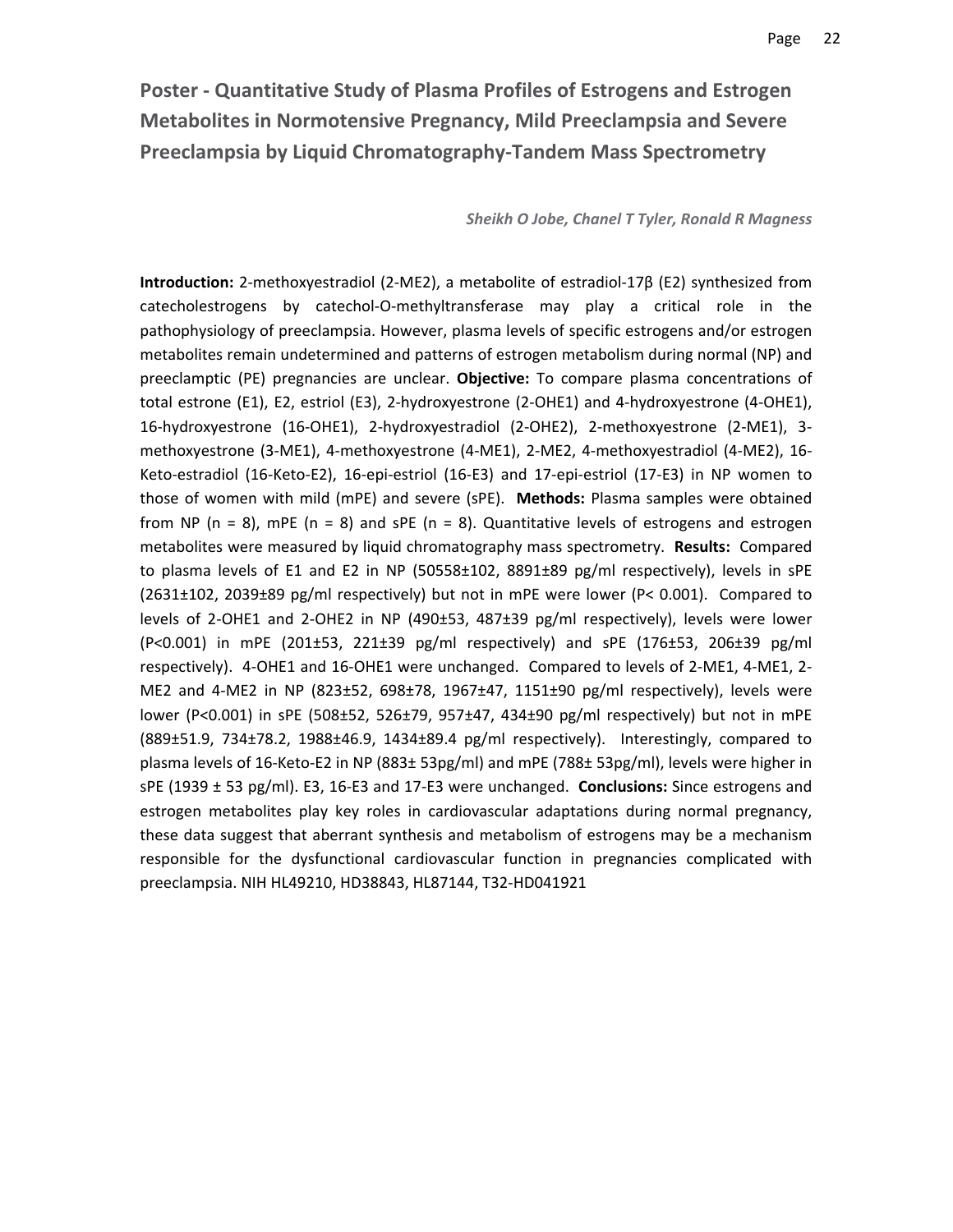# **Poster ‐ Transcriptional Repression of TXNIP by FOXO1 in Pancreatic Beta Cells**

#### *Kibbe C, Shalev A.*

Chronic hyperglycemia leads to a number of pathological problems including beta cell apoptosis. We have previously shown human pancreatic islet cells exposed to high levels of glucose have increased expression of thioredoxin-interacting protein (TXNIP). TXNIP binds and inhibits thioredoxin, a redox regulator, resulting in increased cell apoptosis. Using mouse models, we found that TXNIP deficiency inhibits beta cell apoptosis and protects against type 1 and type 2 diabetes. These studies suggest that TXNIP may be a possible target for therapies aimed to stop beta cell apoptosis in diabetic patients, however first more must be known about the mechanisms regulating TXNIP. The forkhead box O1 transcription factor (FOXO1) has been reported to regulate the expression of TXNIP, but the effects seem to be tissue‐dependent and the effect of FOXO1 on TXNIP expression in the beta cell has yet to be described. Using transient transfections of a FOXO1 expression plasmid we first demonstrated that overexpression of FOXO1 in human islets and INS‐1 cells significantly decreases endogenous TXNIP mRNA levels. We further showed that FOXO1 occupies the TXNIP promoter in human islets and INS-1 cells, as assessed by ChIP assays. Using luciferase reporter assays we also demonstrated that FOXO1 overexpression reduces TXNIP promoter activity in INS-1 cells. However, a promoter deletion analysis revealed that rather than a known consensus FOXO1 binding site, a downstream E‐box‐like motif was responsible for the regulation of TXNIP by FOXO1. In fact, we were able to show that this E-box-like motif is not only necessary, but also sufficient for FOXO1 mediated repression. We have previously shown that glucose-induced TXNIP expression is mediated through carbohydrate response element‐binding protein (ChREBP) binding to this E-box-like motif in the TXNIP promoter. Using another set of transient transfections at low and high glucose we were able to show that FOXO1 overexpression also blunts glucose-induced TXNIP mRNA, protein and promoter activity. Furthermore, using ChIP assays we showed that FOXO1 overexpression is able to significantly reduce the glucose-induced binding of ChREBP at the TXNIP promoter. Using transient transfections employing a FOXO1 DNA-binding mutant (FOXO1-H215R) we have shown that DNA-binding is required for FOXO1 mediated repression of TXNIP. Together, these results demonstrate for the first time that FOXO1 inhibits TXNIP expression in pancreatic beta cells, and suggest that FOXO1 confers this inhibition by competing with ChREBP for binding to the TXNIP promoter.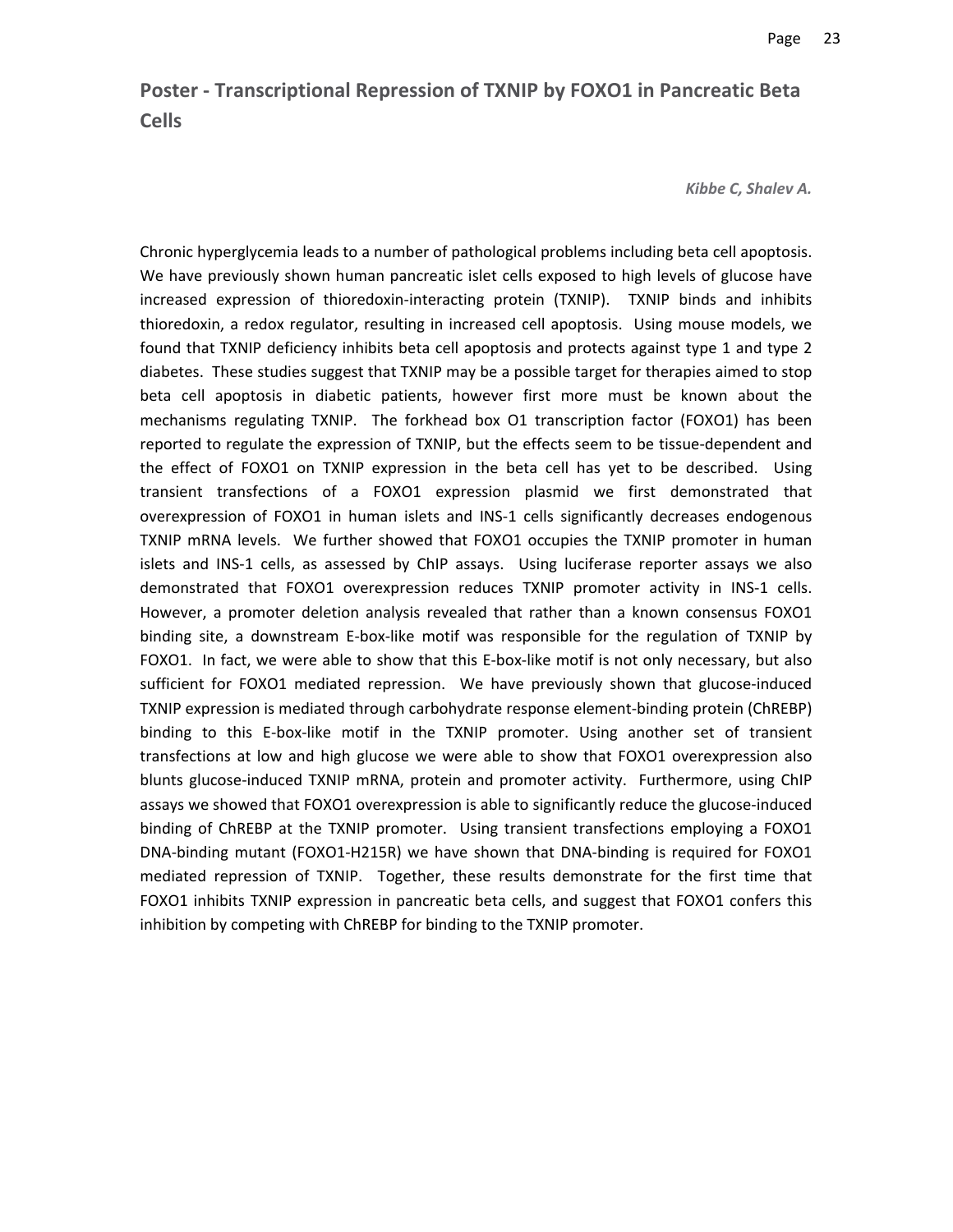# **Poster ‐ Pleiotropy Involving Skeletal, Vascular, and Reproductive Phenotypes: Convergence via Endothelin Signaling and Nos3 Activity**

*Jasmin Kristianto, Jacqueline S Fisher, Michael G Johnson, Zhijie Wang, Chen Yen Ooi, Suzanne J Litscher , Naomi Chesler PhD, Robert D Blank MD PhD*

There is a well‐established epidemiological association between skeletal fragility and atherosclerosis. There is an equally recognized association between low birth weight and atherosclerosis. Through study of the recombinant congenic mouse strains HcB‐8 and HcB‐23, our laboratory has identified a pleiotropic quantitative trait locus (QTL) on mouse chromosome 4 that modulates skeletal modeling in response to mechanical loading. Recombination during the strains' construction limits the QTL region to  $\sim$  6.5 Mb and includes Ece1, encoding endothelin converting enzyme 1. We hypothesize that the same QTL mediates modeling differences in response to mechanical loading in both bone and blood vessels and that Ece1 is the gene underlying the QTL. Further, we hypothesize that deficient vascular modeling in HcB‐8 mice leads to impaired reproductive performance. HcB‐8 carotid arteries have a smaller diameter at 90 mm Hg and are less compliant to increases in luminal pressure than HcB‐23 carotids (p=0.026, p=0.036 respectively). HcB‐8 mice also have larger fractional heart sizes (0.71 ± 0.02% v 0.52 ± 0.03%, p<10‐3). HcB‐23 heart expresses nearly 3‐fold more Ece1 mRNA, p <10‐ 3), with the protein data showing a similar trend. NOS3 protein is also more abundantly expressed in HcB-23 hearts. HcB-8 litters are smaller than HcB-23 litters (4.4 + 1.8 v 5.8 + 2.0, p< 10‐3) and HcB‐8 pups are lighter at birth (1.2 + 0.2 g v 1.5 + 0.2 g, p <10‐20). Placental insufficiency may account for these differences. Immunohistochemistry of day 17 placentas shows higher ECE1 and NOS3 in HcB-23. Endothelin signaling through the B type receptor is known to induce Nos3, and endothelin signaling has also been shown to promote bone growth. This constellation of findings suggests that Ece1 expression differences underlie the multisystem pleiotropy of the chromosome 4 QTL. We speculate that an impaired response to mechanical loading may be an underlying cause of preeclampsia and intrauterine growth retardation.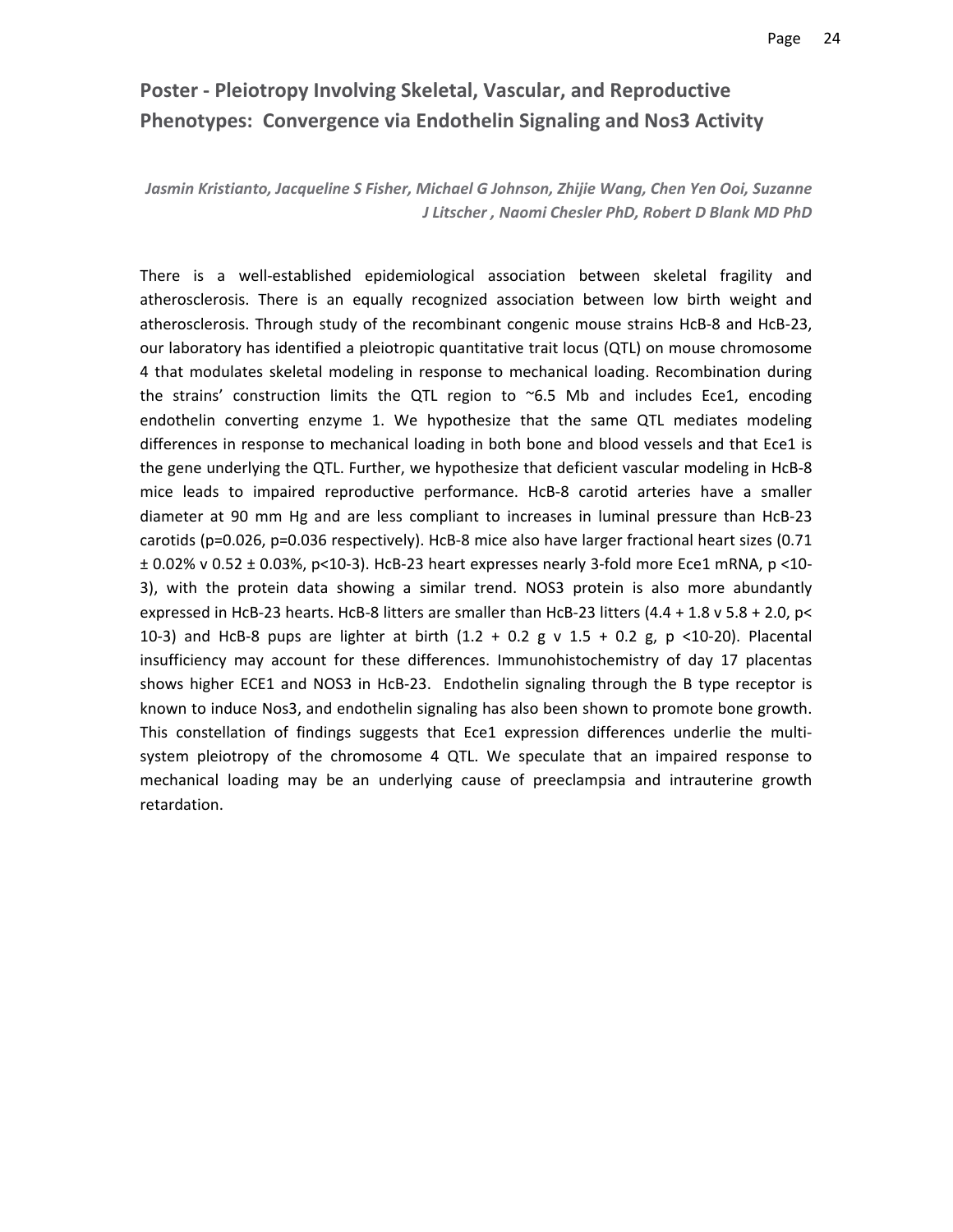# **Poster ‐ Serotonin (5‐HT) regulates calcium mobilization at the onset of lactation in rats**

*Laporta, J., T. L. Peters, K. E. Merriman, and L. L. Hernandez*

Hernandez Serotonin (5‐HT) is a known homeostastic regulator of lactation and was recently demonstrated to be a regulator of bone turnover. Circulating calcium (Ca2+) is known to decrease at the onset of lactation, and often results in milk fever in dairy cattle. 5‐HT is synthesized in a two-step reaction from the amino acid L-tryptophan (L-TRP). The rate-limiting step is catalyzed by tryptophan hydroxylase (TPH1) isoform to form 5‐hydroxytryptophan (5‐ HTP). To explore 5-HT's role on Ca2+ homeostasis in the transition period (10 d pre and postpartum) we fed 45 rats (n=15 per-treatment) 3 diets: control (CON), 5-HTP (0.2% total diet) and L‐TRP (1.35% total diet) to increase endogenous 5‐HT production. We collected milk samples on day 1, 5 and 9 of lactation to measure Ca2+ concentrations. We collected serum and plasma on d 20 of gestation and d 9 of lactation to measure circulating 5‐HT, Ca2+ and parathyroid hormone‐related protein (PTHrP) levels. Total mRNA was isolated from mammary gland tissue from d 9 lactating animals and analyzed for PTHrP, TPH1, plasma membrane Ca2+ ATPases 1 and 2 (PMCA1, 2), sodium‐ Ca2+ exchanger 1 (NCX1), secretory Ca2+ ATPase 1 and 2 (SPCA1, 2), and sarco(endo)plasmic reticulum Ca2+ ATPase 2 (SERCA2). The 5-HTP and L-TRP treatments effectively increased serum 5‐HT over time (P<0.001), with a greater increase seen in the 5‐HTP cohort. Plasma PTHrP was significantly increased (P<0.05) on d 9 of lactation in the 5‐HTP cohort. There was a significant elevation of milk Ca2+ in the 5‐HTP and L‐TRP cohorts (P<0.05), and decreased serum Ca2+ on d 9 lactation in the L-TRP group (P<0.05). PTHrP, TPH1, NCX1, PMCA2, SPCA2, and SERCA2 mRNA were increased in the mammary glands of the 5‐HTP cohort (P<0.050) and in the L‐TRP cohort, except for PMCA2 and PTHrP (P<0.05). SPCA1 mRNA was decreased in both the 5‐HTP and L‐TRP cohorts (P<0.05). These results suggest that feeding 5‐ HTP increase PTHrP induction in the plasma and mammary glands of transition rats, as well as increase Ca2+ transport within the mammary gland. It is possible that the L‐TRP cohort could be working through a different mechanism to increase Ca2+ transport.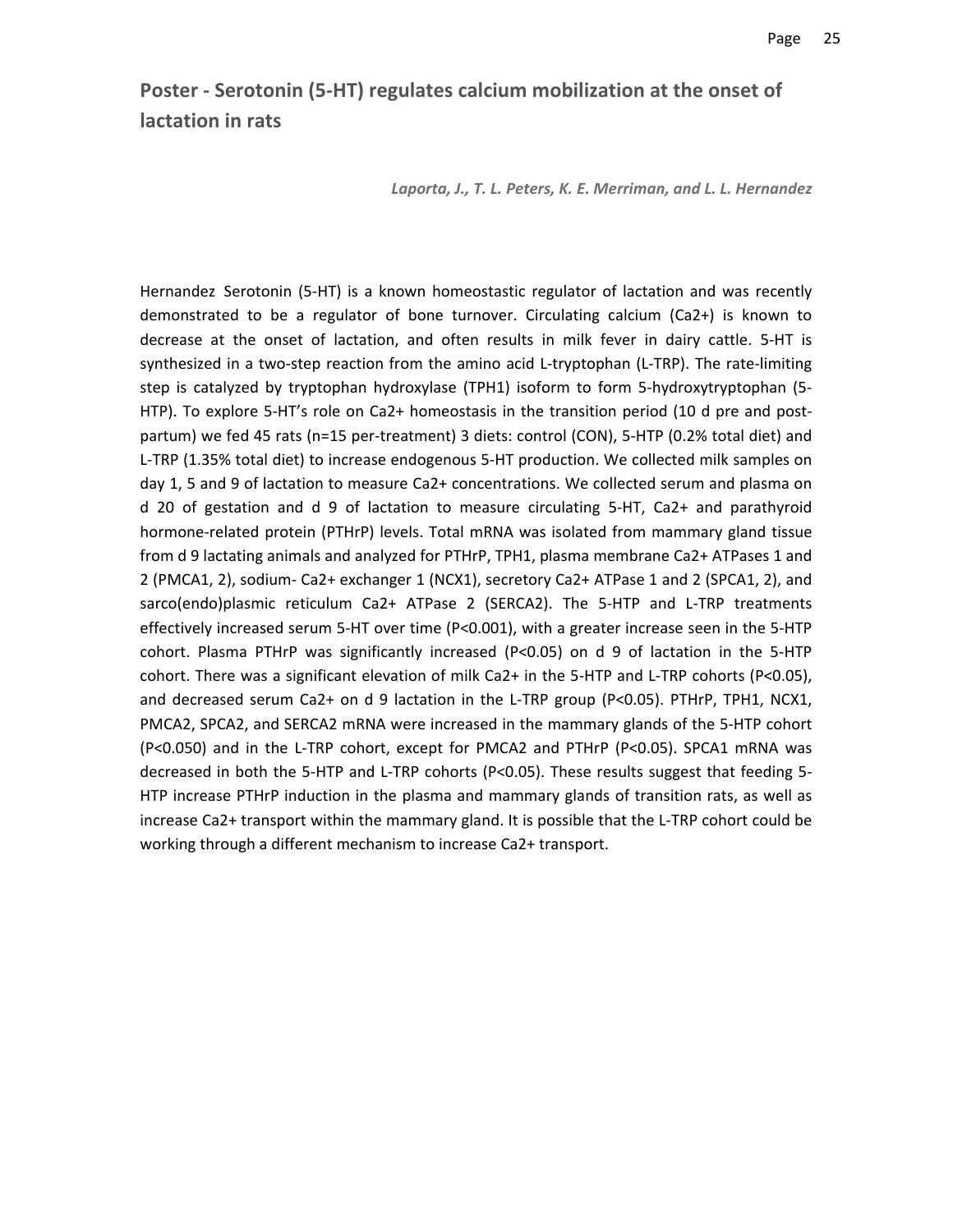# **Poster ‐ Salt inducible kinase (SIK1) represses StAR expression in Y‐1 adrenal and MA‐10 testis cells through inhibition of processing mediated by CRTC2.**

*Lee J, Takemori H, Jefcoate CR*

The steroidogenic acute regulatory protein (StAR) plays a central role in steroidogenesis by stimulating the transfer of cholesterol to pregnenolone by Cytochrome P450 11A1 (P450scc) in the inner mitochondrial membrane. Activation of this step depends on new synthesis of StAR and its phosphorylation by protein kinase A (PKA). Type 1 PKA orchestrates histone modifications and chromatin remodeling to activate StAR transcription. The activity of StAR depends on concommittant translation and phosphorylation of the new protein by PKA Type II. The control of StAR transcription by PKA additionally involves Salt Inducible Kinase 1 (SIK1). This kinase phosphorylates and inactivates CRTC2, which facilitates the recruitment of CREB and the histone acetyl transferase, CBP, to StAR. The inhibition of SIK1 by PKA is essential for sustained cAMP induced transcription of StAR. CREB binds CBP following phosphorylation at S133 by several kinases, including PKA. This binding occurs in the central KID region of CREB. In the absence of this phosphorylation, the C‐terminal region of CREB interacts with the N‐terminal region of CRTC2, which in turn further enhances CBP binding. When SIK is inhibited by PKA, dephosphorylation of CRTC2 ensues, which results in release from 14‐3‐3 and migration to the nucleus. In the nucleus a further dephosphorylation of CRTC2 is necessary prior to activation of CBP and CREB. SIK activity is rapidly restored by associated PP2A phosphatase, which returns CRTC2 to the cytoplasm. We hypothesize that this second step may be rate limiting in the activation of CRTC2 and that an additional combination with the processing co-factor p54/Nono may be important. In this work we examine the role of CRTC2 in the transcription of StAR in Y‐1 (adrenal) and MA10 (testis) cells. We measure the kinetics of transfer of GFP‐CRTC2 chimera to the nucleus and the impact of okadaic acid (OA) on this process. A further intra-nucl ear step is identified, which is sensitive to OA. These CRTC2 transfer processes are compared to the kinetics of transcription to pre‐mRNA and of processing to mRNA.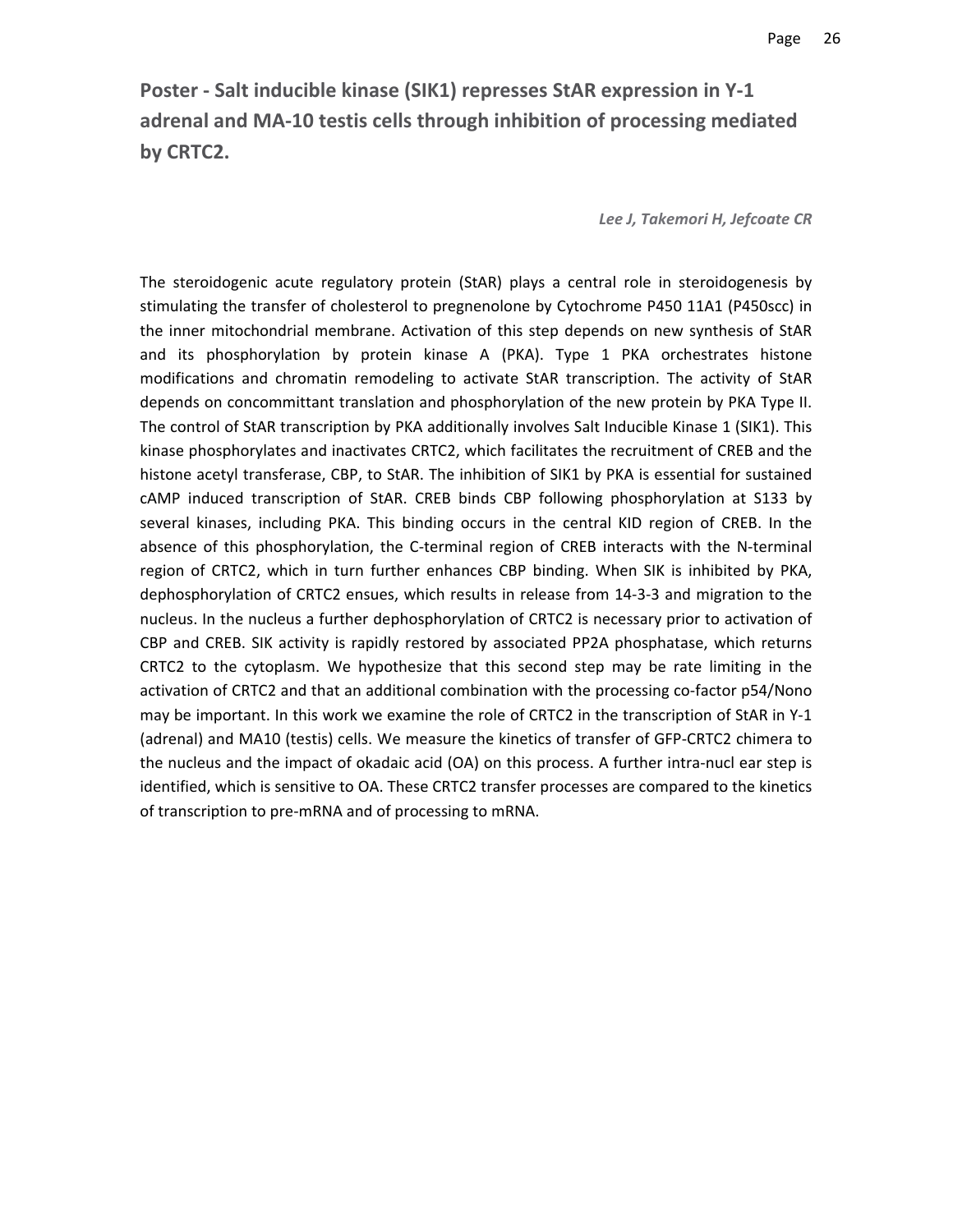**Poster ‐ Steroidogenic Factor 1 Expression Induces Steroidogenic Enzyme Expression and Steroid Synthesis To Fuel Growth of Aggressive Prostate Epithelial Cancer Cells.**

*S.R. Lewis, J.S. Jorgensen*

The prostate depends on androgens synthesized by the testis both in disease and development. Although androgen deprivation therapy by medical or surgical castration is a cornerstone of treatment for metastatic prostate cancer, remission is only temporary and tumors inevitably progress to castration refractory prostate cancer. There are several theories to explain this aggressive resurgence, one of which suggests that prostate adenocarcinoma cells acquire machinery for de novo steroidogenesis. During development, and throughout life, Steroidogenic Factor 1 (NR5A1, ADBP4, SF1) is a key regulator of steroidogenesis in normal endocrine tissues. Normal and benign prostate tissues lacks SF1 expression and are non‐steroidogenic. Therefore, we hypothesize that SF1 is expressed in castration refractive prostate cancer to stimulate steroidogenesis and fuel malignant growth. We examined SF1 expression in a panel of prostate epithelial cell lines and found SF1 present in each aggressive cancer cell line examined but absent in benign prostate cell lines. These results were supported by detection of SF1 in human prostate cancer tissue specimens from patients with castration refractory prostate cancer, whereas it is conspicuously absent from all specimens of localized prostate cancer and benign prostate thus far examined. To functionally link SF1 to steroidogenic production in prostate epithelial cells, we tested whether ectopic expression of SF1 was sufficient to induce steroid production in a benign prostate epithelial cell line (BPH‐1). BPH‐1 cells expressing ectopic SF1 exhibit increased mRNA levels of steroidogenic enzymes and secrete estradiol, which was inhibited by treatment with the aromatase inhibitor, anastrozole. These studies were followed by examining effects of shSF1 in an SF1‐expressing cell line of malignant transformed prostate epithelial cells that synthesize estradiol in levels similar to SF1‐transfected BPH‐1 cells. shSF1‐ transfecting cells resulted in decreased estradiol production and a slower proliferation rate. Based on these data, we conclude that SF1 is induced in aggressive prostate cancers and is sufficient to stimulate steroidogenesis to promote aggressive growth. Our findings present a new potential mechanism and therapeutic target for deadly prostate cancer.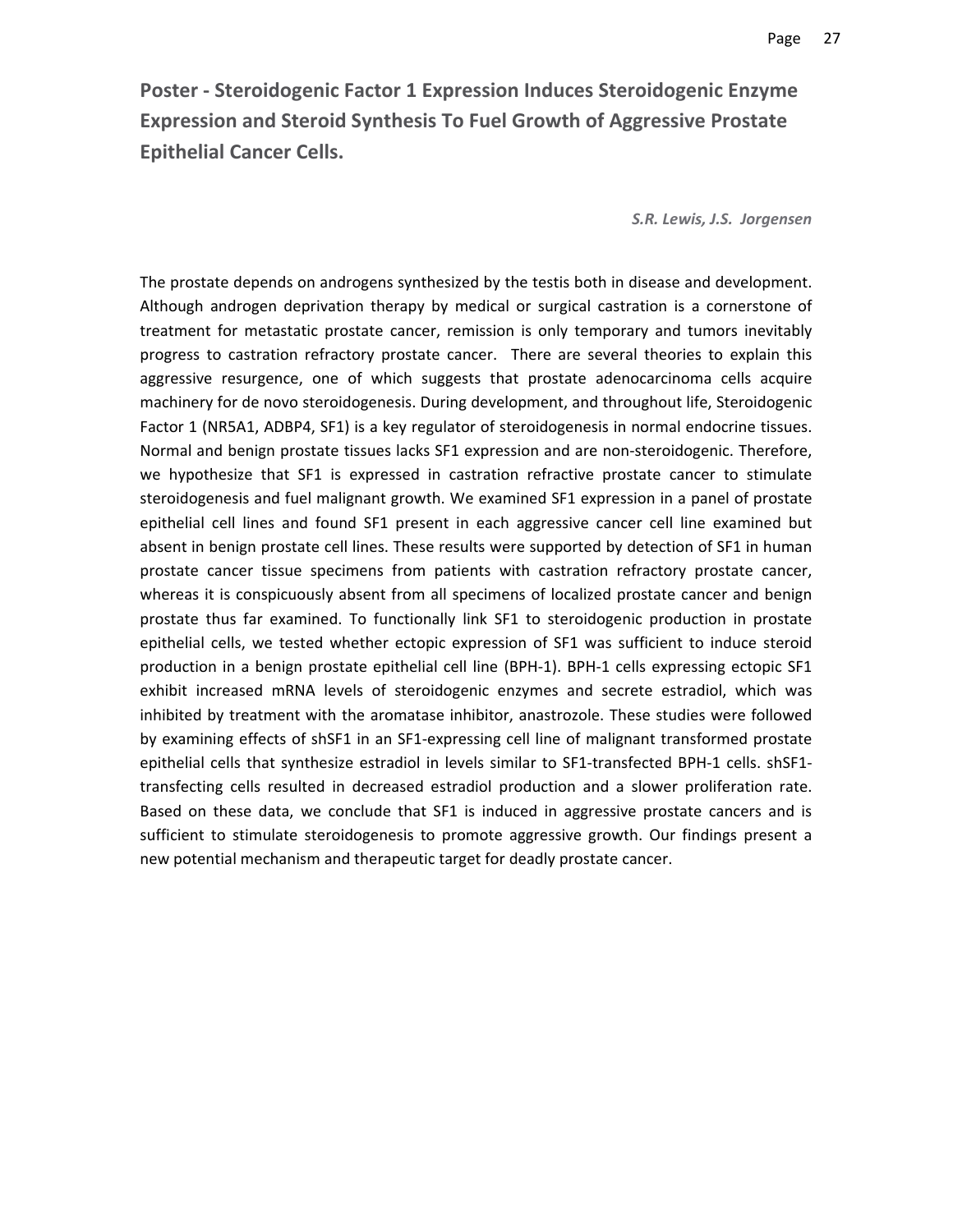# **Poster ‐ Estradiol‐17β and its Metabolites Attenuate L‐Ascorbic Acid‐ Suppressed**

*Huihui Li, Yingjie Zhao, Yan Li, Caifeng Dai, Sheikh O Jobe, Ronald R Magness, Jing Zheng*

Estradiol‐17β (E2β) plays a critical role in the growth, invasion and metastasis of human ovarian cancer cells. However, it is unknown whether its biologically active metabolites 2‐ hydroxyestradiol (2‐OHE2), 4‐hydroxyestradiol (4‐OHE2), 2‐methoxyestradiol (2‐ME2) and 4‐ methoxyestradiol (4‐ME2) have similar actions on human ovarian cancer cells. It has also been shown that L‐ascorbic acid (AA) significantly inhibits ovarian cancer cell growth in vitro, but the reports on AA's in vivo effects on ovarian cancer are unclear. Herein, we examined expression of cytochrome P450s and catechol‐O‐methyltransferase (COMT) as well as if E2β and its metabolites and AA interactively modulate cell proliferation in OVCAR‐3, SKOV‐3, OVCAR429, OVCAR432 and IOSE385 cells. **Methods:** Western blotting was used to confirm expression of CYP1A1, CYP1B1, COMT, ERα and ERβ in these cells. Cells were treated with E2β and its metabolites (0.01-100 nM) for 6 days or AA (65-2000  $\mu$ M) for 4 days. Cell proliferation was evaluated using crystal violet. Interactive effects of E2β and its metabolites with AA were also evaluated. **Results:** 1) CYP1B1, COMT, ERα and ERβ were expressed in all these five cell lines whereas CYP1A1 was not found in OVCAR‐432 cell line; 2) E2β and its metabolites stimulated (P ≤ 0.05) cell proliferation (~25%) in OVCAR‐3 and IOSE383, but not SKOV‐3, OVCAR429 and OVCAR432 cells with the maximum stimulatory effect at 0.1 nM; 3) AA dose‐dependently suppressed (P  $\leq$  0.05) cell proliferation in OVCAR-3, SKOV-3, OVCAR432, and IOSE385. In OVCAR429 cells, AA enhanced cell proliferation at doses < 125 μM, whereas attenuated cell proliferation at doses  $\geq 125$   $\mu$ M; 4) E2 $\beta$  and its metabolites partly attenuated (P  $\leq$  0.05) the AA's suppressive effect on growth of OVCAR‐3, SKOV‐3, OVCAR432 and IOSE385, but not OVCAR429 cells. **Conclusions**: E2β and its metabolites promote cell proliferation only in one ovarian cancer cell line studied, whereas AA inhibits cell proliferation in all five ovarian cell lines studied. Moreover, E2β and its metabolites attenuate AA‐suppressed cell proliferation in three cancer cell lines studied. These data indicate that E2β and its metabolites stimulate growth of some ovarian cancer cells; however, E2β and its metabolites may play a more important role in rescuing ovarian cancer cells when challenged with AA or other anti‐cancer agents, which will necessitate more research.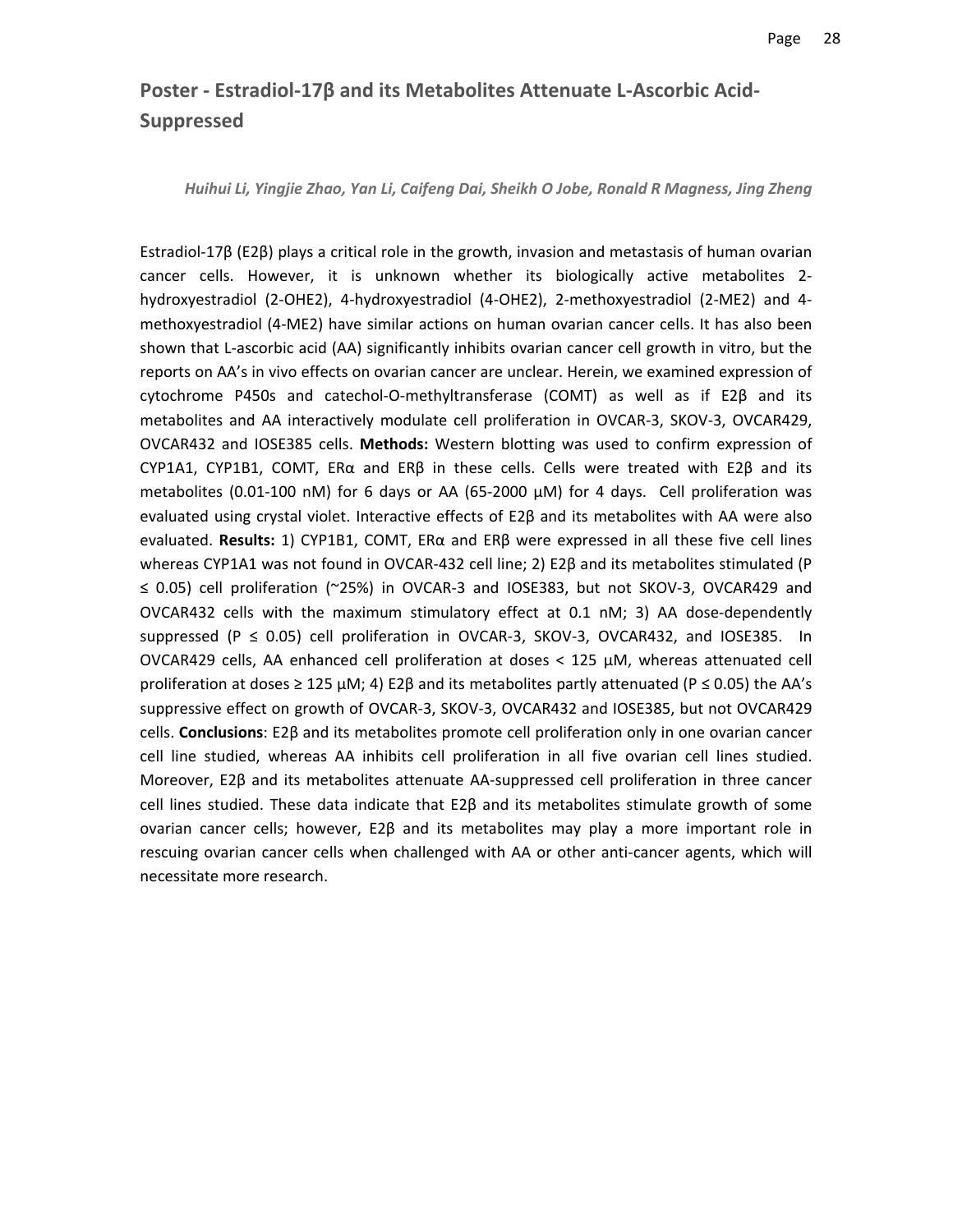# **Poster ‐ Roles of Aryl Hydrocarbon Receptor in Human Fetal Endothelial Cell Functions**

#### *Yan Li, Kai Wang, Yingjie Zhao, Huihui Li, Dongbao Chen, Jing Zheng*

Aryl hydrocarbon receptor (AhR), a ligand‐dependent transcription factor, is a classic receptor mediating dioxin (TCDD)‐induced adverse effect on pregnancy, causing increases in fetal and neonatal mortality and decreases in little sizes. However, AhR knockout in mice also leads to similar adverse phenotypes in the fetus and newborn, possibly partially due to abnormal vascular development. Herein, to examine physiological roles of AhR in fetal vasculature, we test the hypothesis that endogenous AhR ligands 2‐(1'H‐indole‐3'‐carbonyl)‐thiazole‐4‐carboxylic acid methyl ester (ITE) and TCDD suppress endothelial cell growth, migration, and tube‐ formation and affect expression of eNOS in human umbilical cord vein (HUVE) and artery (HUAE) cells. **Methods:** The expressions of AhR in HUVE & HUAE cells as well as normal human term placentas were evaluated by immunohistochemistry and Western blotting. Cell proliferation and migration were determined using the crystal violet cell proliferation assay and the BD FluoroBlok Trans‐wells system respectively. eNOS protein expression was evaluated by Western blotting. **Results**: We found that the AhR was immunolocalized in trophoblast cells and vascular endothelial cells of human placentas and umbilical cord Vessels. Both ITE and TCDD doseand/or time-dependently inhibited ( $p \le 0.05$ ) HUAEC and HUVEC cell proliferation, while both ITE and TCDD inhibited ( $p \le 0.05$ ) HUAEC, but not HUVEC cell migration. A single dose of ITE and TCDD decreased (p ≤ 0.05) AhR protein levels in HUVEC and HUAEC cells, indicating activation of the AhR. ITE increased eNOS protein levels ( $p \le 0.05$ ) in HUVEC while decreased eNOS protein levels in HUAEC (p ≤ 0.05). **Conclusions:** These data indicate that ITE and TCDD suppress HUVE and HUAE cell proliferation, whereas differentially regulate HUVE and HUAE migration. ITE also differentially regulate eNOS protein expression in HUAE and HUVE cells. Thus, AhR may play important and differential roles in regulating fetal artery and vein endothelial cell functions. Supported by NIH HD38843 (JZ).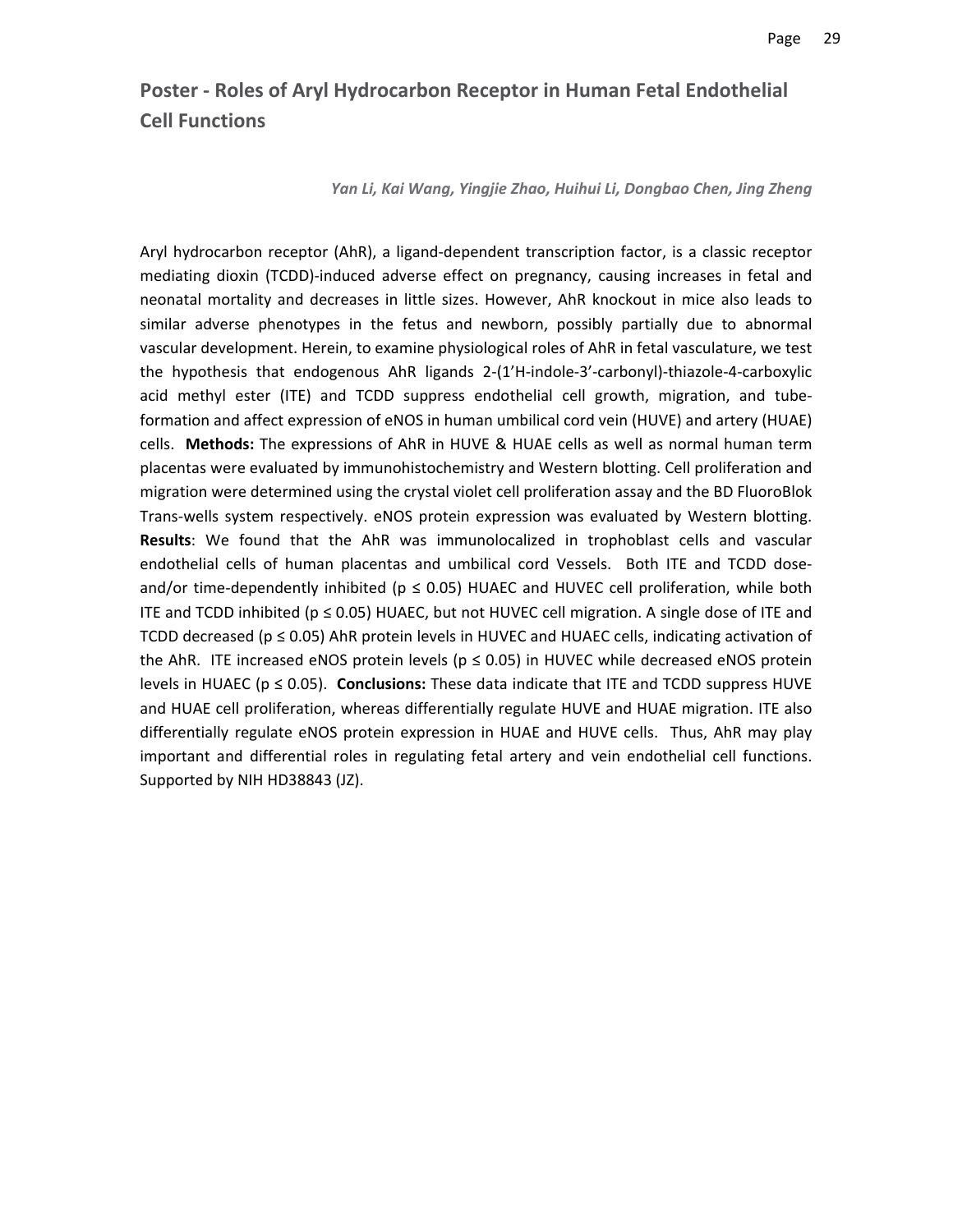**Poster ‐ Visceral endoderm associated with the allantois exhibits unique properties in building the fetal‐umbilical relationship.**

#### *Ka Yi, Ling and Karen Downs*

By contrast with the anterior region of the mouse conceptus, where the brain and heart form, little is known about the posterior region, where the embryo is connected to its mother via the umbilical cord. A large number of umbilical-associated defects are associated with abnormalities in the fetal gastrointestinal system (Stevenson and Hall, 2006), but the developmental mechanisms that unify the umbilical cord and gut are not known. We have recently discovered several new morphological features within the allantois, or pre-umbilical cord, of the mouse conceptus. These include the Allantoic Core Domain (ACD), which contains progenitors of the allantois, posterior blood vessels, primordial germ cells and gut endoderm (Downs et al., 2009, M. Mikedis and K. Downs, 2011). In addition, we have discovered that the ventral proximal wall of the allantois, which we named Ventral Cuboidal Mesothelium (VCM), is associated with the formation of the posterior site of vascular arterial confluence, called the Vessel of Confluence (Daane et al., 2011). Overlying the ACD and the VCM are segments of visceral endoderm (VE) that may have important posterior functions; not only does VE, a temporary and nutritive tissue, contribute to the foregut (Franklin et al., 2008), but it also has powerful inductive properties (Thomas and Beddington, 1996; Belaoussoff et al., 1998). To investigate the role of allantois‐associated visceral endoderm in posterior development, we have labeled it with Di-I, a lipophilic dye compatible with cell survival. After 20-24 hours in culture, the conceptuses were photobleached to convert the Di‐I signal into a solid precipitate (Singleton et al., 1996). Our preliminary results indicate that the segment of visceral endoderm that overlies the allantois, previously called the allantois‐associated extraembryonic visceral endoderm (AX), not only remains in place at the hindgut lip, but it also contributes a significant number of cells to both the ventral hindgut and the omphalomesenteric artery. By contrast, the VE immediately above the AX and which is associated with the VCM, remains fixed. Intriguingly, this is the point where the posterior arterial system converges. These results imply at least two critical functions for posterior VE. First, posterior VE provides a pool of stem cells that contribute to the hindgut and associated omphalomesenteric artery, and second, it may provide information that fixes the axial midline relative to the posterior vasculature and hindgut, ensuring their correct relationship to each other and to the umbilical vasculature. Grant acknowledgement: 1‐FY09‐511; RO1 HD042706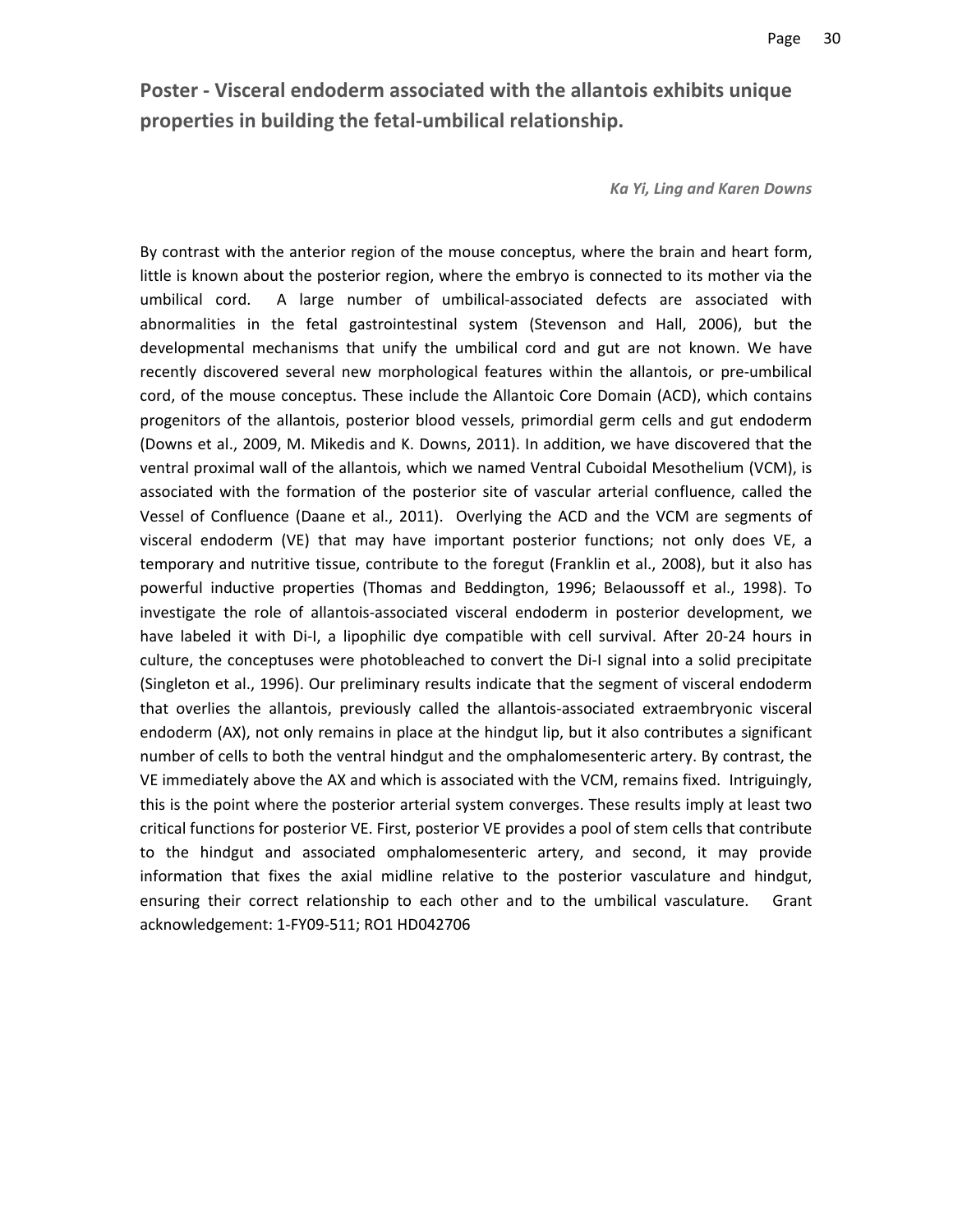#### *Millette MM, Dent EW*

It is widely accepted that the cellular basis of learning and memory lies in the strengthening, weakening, formation, and elimination of chemical synapses between neurons. The vast majority of excitatory synapses occur at dendritic spines, tiny protrusions from neuronal dendrites which serve primarily to compartmentalize signaling. Dendritic spines are the most actin-rich structures in the brain, and in a given spine these filaments serve to organize the postsynaptic density, provide a framework on which receptors can be organized, and facilitate transport. Spines remain impressively plastic throughout one's lifespan. In‐vivo two imaging has shown that learning and novel experience may both modify and even generate new spines and synaptic connections in adult animals. Numerous signaling pathways involved in learning and memory converge on the actin cytoskeleton, and a growing body of evidence shows tight correlation between spine morphology and function. Many serious human disorders, including schizophrenia, fragile X, and Down syndromes have been linked to pathological misregulation of these systems. Recent evidence from our lab and others illustrates dynamic microtubules (MTs) play related, equally important, and potentially cooperative roles. MTs are often thought to be fairly passive in mature neurons, serving as stable tracks on which transport may occur. We have shown, however, that dynamic MTs exhibit rapid bouts of polymerization from the dendritic shaft into spines, and that these transient invasions are linked to synaptic plasticity. These instances are correlated with NMDA receptor activation, and are required for sustained increases in spine volume following LTP induction as well as BDNF‐induced accumulation of PSD‐ 95. Additionally, work done by others suggests end‐binding proteins, which localize at the plus ends of actively polymerizing MTs may mediate signaling directly to actin. In the two decades since the discovery that natural fluctuations in circulating estradiol mirror hippocampal spine density we have learned a great deal about estrogen signaling in the CNS. Of particular interest, estradiol is synthesized by synaptically located aromatase in an activity dependent manner. Estradiol then binds to extranuclear receptors, which mediate rapid signaling cascades. Instead of targeting the nucleus, these cascades appear to preferentially target cytoskeletal proteins and, as such, are of fundamental importance to our understanding of synaptic biology. Currently, I am investigating: (1) the effects of estradiol on microtubule dynamics, (2) how estrogen signaling may prompt functional interaction between cytoskeletal elements and (3) if MT invasion of spines is required for the effects of estradiol on the development and maintenance of new dendritic spines.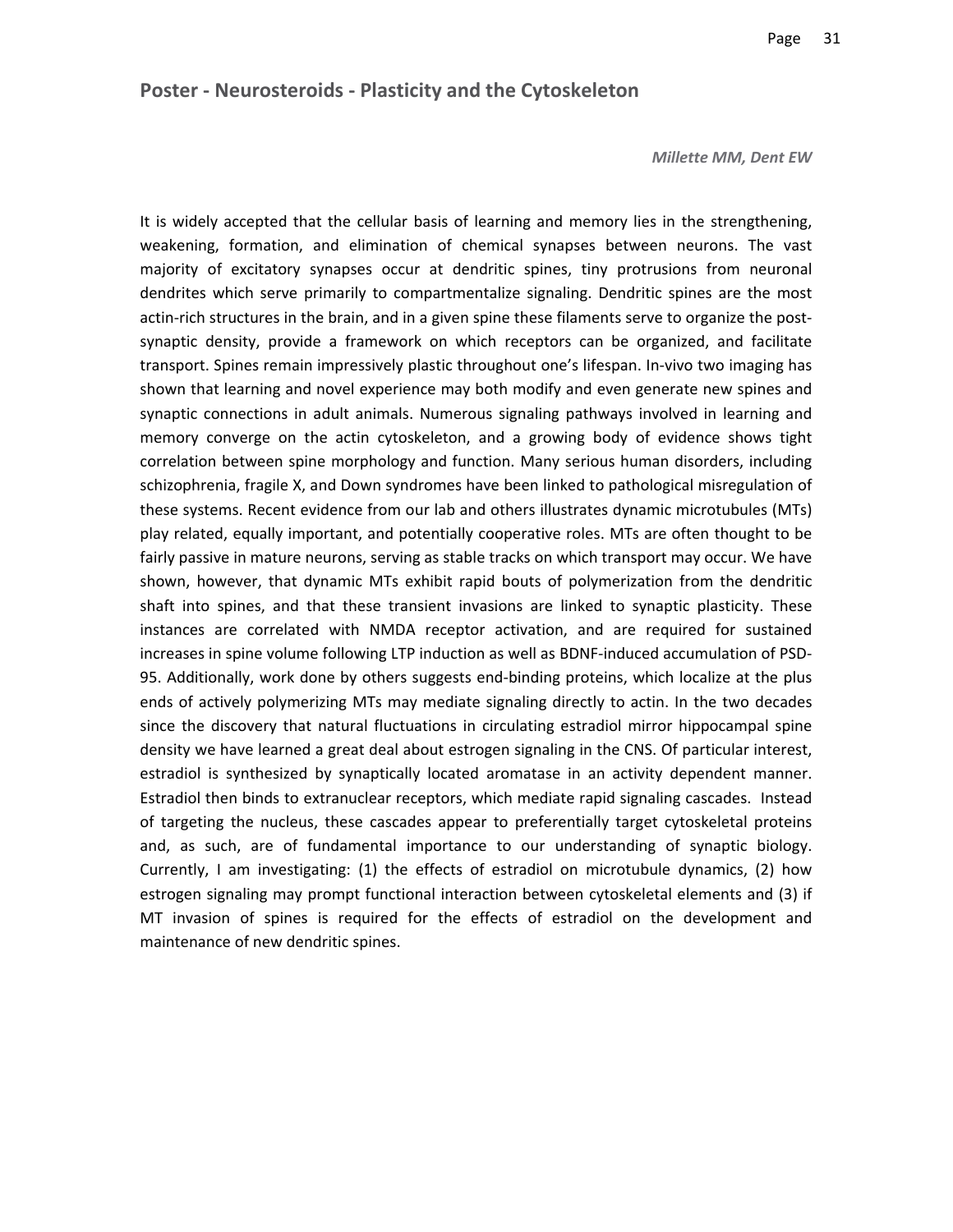**Poster ‐ Identifying novel targets of pancreatic transcription factor 1a(PTF1A) in early stages of pancreas development using murine embryonic stem cells.**

*Gopika G Nair, Jon S Odorico*

Pancreatic development in mammals is controlled, in part, by the temporal expression of numerous genes that encode transcription factors. Yet, how these factors regulate each other and their target genes is not completely understood. Pancreas‐specific transcription factor 1a (PTF1a) is known be to be involved in pancreas specification in the foregut endoderm and transactivation of the PDX1 promoter. We have established a model of PTF1a driven pancreas development in mouse embryonic stem cells (mESC) using a tetracycline‐inducible system. Morphological and molecular events characteristic of pancreas‐organogenesis are observed in our model, including formation of PDX1+ bud-like structures, NKX6.1+HNF6+ PDX1+ pancreatic epithelium and more lineage restricted progenitors like NGN3+ endocrine cells and CPA+ exocrine cells. On further differentiation, terminal pancreatic islet cell types expressing hormones such as Insulin, glucagon, somatostatin and pancreatic polypeptide YY, and acinar cells expressing amylase are seen. To further investigate the molecular mechanism by which PTF1a activates the pancreatic developmental program, we have generated a new mESC with inducible PTF1a having an N‐terminal flag. The flag tagged cell line showed robust differentiation as our previously established model and hence, could be used to interrogate novel direct targets of PTF1a early in development. This is almost impossible in an in vivo context due to limitation in embryonic tissue material and difficulty in identifying the putative pancreatic regions where PTF1a is first expressed. Through chromatin immunoprecipitation (ChIP), PTF1a bound DNA will be pulled down using an antibody against the flag epitope. Enrichment of known targets such as PDX1, amylase and elastase will be examined. The hypothesis whether PTF1a auto-regulates its own expression through a feedback loop will also be tested with this new cell line. Furthermore, we will perform a genome-wide promoter binding analysis to discover unidentified novel targets.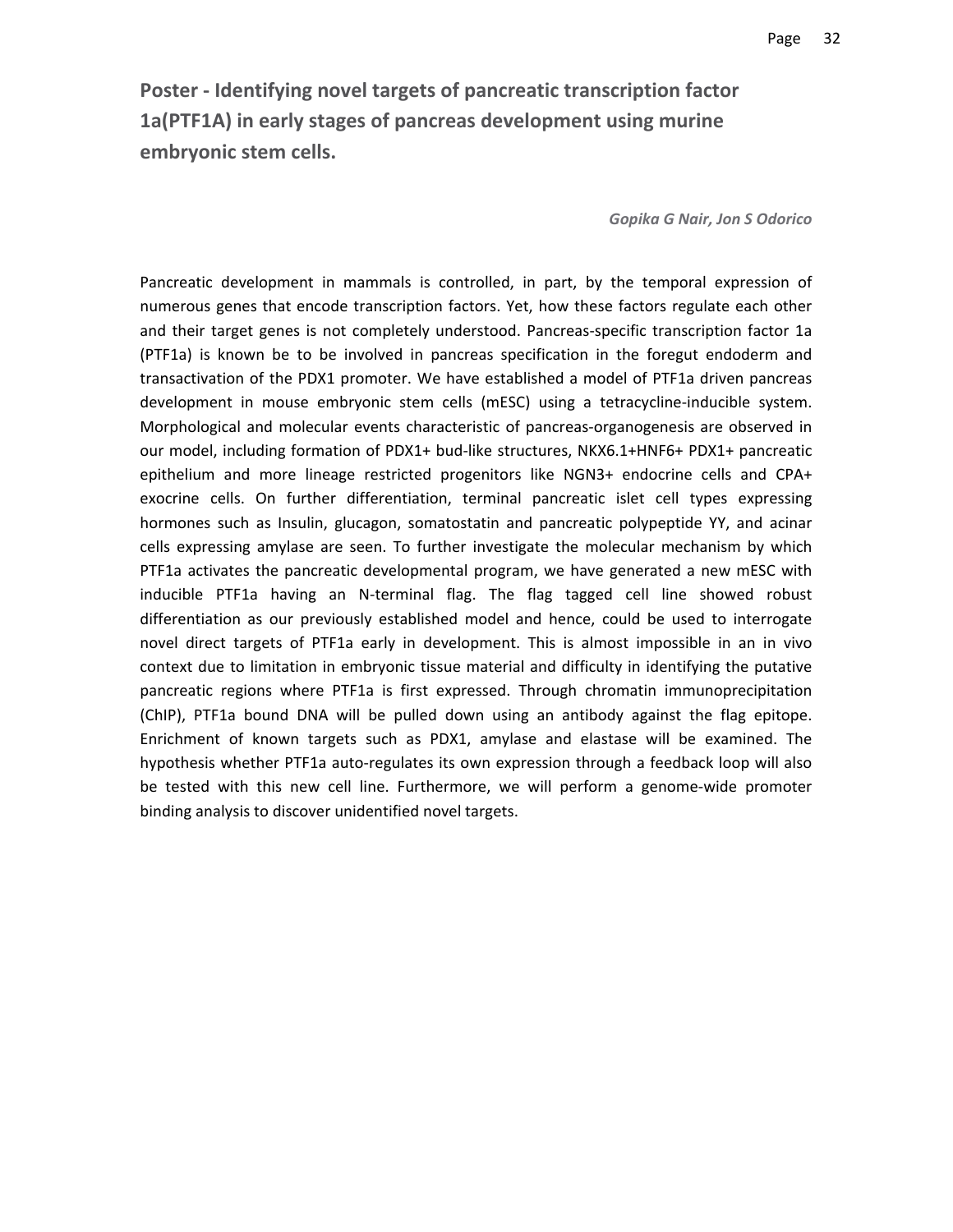# **Poster ‐ Analysis of Estrogen Receptors Alpha vs. Beta in the Uterine Endothelial Cell Plasma Membrane and their Interaction with Cav‐1 for eNOS Activation**

Mayra B. Pastore, Benjamin C. Hofeld, Jayanth Ramadoss, Ronald R. Magness

**BACKGROUND**: Uterine endothelial nitric oxide (NO) production is partly responsible for the maintenance of vasodilatation during physiologic states of high circulating estrogen levels such as pregnancy. Estrogen receptors (ER‐α and/or ER‐β) are classically thought of as nuclear transcription factor receptors; however, a small pool (3‐5%) of ERs is localized to the plasma membrane of endothelial cells that are responsible for nongenomic vasodilatory responses. We and others have previously shown that ERs induce very rapid activation of ERK signaling and eNOS to increase NO production. In addition, these rapid changes were observed with estradiol‐ 17β bound to plasma membrane impermeable BSA and the NO responses were ER‐mediated since they were blocked by ICI, 182,780. Various estrogenic effects have been shown to be mediated by one or both ERs and may be dependent on interactions with Cav-1, the main caveolae scaffolding protein. It is unclear whether rapid NO productions are mediated by plasma membrane Cav‐1 associated ER‐α and/or ER‐β. **HYPOTHESIS:** We hypothesize that ER‐α and ER‐ β maintain similar spatial partitioning between the plasma membrane and nucleus of Uterine Artery Endothelial Cell (UAECs), similar interactions with Cav‐1 protein at the plasma membrane, and are capable of changing the eNOS phosphorylation patterns indicative of temporal and special NO activation state. **METHOD:** UAECs lysates were subjected to Immunoisolation column chromatography using Cav-1 antibody to identify protein-protein interactions between Cav-1 and ER‐α or ER‐β. Transmission Electron Microscopy (TEM) was employ to visualized caveolae structures at the plasma membrane of UAECs under control and estrogen treatment. TEM ImmunoGold label visualization was employed to localize ER‐α and ER‐β at the UAEC plasma membrane and within the caveolae structures. Lastly, UAECs were treated with control or increasing concentrations of estradiol-17 $\beta$  (0.1-100nM) and changes in eNOS stimulatory phosphorylation sites, Ser 1177, Ser 635 vs. inhibitory site Thr 495 were evaluated via Western blot analyzes. RESULTS: UAEC protein Cav-1 immunoisolation columns showed that ER-a was tightly bound to Cav-1. In contrast, Cav-1 did not appear to interact with ER-β with high affinity. TEM revealed that UAECs have substantial numbers of caveolae structures on the plasma membrane. Immunogold labeling revealed that ER-α has relatively low expression bet very discrete focal caveolar allocations within the UAEC plasma membrane. However, ER‐β showed a much higher expression patterns throughout the cell but similar focal patterns as ER‐α at the plasma membrane. Increasing estradiol‐17β concentrations directly increased stimulatory Ser 1177, Ser 635 phosphorylation with a concurrent decrease in inhibitory Thr 495 phosphorylation in eNOS, indicating elevations in eNOS activation. **CONCLUSION**: These data support the hypothesis that plasma membrane ERs mediate NO production through the activation of signaling cascades that alter eNOS multi-site phosphorylation state, protein-protein interactions with Cav‐1, and its temporal spatial distribution. NIH GM083252, HL49210, HD38843, HL87144, AA19446.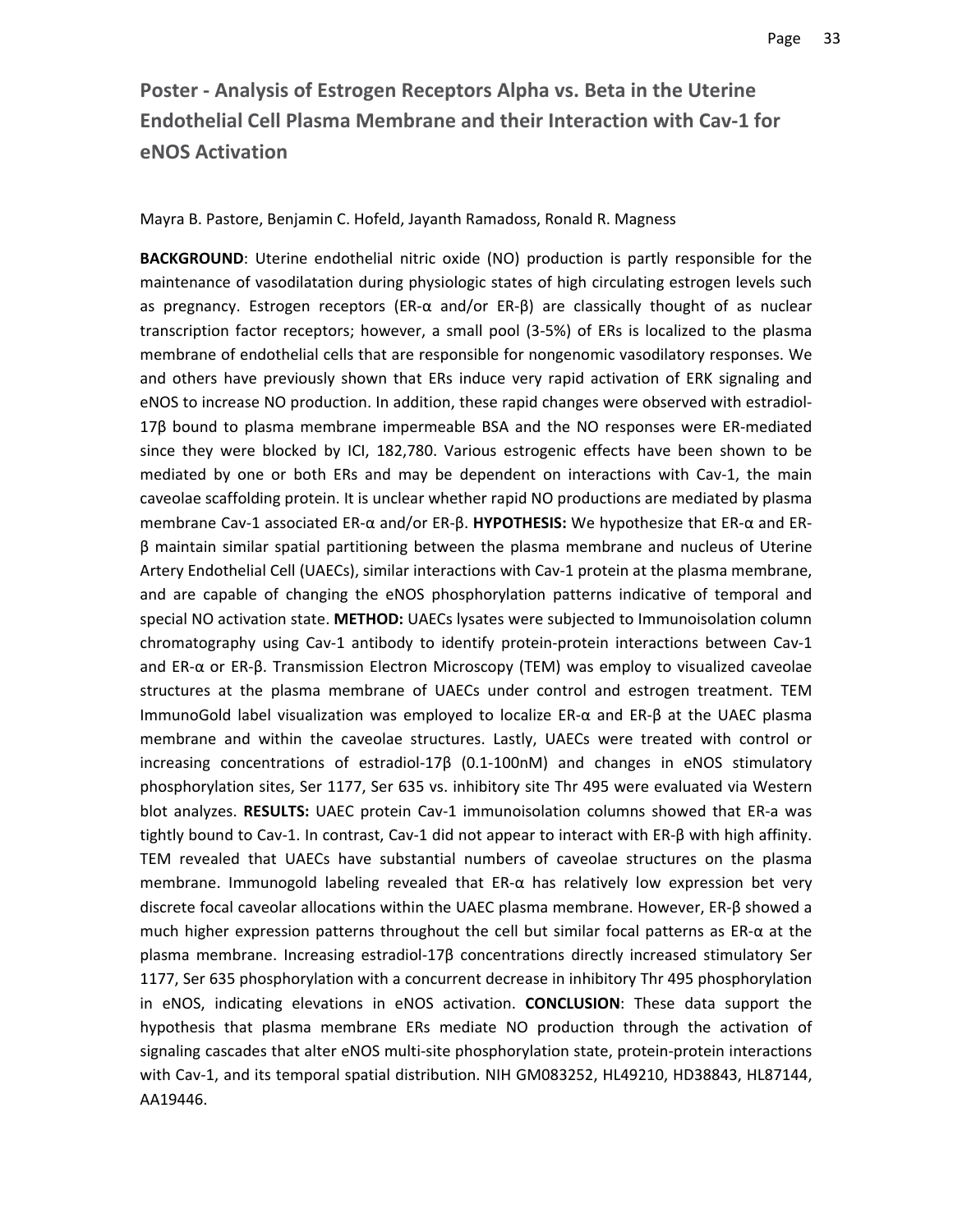### **Poster ‐ Regulation of Ovine Fetal Renal Iron, Nephrogenesis and eNOS in Uterine Space Restriction (USR)**

*Sun MY, Meyer KM, Koch JM, Magness RR, Kling PJ*

**Aims:** Intrauterine growth restriction (IUGR) deriving from many etiologies disrupt iron (Fe) transport and impair renal function in rodent models; Fe status has not been studied in IUGR sheep. Transferrin receptor (TfR) is the major placental cell-surface protein transporting Fe. TfR expression is controlled by iron regulatory proteins (IRP) modulated by nitric oxide (NO) via endothelial nitric oxide synthase (eNOS). We hypothesized that kidneys harvested from a USR model of IUGR will exhibit impaired development, in association with negative Fe status and reduced eNOS expression. Methods: We used an ovine IUGR model of USR (Meyer et. al, BOR, 2010) via single unilateral uterine horn ligation before breeding for 1‐3 fetuses. These were compared to sheep fetuses of nonspace restricted (NSR) controls at gestation day (GD) 120 and GD130 (term=147). Blood total iron binding capacity (TIBC), plasma transferrin (Tf), Tf saturation, and fetal kidney and liver non‐heme Fe were quantified. Immunoblotting was performed for TfR and eNOS expression. Cessation of nephrogenesis was determined by identifying an active or inactive nephrogenic zone. **Results:** Compared to NSR, USR fetal TIBC, Tf concentration was increased, and Tf saturation decreased at GD130, but not at GD120. Total fetal kidney Fe content (μg) was similar in NSR and USR at GD120 and 130. However when expressed proportionately, μg Fe /kg fetal wt fell from GD120 to 130. Because fetuses were smaller in USR, proportional Fe levels were greater in USR vs NSR at GD130. Liver Fe concentration and total Fe appeared to be increased between NSR 120 and NSR 130, but were significantly lower in USR 130, however no differences were observed across all groups when expressed proportional to fetal weight (μg Fe /kg ).There was no difference in renal TfR expression between groups, although renal eNOS expression trended higher in GD130 USR vs both GD120 USR and GD130 NSR. In contrast to placenta, there was no correlation between eNOS and TfR in fetal kidneys. The nephrogenic zone had matured at GD120 in NSR, but matured later in USR. Conclusions: Thus, contrary to our hypothesis, the IUGR fetuses adapted to USR by delivering more Fe via the blood and accretion by the kidney. Unlike the placenta, renal TfR and eNOS were not associated. Of note, the non‐heme Fe assay does not measure erythrocyte Fe, so relatively greater renal Fe is not derived from eNOS‐mediated renal vascular dilation. It is important to note that fetal liver and kidney iron appear to be regulated differently as liver . The relatively greater renal Fe may be due in part to the tight regulation of fetal Fe homeostasis during the delay in active nephrogenesis and Fe needs for ongoing cell proliferation during nephrogenesis. NIH HL49210, HD38843, HL87144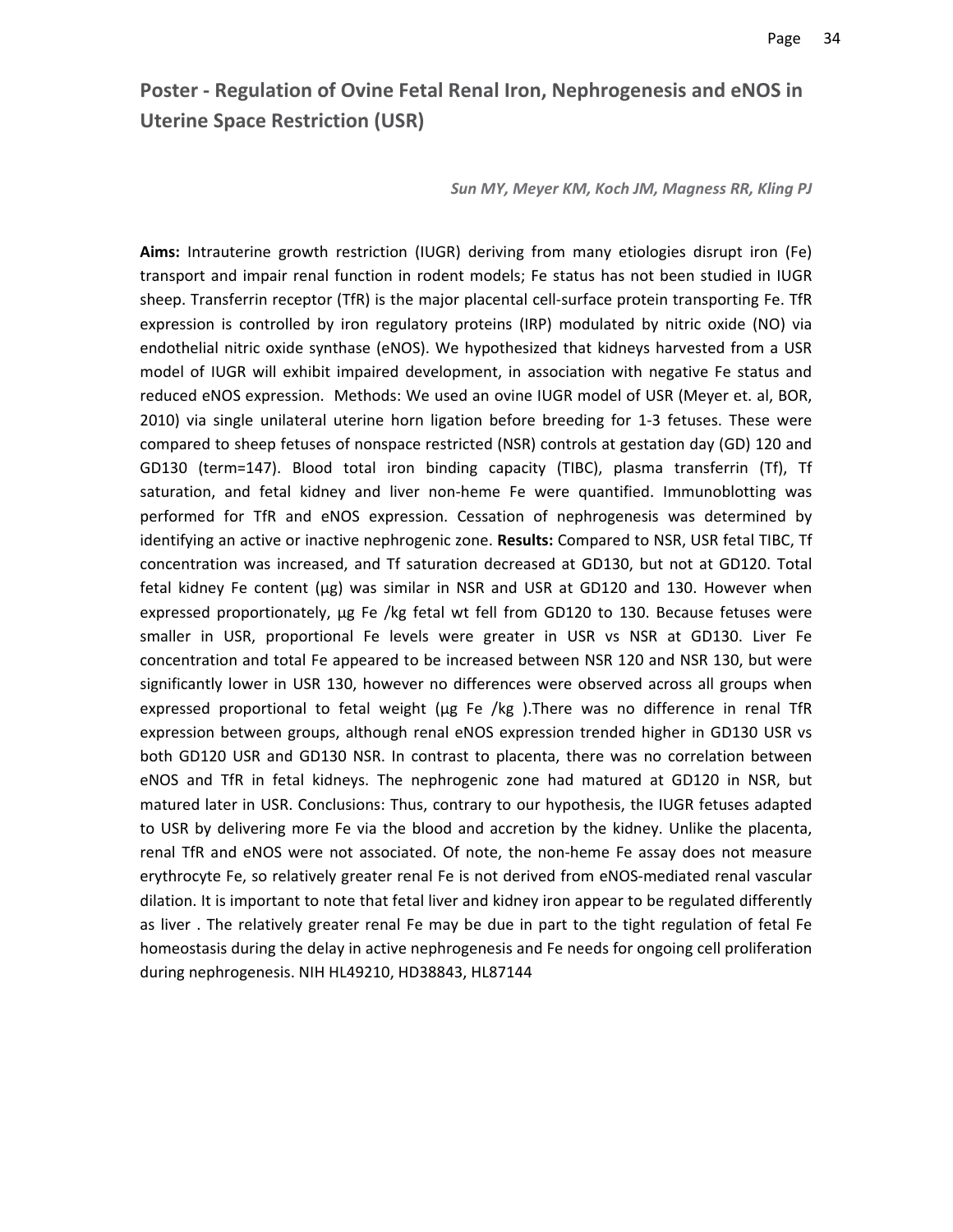# **Poster ‐ Expression of G‐protein subunit alpha‐11 and 14 in Human Placentas**

*Yingjie Zhao, Yan Li, Huihui Li, Kai Wang, Jing Zheng*

**Background:** During pregnancy, dramatic vascular growth in the fetus and placenta is critical for the remarkably increased fetal and placental blood flows required for supporting the developing fetus. G‐protein coupled receptors represent by far the largest family of cell‐surface molecules, which mediate numerous cell functions upon interacting with G-proteins. Their dysfunction contributes to some of the most prevalent human diseases such as hypertension and cancers. G‐ protein subunit alpha-11 (GNA11) and 14 (GNA14) are two members in the Gα family, which as transducers are involved in various transmembrane signaling including PLC and Ca++, key signaling molecules for endothelial functions. GNA11 has been implicated in modulating VEGF's signaling in endothelial cells; however, little is known about roles of GNA14 in any placental cell functions. We have found that physiological chronic hypoxia significantly enhanced VEGF‐ and FGF2‐stimulated cell proliferation and migration, which are associated with robustly increases in mRNA of GNA14, but not GNA11 in human umbilical cord vein (HUVE) and artery (HUAE) endothelial cells. **Methods:** To explore potential roles of GNA11 and GNA14 in human placentas, in this study, we examined GNA14 and GNA11 protein expression in human placentas obtained from first and third trimester pregnancies as well as from normal (N) and severe preeclamptic (sPE) pregnancies. GNA14 protein expression was also determined in (HUVE and HUAE cells cultured under chronic normoxia ( $\approx$  20% O2) and hypoxia (3% O2) using Western blotting. **Results:** 1) No significant difference in GNA11 and GNA14 was found in in placentas from the first trimester vs. the third trimester pregnancies; 2) The levels of GNA14, but not GNA11 protein in sPE placentas were increased  $\sim$  2.94 fold ( $p \le 0.01$ ) in sPE vs. N placentas; and 3). Physiological chronic hypoxia (3% O2) significantly promoted GNA14 ( $\sim$  1.63 fold,  $p≤0.05$ ), but not GNA11 protein expression in HUVE, but not HUAE cells. **Conclusions:** Our data suggest that GNA14 may play an important role in placental and fetal vascular endothelial functions, especially under chronic hypoxia and in sPE pregnancies.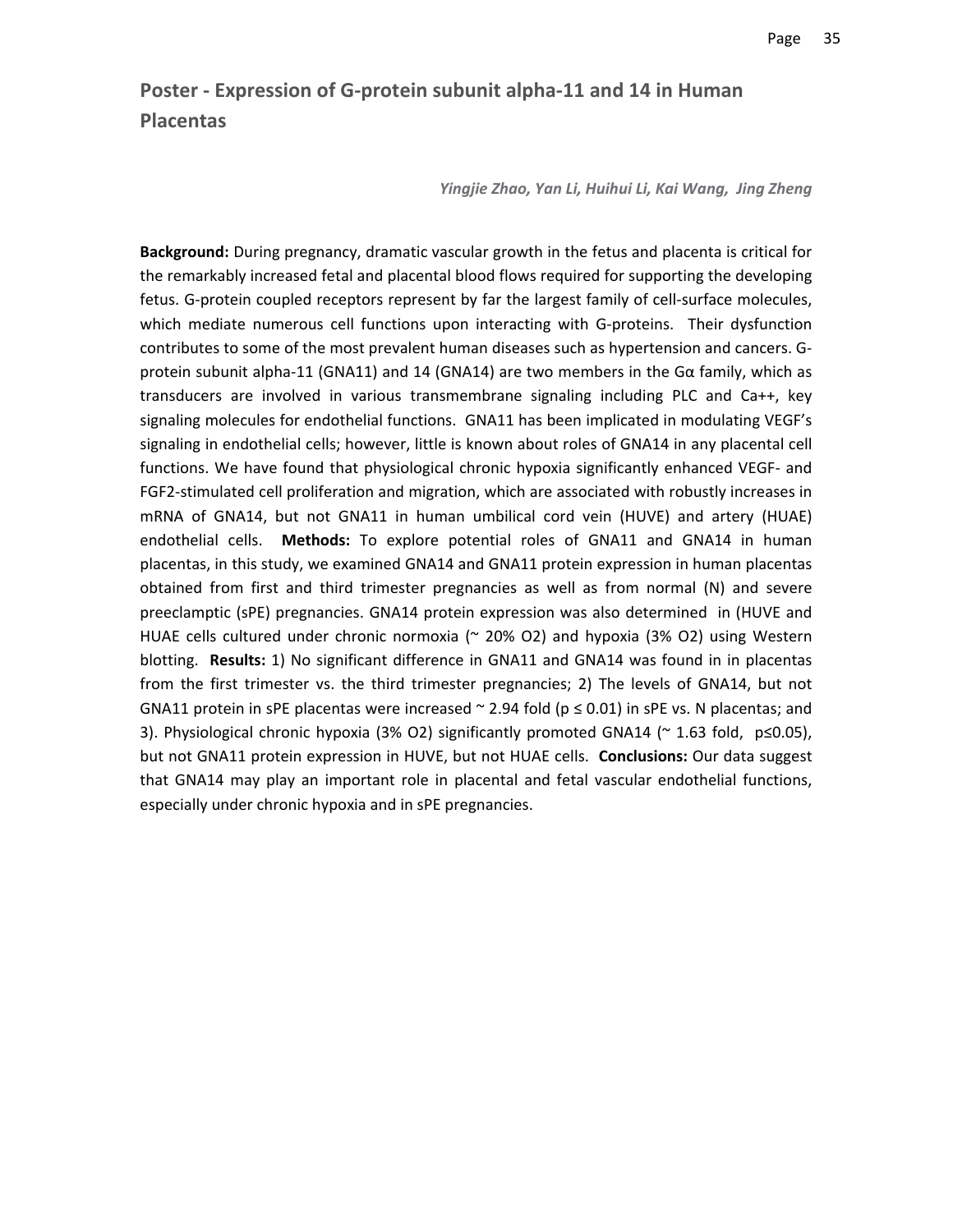### **Trainees Supported by NIH T32HD041921 (2004 ‐ 2009)**

Dr. Jacqueline Cale (I. Bird) Dr. Behzad Gerami‐Naini (T. Golos) Dr. Nicole Korpi Steiner (P. Bertics) Dr. J. Christina Pattison (I. Bird) Dr. Amy Reeder (J. Parrish) Dr. Jessica Drenzek (T. Golos) Dr. Sekoni Noel (E. Terasawa) Dr. Jennifer Arens Gubbels (M. Patankar) Dr. Maria Giakoumopoulos (T. Golos) Justin Bushkofsky, PhD in progress (C. Jefcoate) Derek Boeldt, PhD in progress (I. Bird) Kate Guerriero, PhD in progress (E. Terasawa) **(2009‐2014)** Derek Boeldt, PhD in progress (I. Bird) Kate Guerriero, PhD in progress (E. Terasawa) Dr. Ann Rozner (T. Golos) Dr. Chanel Tyler, PhD in progress (M. Patankar) Samantha Lewis, PhD in progress (J. Jorgensen) S. Omar Jobe, PhD in progress (R. Magness) Katie Hackbart, PhD in progress (M. Wiltbank) Brian Kenealy, PhD in progress (E. Terasawa) Meghan Maguire, PhD in progress (C. Jefcoate) Mayra Pastore, PhD in progress (R. Magness) Luca Clemente, PhD in progress (I. Bird)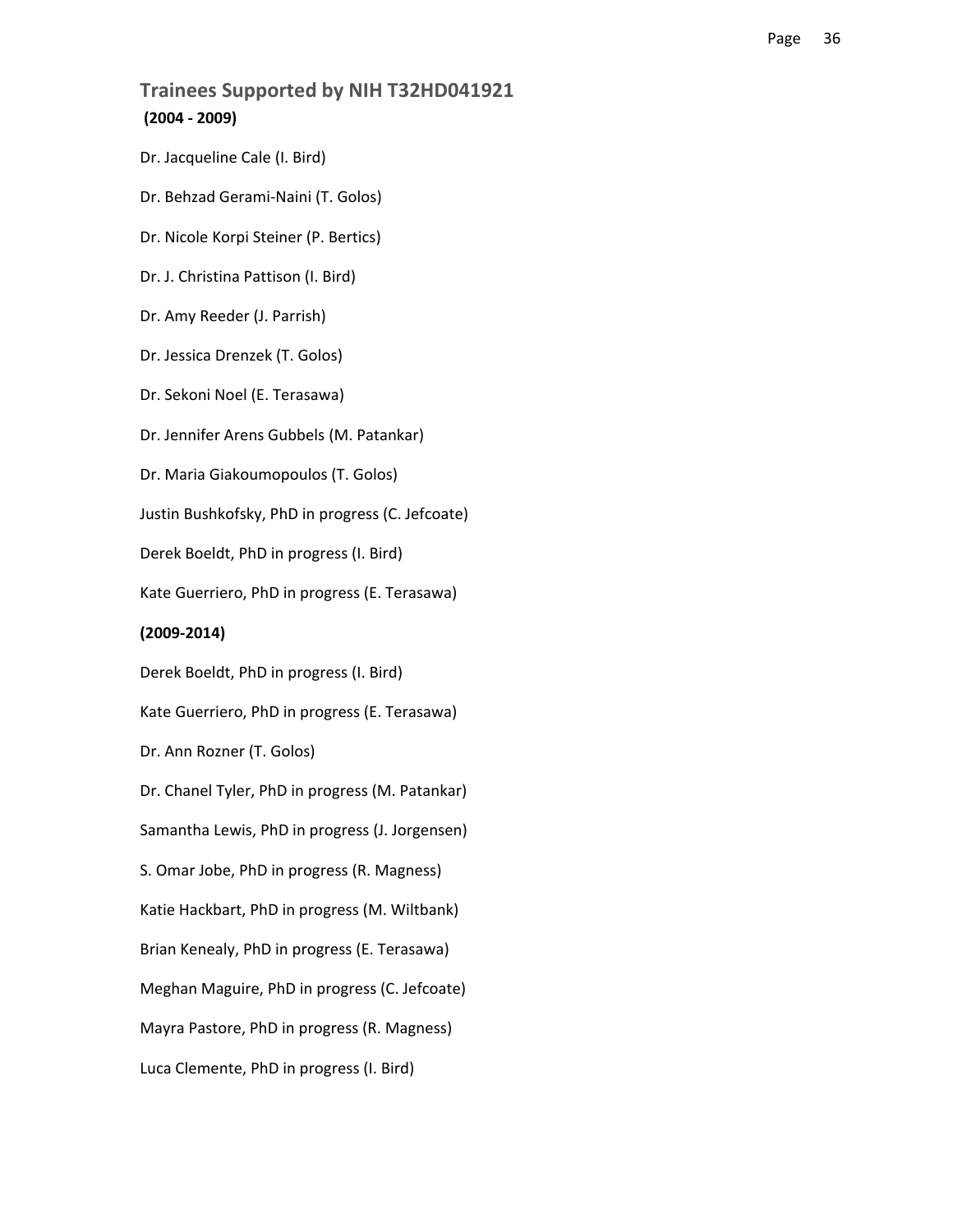# **2011/ 2012 Student Directory**

| <b>Student</b>            | <b>Degree Goal</b> | <b>Research Advisor</b> |
|---------------------------|--------------------|-------------------------|
| Roxanne Alvarez           | Ph.D.              | <b>Bird</b>             |
| Bryan Ampey               | Ph.D.              | Magness                 |
| Soma Banerjee             | M.S.               | Patankar                |
| Derek Boeldt              | Ph.D.              | Bird                    |
| Justin Bushkofsky         | Ph.D.              | Jefcoate                |
| Luca Clemente             | Ph.D.              | Bird (Bertics)          |
| Jeff Denney, MD           | Ph.D.              | Shah                    |
| <b>Ashley Driver</b>      | Ph.D.              | Khatib                  |
| Danielle Fontaine         | Ph.D.              | Davis                   |
| Kate Guerriero            | Ph.D.              | Terasawa                |
| Katherine Hackbart        | Ph.D.              | Wiltbank                |
| Patrick Halbach           | M.S.               | Pattnaik / Bird         |
| Amanda Hankes             | Ph.D.              | <b>Bird</b>             |
| Kentaro Hayashi           | Ph.D.              | Atwood                  |
| <b>Beverly Hutcherson</b> | M.S.               | Abbott                  |
| <b>Fatou Jallow</b>       | Ph.D.              | Schuler                 |
| Omar Jobe                 | Ph.D.              | <b>Magness</b>          |
| <b>Brian Kenealy</b>      | Ph.D.              | Terasawa                |
| Carly Kibbe               | Ph.D.              | Shalev / Bresnick       |
| Jasmin Kristianto         | Ph.D.              | <b>Blank</b>            |
| Jennifer Krupp, MD        | M.S.               | Bird                    |
| Jinwoo Lee                | Ph.D.              | Jefcoate                |
| Samantha Lewis            | Ph.D.              | Jorgensen               |
| Yan Li                    | Ph.D.              | Zheng                   |
| Ka Yi Ling                | Ph.D.              | Downs                   |
| Meghan Maguire            | Ph.D.              | Jefcoate                |
| Daniel Mandel, MD         | M.S.               | Abbott                  |
| Matt Millette             | Ph.D.              | Dent                    |
| Gopika Nair               | Ph.D.              | Odorico                 |
| Mayra Pastore             | Ph.D.              | <b>Magness</b>          |
| Jason (Jun) Ren           | Ph.D.              | Liu                     |
| Adriana Rodriguez         | Ph.D.              | Downs                   |
| Soraya Silva Arriga       | M.S.               | Wiltbank                |
| Mian Shazhad, MD          | Ph.D.              | Patankar                |
| Chanel Tyler, MD          | Ph.D.              | Patankar                |
| Lei Wang                  | Ph.D.              | Audhya (Bertics)        |
| Qingyun Zou               | PhD.               | Zheng                   |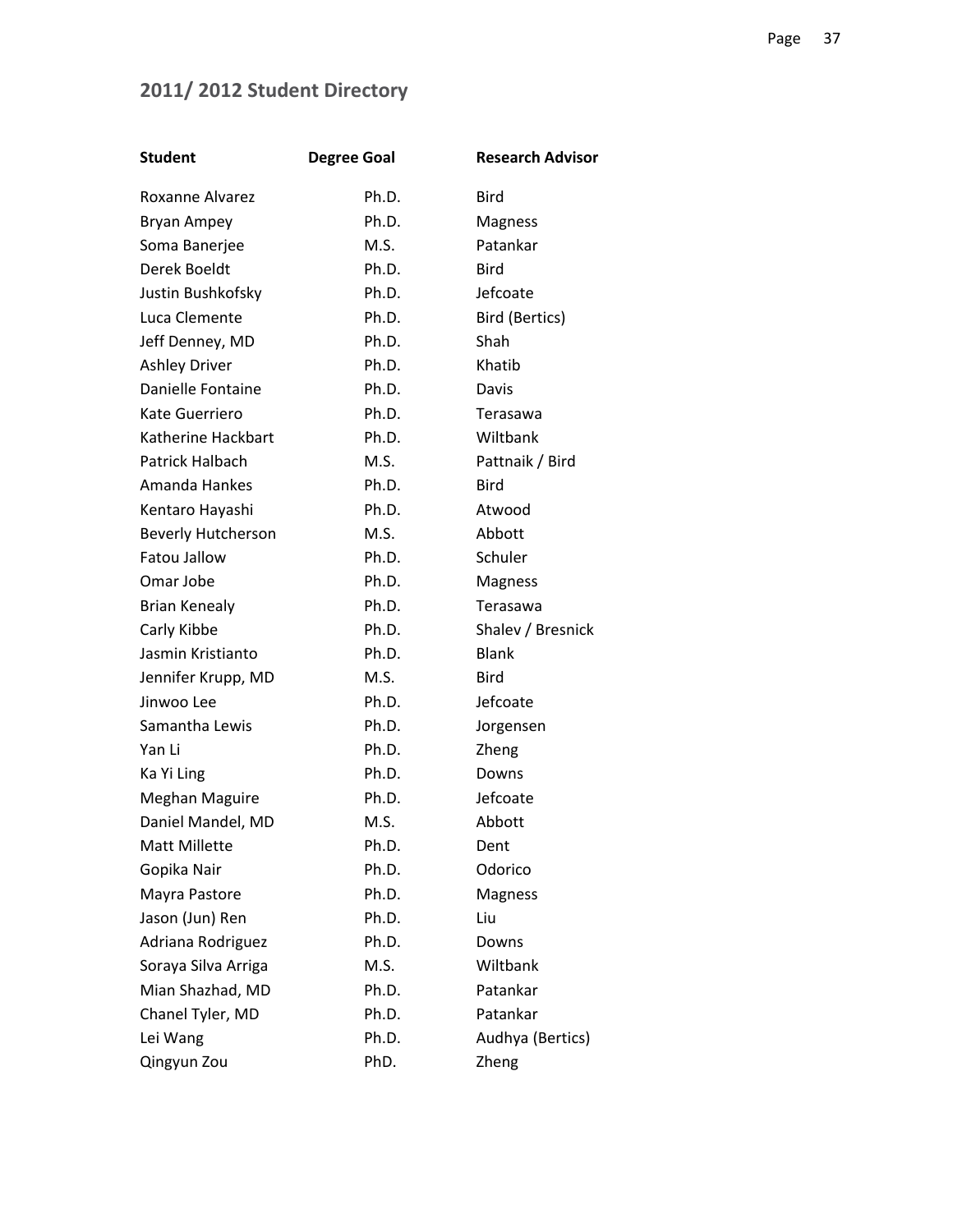# **2011/ 2012 Faculty Directory**

| Name             | <b>Research Interests</b>                                                                                                                                    |
|------------------|--------------------------------------------------------------------------------------------------------------------------------------------------------------|
| Abbott, David    | Neuroendocrine function, Polycystic Ovary Syndrome                                                                                                           |
| Audhya, Jon      | Membrane development and organization                                                                                                                        |
| Alarid, Elaine   | Estrogen response                                                                                                                                            |
| Atwood, Craig    | Hormone regulation of aging and Alzheimer's Disease                                                                                                          |
| Barry, Terence   | Aquaculture, fish reproduction                                                                                                                               |
| Bertics, Paul    | Cell regulation and proliferation by growth factors (Deceased -2011)                                                                                         |
| Bird, lan        | Uterine blood flow, eNOS, Adrenal Steroidogenesis.                                                                                                           |
| Blank, Robert    | Identifying genes that contribute to differences in bone's biomechanical<br>performance                                                                      |
| Bosu, William    | Folliculogenesis, Corpus luteum function                                                                                                                     |
| Cezar, Gabriela  | Stem cell safety                                                                                                                                             |
| Davis, Dawn      | Basic and translational research on diabetes and obesity                                                                                                     |
| Downs, Karen     | Developmental and genetic control of fetal and extraembryonic lineage<br>formation during mouse gastrulation, use of mammalian stem cells in<br>gene therapy |
| Drezner, Marc    | Phosphatonins, Hormones                                                                                                                                      |
| Duello, Theresa  | Health Disparities in Underrepresented Populations                                                                                                           |
| Ginther, Oliver  | Equine reproduction                                                                                                                                          |
| Golos, Thaddeus  | Placenta biology, stem cells                                                                                                                                 |
| Hernandez, Laura | Lactation biology                                                                                                                                            |
| Jefcoate, Colin  | StAR protein                                                                                                                                                 |
| Jorgensen, Joan  | Gonad formation                                                                                                                                              |
| Kessel, Julie    | Neonatology                                                                                                                                                  |
| Khatib, Hasan    | Genomic imprinting, genetic development of embryos in cattle, genetic<br>traits that impact health and milk quality in cattle.                               |
| Kimple, Michelle | Role(s) that inhibitory guanine nucleotide binding proteins (Gproteins)<br>play in pancreatic beta-cell biology                                              |
| Kling, Pamela    | Neonatal development, Growth factors                                                                                                                         |